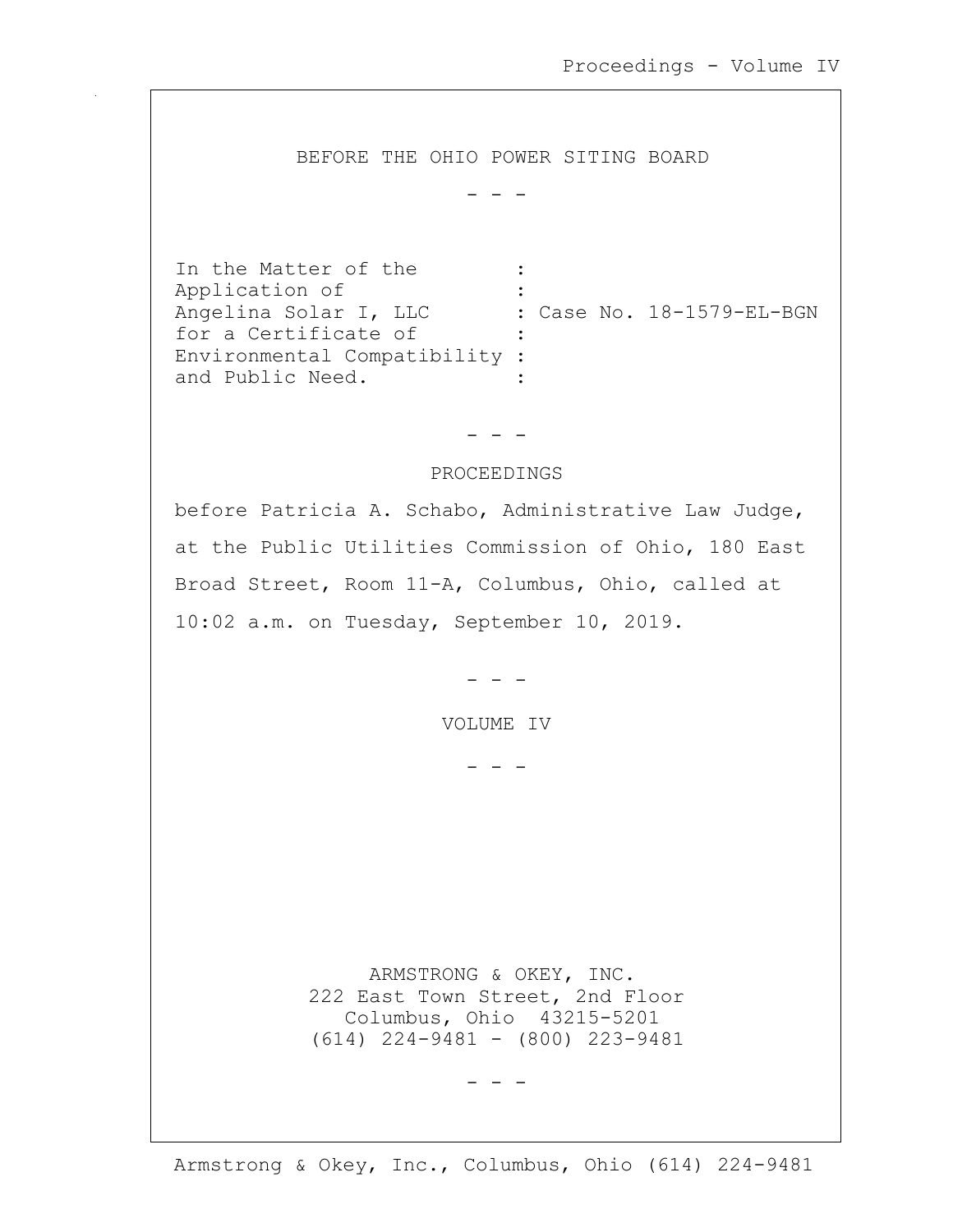482

1 APPEARANCES: 2 Vorys, Sater, Seymour & Pease, LLP By Mr. Michael J. Settineri 3 and Mr. MacDonald W. Taylor 52 East Gay Street 4 Columbus, Ohio 43215 5 On behalf of Angelina Solar I, LLC. 6 Dave Yost, Ohio Attorney General John H. Jones, Section Chief 7 By Ms. Jodi J. Bair Senior Assistant Attorney General, 8 Public Utilities Section 30 East Broad Street, 16th Floor 9 Columbus, Ohio 43215 10 On behalf of the Staff of the Ohio Power Siting Board. 11 Van Kley & Walker, LLC 12 By Mr. Jack A. Van Kley 132 Northwoods Boulevard, Suite C-1 13 Columbus, Ohio 43235 14 On behalf of the Concerned Citizens of Preble County, LLC. 15 Ohio Farm Bureau Federation 16 By Ms. Amy M. Milam 280 North High Street, 6th Floor 17 Columbus, Ohio 43215 18 On behalf of the Ohio Farm Bureau Federation. 19 Bricker & Eckler, LLP 20 By Mr. Dylan F. Borchers 100 South Third Street 21 Columbus, Ohio 43215 22 | Con behalf of the Preble County Commissioners. 23 24 25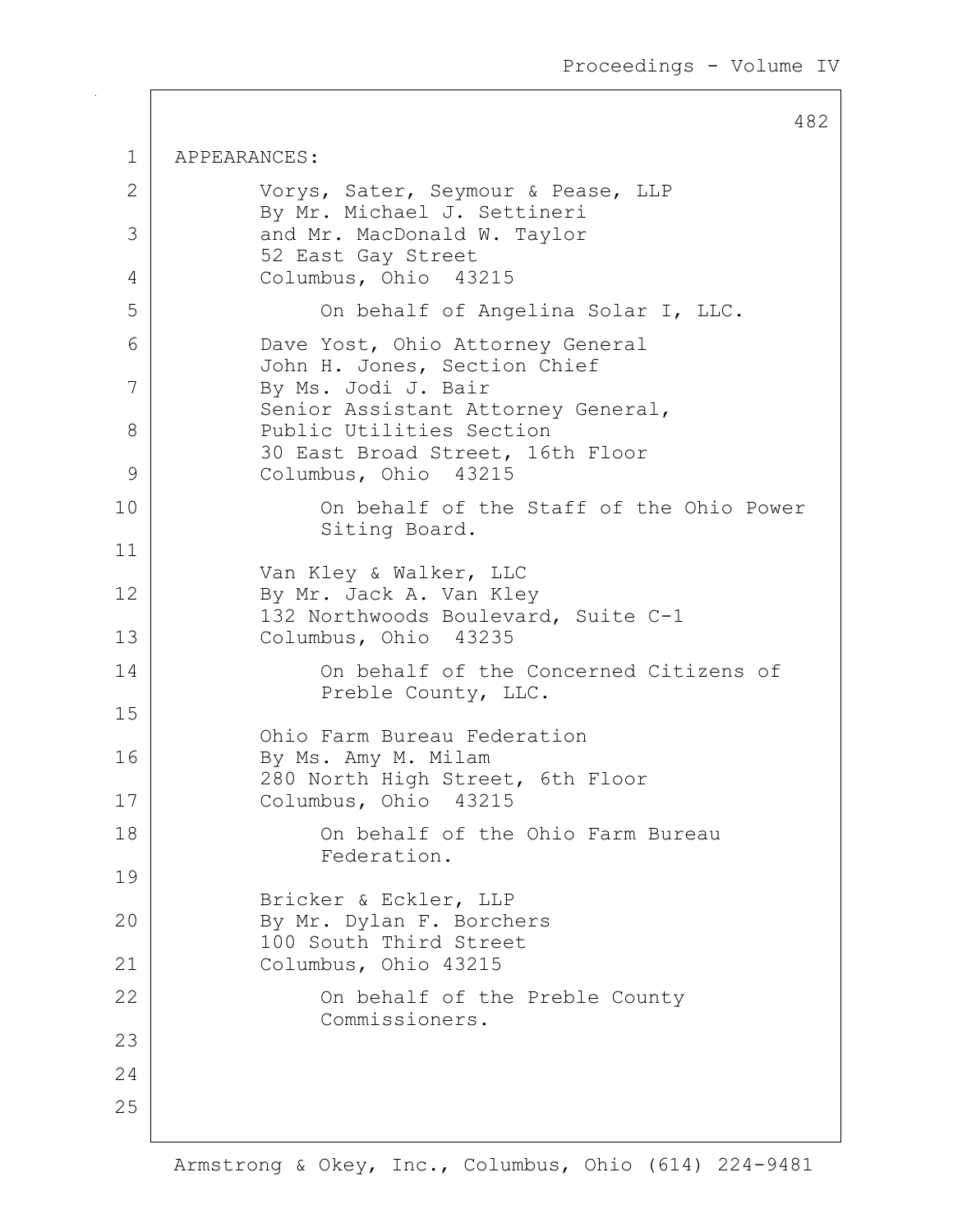|              | 483                                                                                   |
|--------------|---------------------------------------------------------------------------------------|
| 1            | APPEARANCES: (Continued)                                                              |
| $\mathbf{2}$ | Preble County Prosecutor's Office<br>By Mr. Martin Patrick Votel                      |
| 3            | Prosecuting Attorney,<br>and Ms. Kathyrn M. West                                      |
| 4            | Assistant Prosecuting Attorney<br>101 East Main Street                                |
| 5            | Eaton, Ohio 45320                                                                     |
| 6            | On behalf of the Preble County Engineer,<br>Preble County Planning Commission, Preble |
| 7            | County Soil and Water Conservation<br>District, the Board of Trustees of Israel       |
| 8            | Township, and the Board of Trustees of<br>Dixon Township, and the Preble County       |
| 9            | Commissioners.                                                                        |
| 10           |                                                                                       |
| 11           |                                                                                       |
| 12           |                                                                                       |
| 13           |                                                                                       |
| 14           |                                                                                       |
| 15           |                                                                                       |
| 16           |                                                                                       |
| 17           |                                                                                       |
| 18           |                                                                                       |
| 19           |                                                                                       |
| 20           |                                                                                       |
| 21           |                                                                                       |
| 22           |                                                                                       |
| 23           |                                                                                       |
| 24           |                                                                                       |
| 25           |                                                                                       |
|              |                                                                                       |

 $102$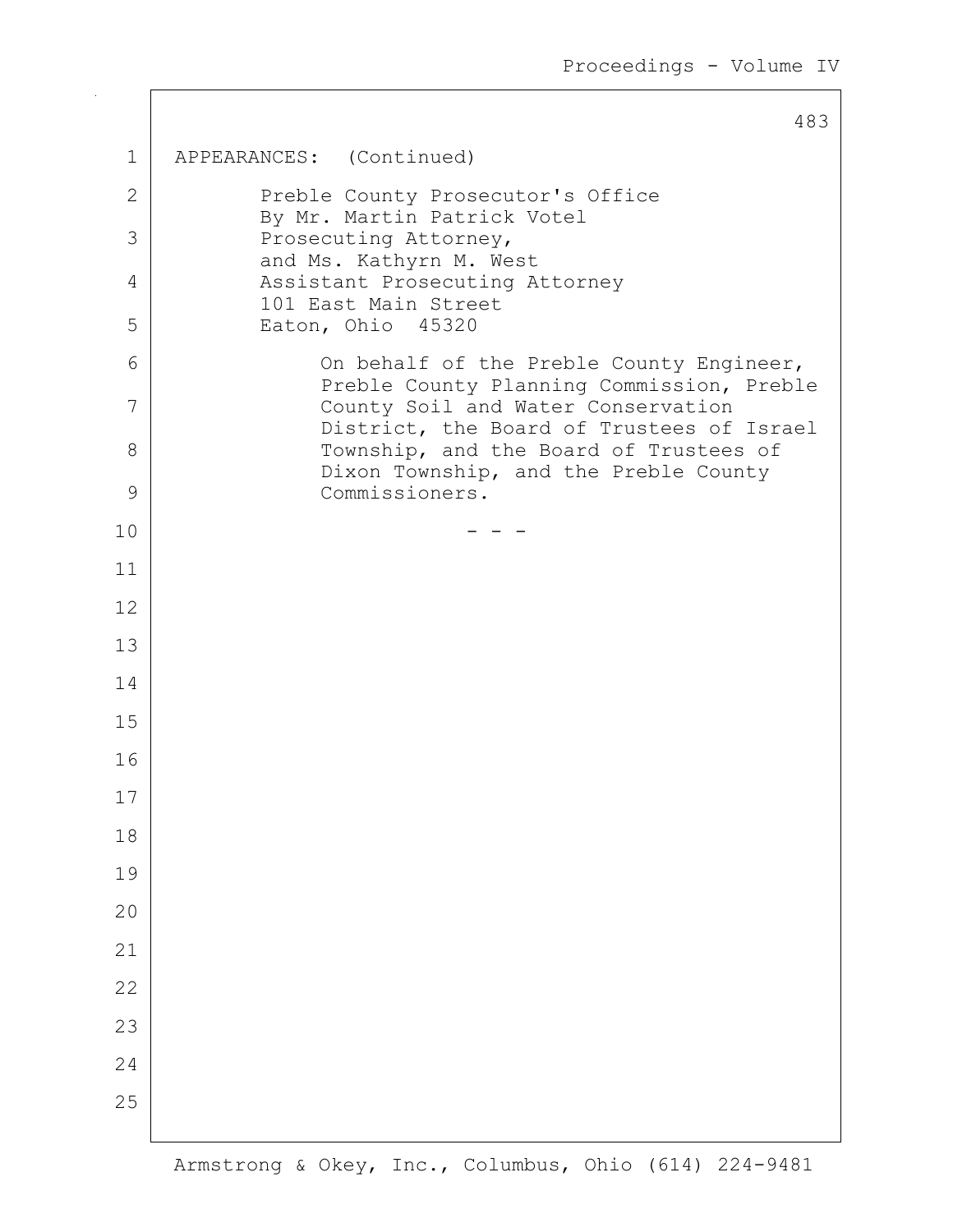Proceedings - Volume IV

|                |                                                                          |       |                     | 484        |
|----------------|--------------------------------------------------------------------------|-------|---------------------|------------|
| 1              |                                                                          | INDEX |                     |            |
| $\overline{2}$ |                                                                          |       |                     |            |
| 3              | WITNESSES                                                                |       |                     | PAGE       |
| 4              | Douglas Herling                                                          |       |                     |            |
| 5              | Direct Examination by Mr. Settineri<br>Cross-Examination by Mr. Van Kley |       |                     | 487<br>490 |
| 6              | David Hessler                                                            |       |                     |            |
| 7              | Direct Examination by Mr. Settineri<br>Cross-Examination by Mr. Van Kley |       |                     | 497<br>498 |
| 8              | Matt Marquis                                                             |       |                     |            |
| 9              | Direct Examination by Mr. Settineri<br>Cross-Examination by Mr. Van Kley |       |                     | 506<br>508 |
| 10             | Redirect Examination by Mr. Settineri                                    |       |                     | 527        |
| 11             |                                                                          |       |                     |            |
| 12             | COMPANY EXHIBITS                                                         |       | IDENTIFIED ADMITTED |            |
| 13             | 19 - Rebuttal Testimony of<br>Douglas Herling                            |       | 487                 | 496        |
| 14             | 20 - Rebuttal Testimony of<br>David Hessler                              |       | 497                 | 505        |
| 15<br>16       | 21 - Rebuttal Testimony of<br>Matt Marquis                               |       | 506                 | 528        |
| 17             |                                                                          |       |                     |            |
| 18             | CCPC EXHIBIT                                                             |       | IDENTIFIED ADMITTED |            |
| 19             | - "Study of Acoustic and EMF                                             |       | $II-247$            | 496        |
| 20             | Levels from Solar<br>Photovoltaic Projects"                              |       |                     |            |
| 21             |                                                                          |       |                     |            |
| 22             |                                                                          |       |                     |            |
| 23             |                                                                          |       |                     |            |
| 24             |                                                                          |       |                     |            |
| 25             |                                                                          |       |                     |            |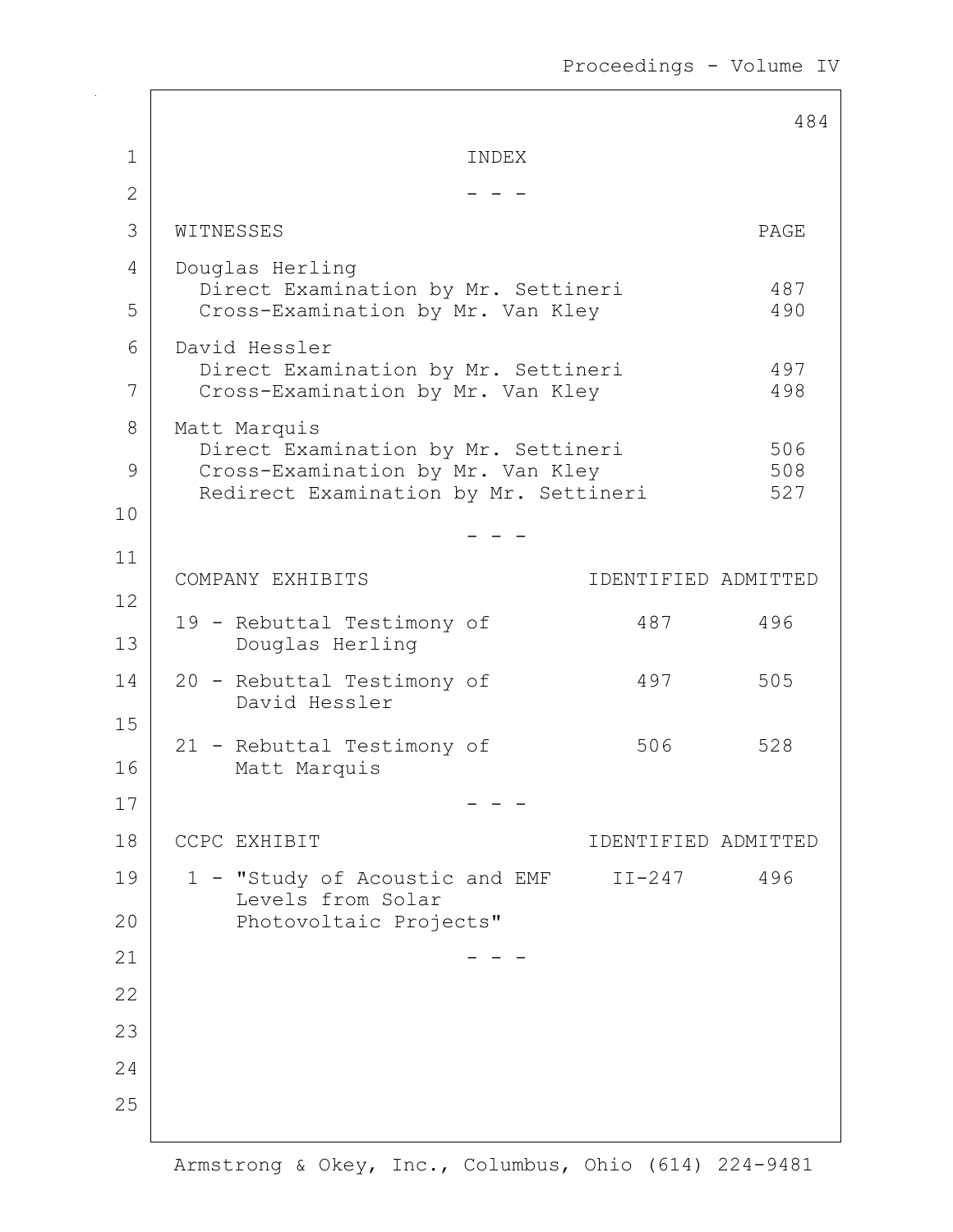485 1 Tuesday Morning Session, 2 September 10, 2019.  $3$   $-$  - -4 ALJ SCHABO: The Ohio Power Siting Board 5 has assigned for hearing at this time and place, 6 Case No. 18-1579-EL-BGN, being In the Matter of the 7 Application of Angelina Solar I, LLC for a 8 Certificate of Environmental Compatibility and Public 9 Need. 10 My name is Patricia Schabo and I'm the 11 Administrative Law Judge assigned by the Board to 12 | hear this case. We're here on Day 4, I believe, to 13 | take some rebuttal, so let's begin by taking 14 | appearances. You can start. 15 | MR. SETTINERI: Thank you, Your Honor. 16 On behalf of Angelina Solar I, LLC, Mike Settineri 17 and MacDonald Taylor with the law firm of Vorys, 18 | Sater, Seymour and Pease, 52 East Gay Street, 19 Columbus, Ohio 43215. 20 ALJ SCHABO: Thank you. 21 Ms. Bair. 22 MS. BAIR: Thank you, Your Honor. On 23 | behalf of the Staff of the Power Siting Board, Dave 24 Yost, Attorney General, Jodi Bair, Assistant Attorney 25 General, 30 East Broad Street, Columbus, Ohio 43215.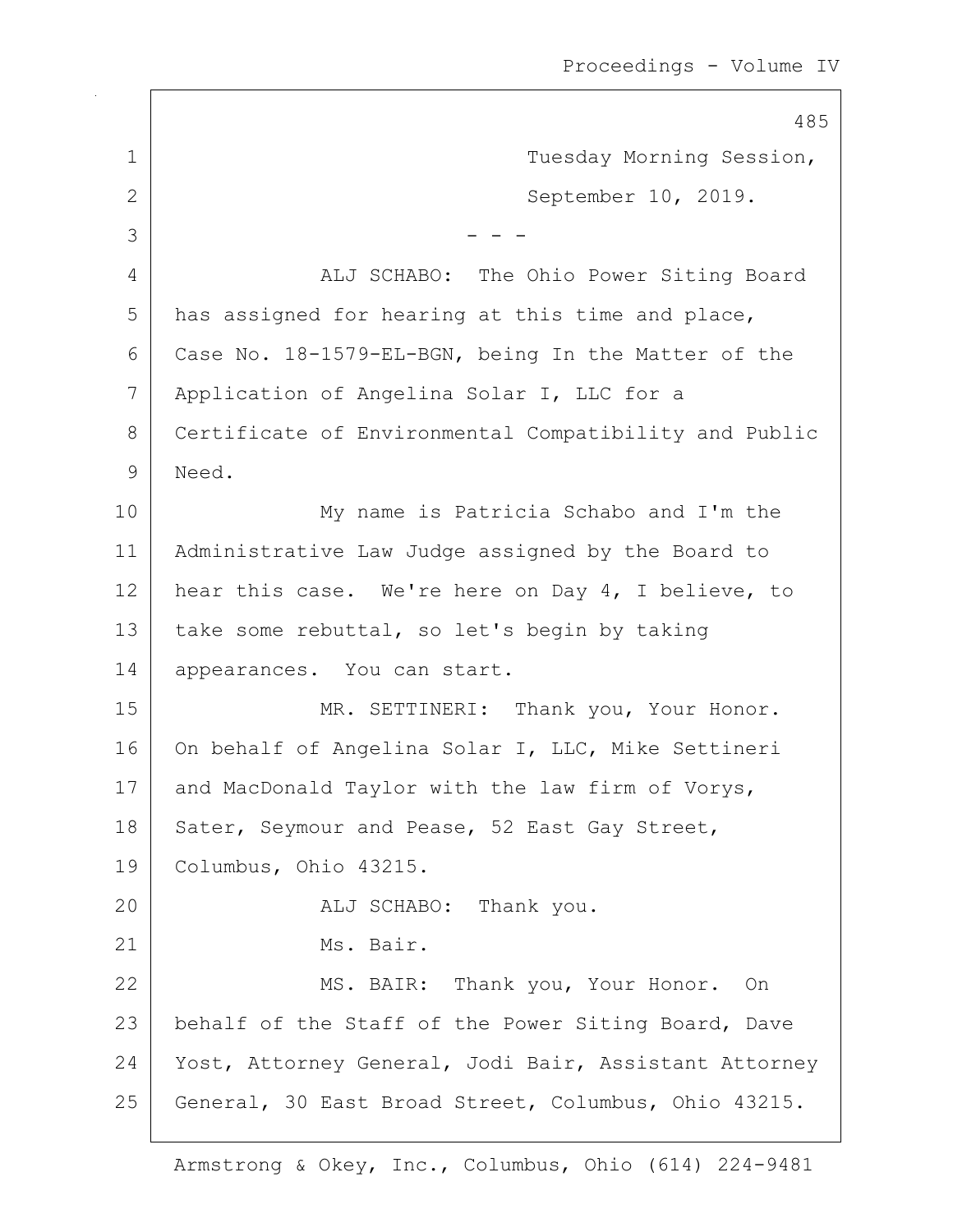|              | 486                                                   |
|--------------|-------------------------------------------------------|
| $\mathbf 1$  | ALJ SCHABO: Mr. Van Kley.                             |
| $\mathbf{2}$ | MR. VAN KLEY: Jack Van Kley representing              |
| 3            | the Concerned Citizens of Preble County and its       |
| 4            | members.                                              |
| 5            | MS. MILAM: Good morning, Your Honor.                  |
| 6            | Amy Milam on behalf of the Ohio Farm Bureau           |
| 7            | Federation, 280 North High Street, Columbus, Ohio     |
| 8            | 43215.                                                |
| 9            | MS. WEST: The Office of Martin P. Votel,              |
| 10           | Preble County Prosecutor, I'm Kathyrn M. West, 101    |
| 11           | East Main Street, Eaton, Ohio 45320, on behalf of the |
| 12           | Preble County Engineer, Preble County Planning        |
| 13           | Commission, Preble County Soil and Water Conservation |
| 14           | District, Israel Township Trustees, Dixon Township    |
| 15           | Trustees, and co-counsel for Preble County            |
| 16           | Commissioners.                                        |
| 17           | MR. BORCHERS: Good morning. On behalf                 |
| 18           | of the Preble County Commissioners, Dylan Borchers    |
| 19           | with the law firm of Bricker & Eckler, 100 South      |
| 20           | Third Street, Columbus, Ohio 43215.                   |
| 21           | ALJ SCHABO: All right. Thank you,                     |
| 22           | everyone.                                             |
| 23           | I don't believe we have any                           |
| 24           | preliminaries, so let's go ahead and start with your  |
| 25           | first witness, please.                                |
|              |                                                       |

 $\mathsf{I}$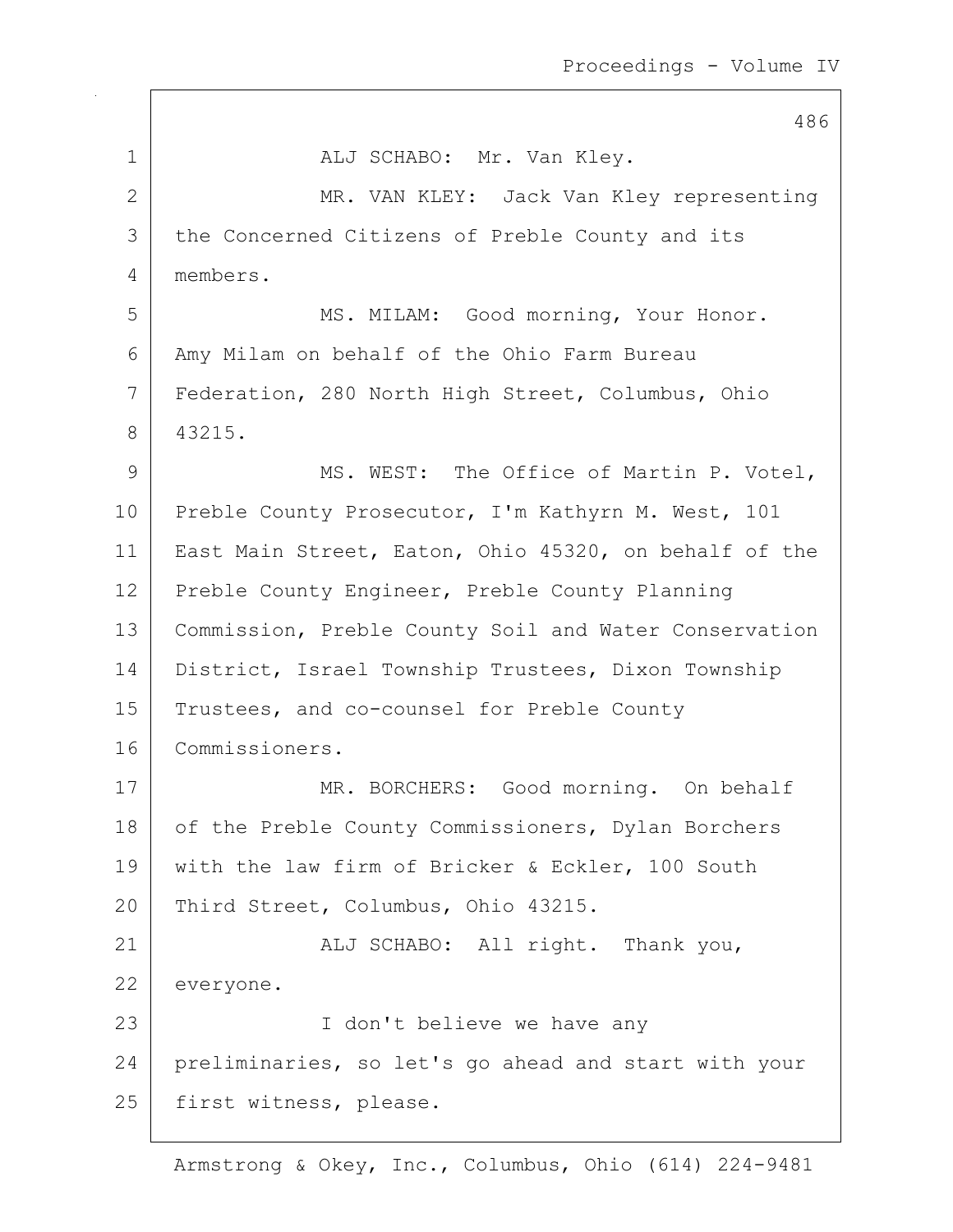487 1 MR. SETTINERI: Thank you, Your Honor. 2 The Company would call, on rebuttal, Mr. Douglas 3 | Herling to the stand. 4 | ALJ SCHABO: Good morning. 5 | THE WITNESS: Good morning. 6 | ALJ SCHABO: Would you do me a favor and 7 just press the "on" button on your microphone. I 8 checked them all this morning, so we should be good. 9 (Witness sworn.) 10 | REALJ SCHABO: Thank you. Have a seat. 11 | MR. SETTINERI: Your Honor, at this time, 12 we would like to mark as Company Exhibit 19, the 13 | Rebuttal Testimony of Douglas Herling. 14 ALJ SCHABO: So marked. 15 (EXHIBIT MARKED FOR IDENTIFICATION.) 16 MR. SETTINERI: Copies have been provided 17 to the Bench, the court reporter, and the witness as 18 | well. Let me make sure I put one up there.  $19$  - - -20 DIRECT EXAMINATION 21 being first duly sworn, as prescribed by law, was 22 examined and testified as follows: 23 DOUGLAS HERLING 24 By Mr. Settineri: 25 Q. Good morning, Mr. Herling.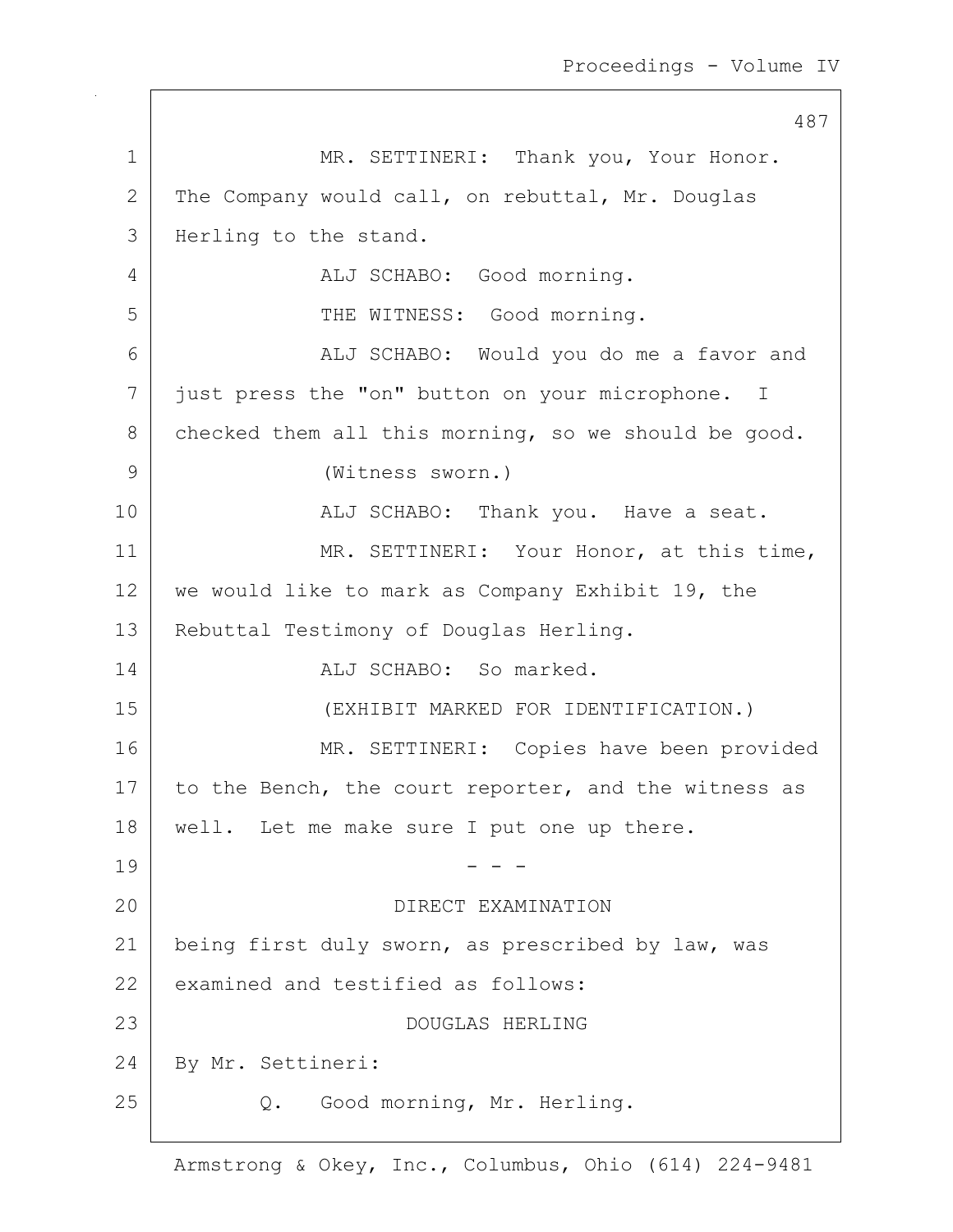488 1 A. Good morning. 2 Q. Can you please state your name and 3 business address for the record, please. 4 A. My name is Douglas Herling. My address 5 is 1105 Navasota Street, Austin, Texas 78702.  $6$  Q. And on whose behalf are you testifying 7 today, sir? 8 A. On behalf of the Applicant. 9 Q. And do you have before you what's been 10 marked as Company Exhibit 19? 11 | A. Yes, I do. 12 Q. And can you identify that for the record, 13 please? 14 | A. Company Exhibit 19 is my rebuttal 15 | testimony in this case. 16 Q. Was that prepared by you or at your 17 direction? 18 | A. Yes, it was. 19 | Q. All right. And do you have any changes 20 to that testimony at this time? 21 A. I do have a few edits. 22 Q. Please proceed. 23 A. On the first page, on line 13, Answer 4, 24 | following CCPC Exhibit 2 and before the period, we 25 are inserting "and her Supplemental Testimony marked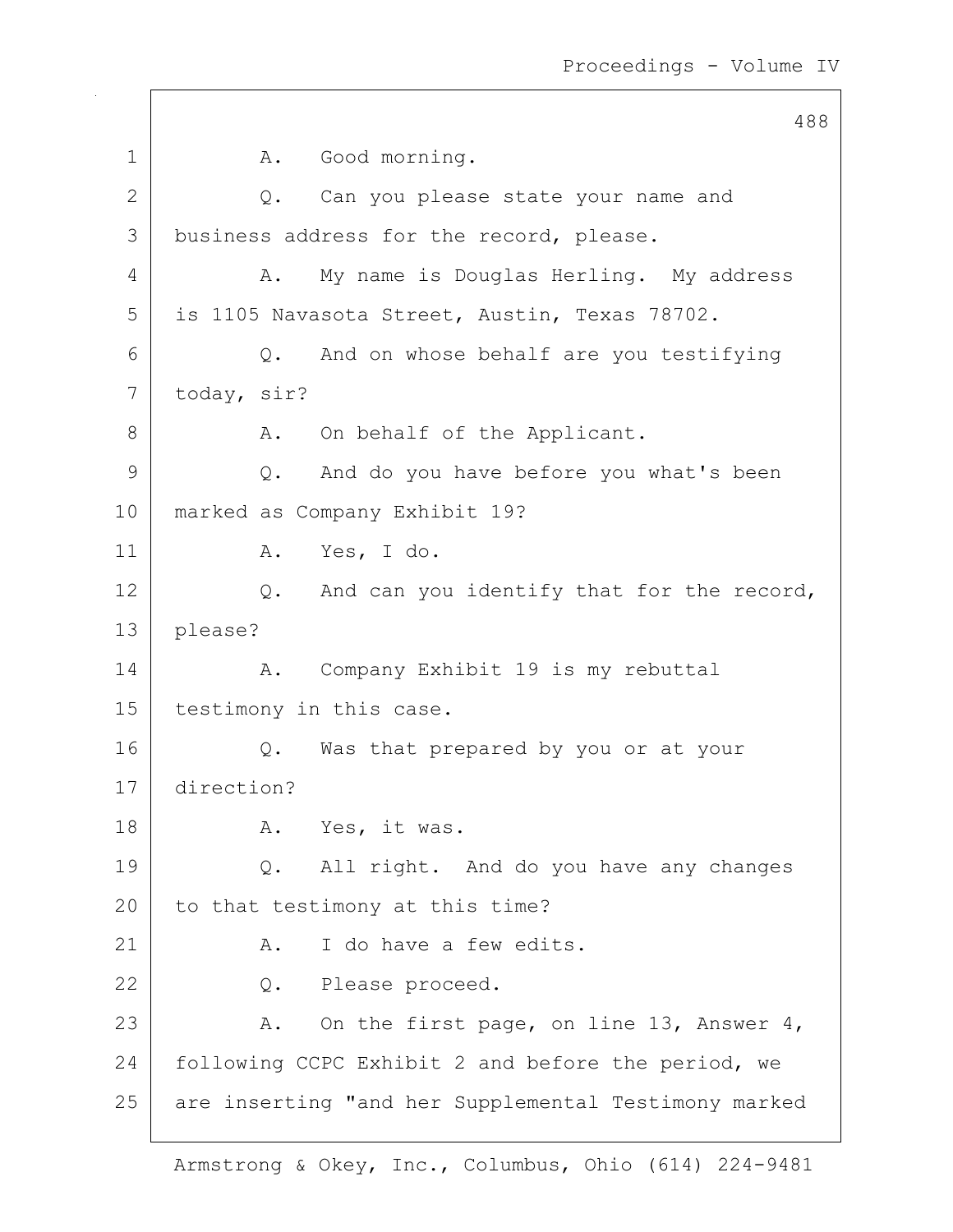```
489
1 as CCPC Exhibit 3."
2 On line 15, Answer 5, following the words
3 | "in her testimony" we are inserting "marked as CCPC
4 Exhibit 2 (Answer 13 and Answer 17)."
5 Q. And does the rest of that sentence then
6 remain as written?
7 | A. Yes. Yes, it does.
8 And then on page 2, line 14, before the
9 word "There", the sentence will now read "The study
10 also found that there were...."
11 | C. And then the rest of the sentence after
12 | "were" remains the same, correct?
13 A. That's correct.
14 | Q. Do you have any other changes to your
15 testimony at this time?
16 A. I do not.
17 Q. If I asked you the questions in your
18 testimony today, would your answers be the same as
19 | written and as you have revised today?
20 A. Yes, they would.
21 MR. SETTINERI: Your witness -- Your
22 | Honor, the witness is available for
23 cross-examination.
24 ALJ SCHABO: Thank you.
25 Ms. Bair, did you have any cross?
```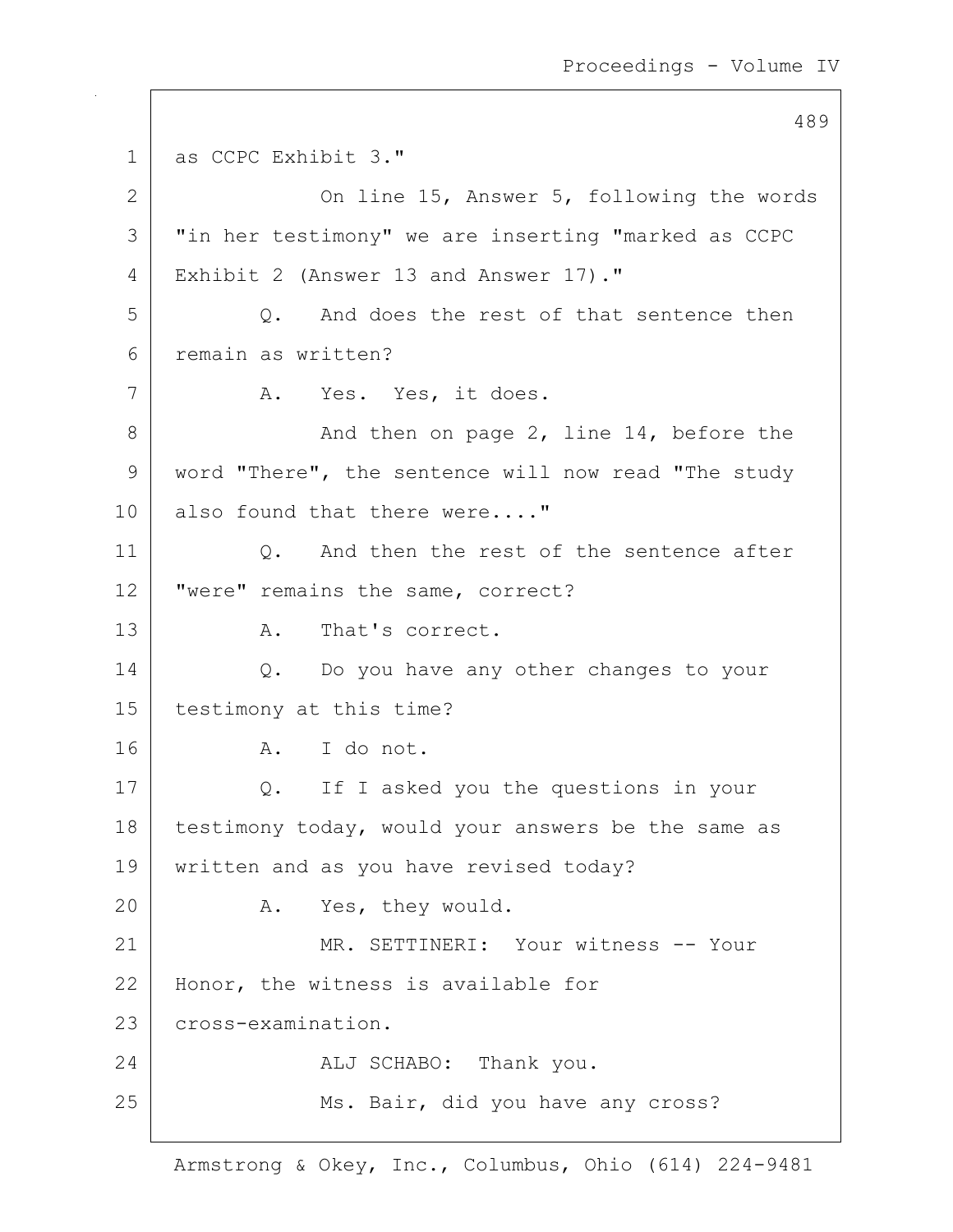|              | 490                                                   |
|--------------|-------------------------------------------------------|
| $\mathbf 1$  | MS. BAIR: No questions.                               |
| $\mathbf{2}$ | ALJ SCHABO: Anybody on this side of the               |
| 3            | room?                                                 |
| 4            | Mr. Van Kley?                                         |
| 5            | MR. VAN KLEY: Yes, Your Honor.                        |
| 6            |                                                       |
| 7            | CROSS-EXAMINATION                                     |
| 8            | By Mr. Van Kley:                                      |
| $\mathsf 9$  | Mr. Herling, I'd like to direct your<br>Q.            |
| 10           | attention to the sentence in Answer 6 on page 2 of    |
| 11           | your testimony that you just amended, and I'll just   |
| 12           | read the entire sentence to you for context, which    |
| 13           | states: "The study also found that there were         |
| 14           | significant magnetic fields at locations a few feet   |
| 15           | from inverters, in the range of 150 to 500 mG, but at |
| 16           | a distance of 150 feet from the inverters, the fields |
| 17           | dropped back to very low levels of .5 mG or less, and |
| 18           | in any many cases to background levels." Do you see   |
| 19           | that sentence?                                        |
| 20           | Yes, I do.<br>Α.                                      |
| 21           | First of all, what does "mG" stand for?<br>Q.         |
| 22           | "mG" stands for milliGauss.<br>Α.                     |
| 23           | How do you spell that?<br>Q.                          |
| 24           | $M-i-l-l-i-G-a-u-s-s.$<br>Α.                          |
| 25           | And what is a milliGauss?<br>Q.                       |
|              |                                                       |

 $\overline{\Gamma}$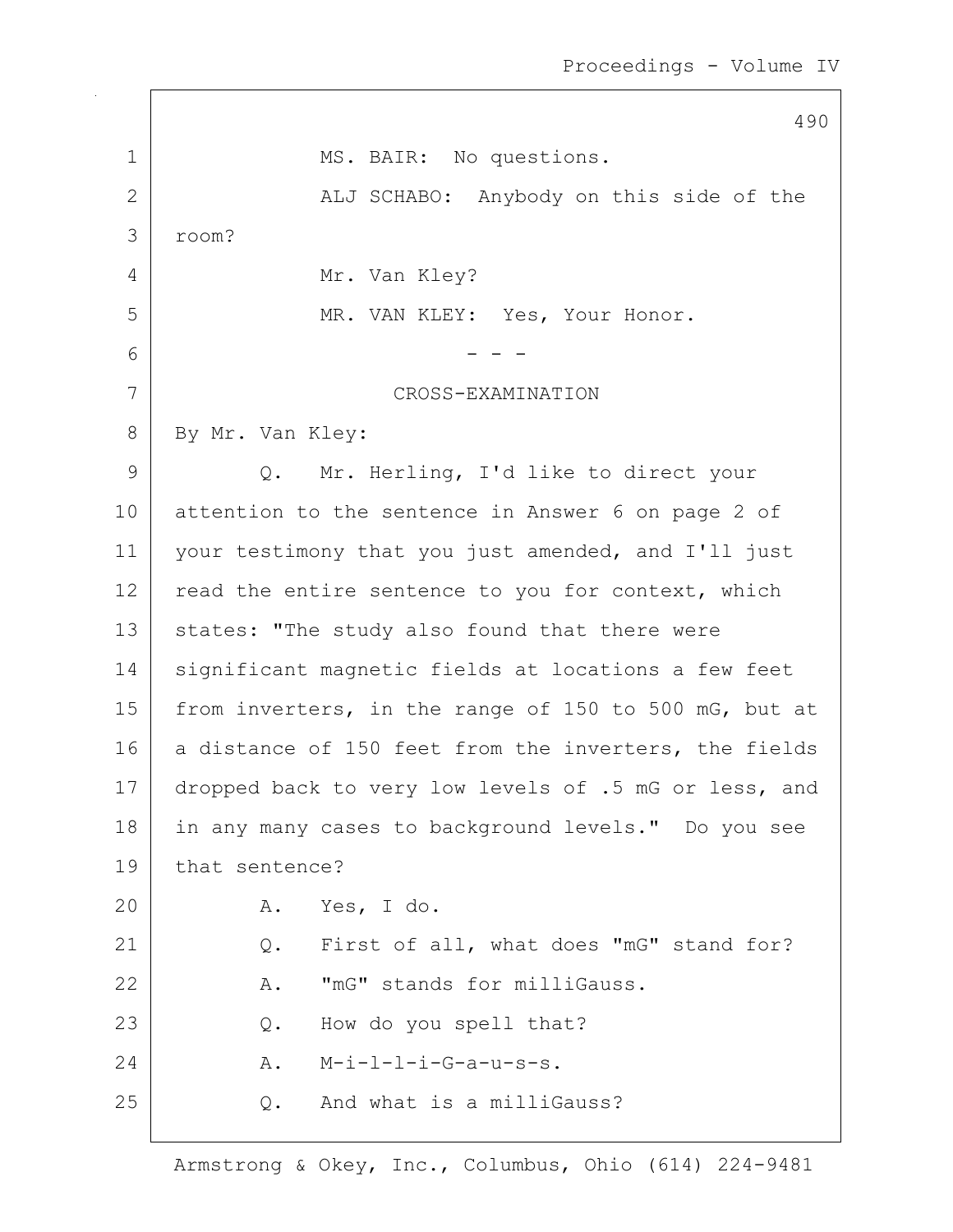491 1 A. MilliGauss is a measurement for the 2 magnetic field portion of an electromagnetic field. 3 Q. Now, there's nothing in the Application 4 or in the Stipulation that requires the inverters to 5 be at least 150 feet away from the Project Area 6 property line, correct? 7 | A. Could you say that one more time, please? 8 0. Yes. 9 | There's nothing in the Application or in 10 | the Stipulation that requires the inverters to be 11 located at least 150 feet away from the Project 12 | Area's property lines, correct? 13 A. There's nothing tying it to that specific 14 | number, but we do have reference to not causing any 15 material adverse conditions. 16 | Q. Now, earlier in this proceeding you were 17 | asked, in connection with questions about the noise 18 from the inverters, whether your Company would agree 19 to a condition that required the inverters to be 20 | located at least 150 feet away from the property 21 | lines. Do you recall that testimony? 22 | A. I don't have that testimony in front of 23 me, but it sounds -- it sounds familiar, but I can't  $24$  say for sure that's exactly what was said. 25 | Q. Well, do you remember saying that you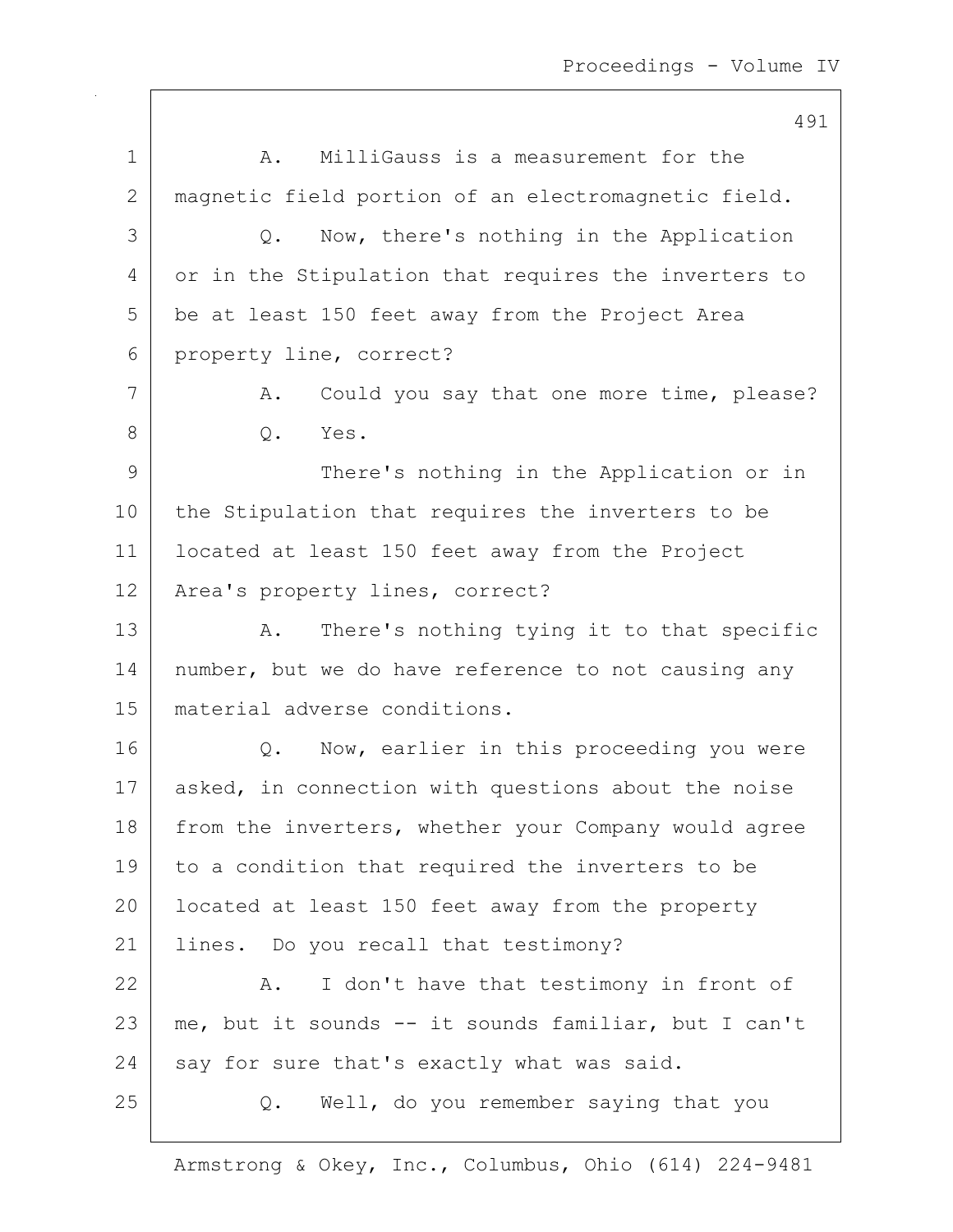1 couldn't make that commitment on behalf of the 2 Company because you would have to consult with other 3 people in your company in order to be able to make 4 that commitment? 5 A. I do recall that, and that was also a 6 heavily-negotiated stipulation. 7 Q. Well, since you gave that testimony 8 previously in this proceeding, have you discussed 9 | this issue with other people in your company in order 10 to decide whether the Company would agree to a 11 condition requiring the inverters to be located at 12 | least 150 feet away from the property line? 13 MR. SETTINERI: I object just to the 14 extent it's outside the rebuttal testimony, now into 15 noise. It has nothing to do with EMF. I object also 16 to the extent it seeks to disclose attorney-client 17 | work product as well as attorney-client privilege. 18 MR. VAN KLEY: A couple of responses, 19 Your Honor. 20 First of all, I'm asking this question 21 because his rebuttal testimony states that the EMFs 22 will drop off to .5 mG or less, 150 feet away from 23 the inverters, so my question is directly relevant to 24 this issue concerning whether or not, with respect to 25 | EMFs, they would agree to that setback.

Armstrong & Okey, Inc., Columbus, Ohio (614) 224-9481

#### 492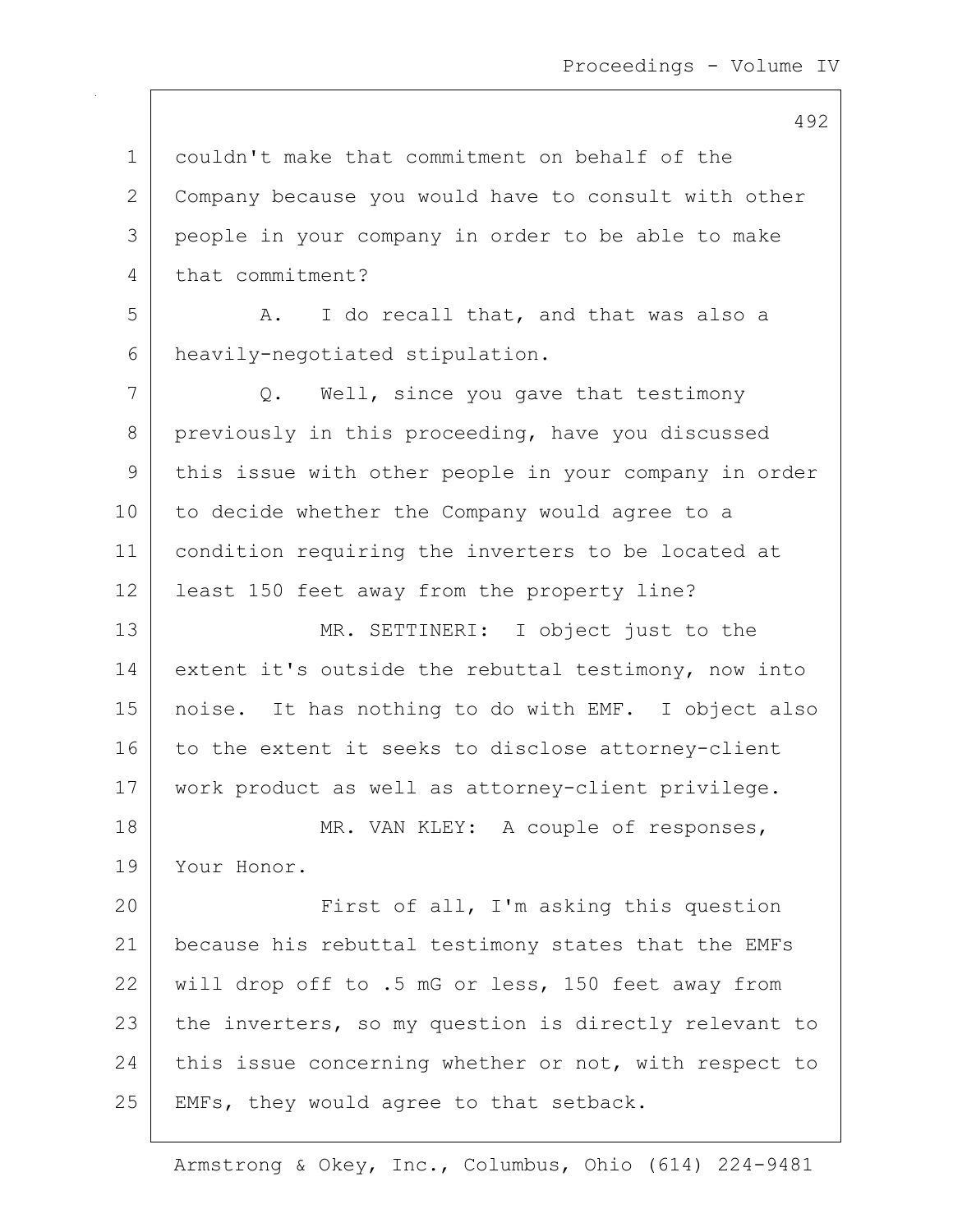493 1 Secondly, I'm asking him whether he's had 2 any conversations with members of his -- other people 3 in his company, not with counsel, with regard to 4 whether or not they're ready to make a commitment to 5 site these inverters at least 150 feet away from the 6 boundaries. 7 | MR. SETTINERI: Your Honor, if I may? 8 Discussions within the Company about ongoing 9 litigation are certainly protected. If he would like 10 to simply ask a question, would the Company be 11 willing to do blank, that is a fine question to ask 12 and he can answer it, but to ask about what 13 conversations the Company has had within it about an 14 ongoing case is completely off limits. 15 MR. VAN KLEY: It's not off limits to 16 talk -- to ask questions about discussions about 17 | litigation with other non-attorneys in his company. 18 That is not privileged. 19 | ALJ SCHABO: I would like to hear the 20 question back. 21 (Record read.) 22 ALJ SCHABO: You can answer that 23 question. 24 CHE WITNESS: Okay. 25 | With regard to EMF, there is no reason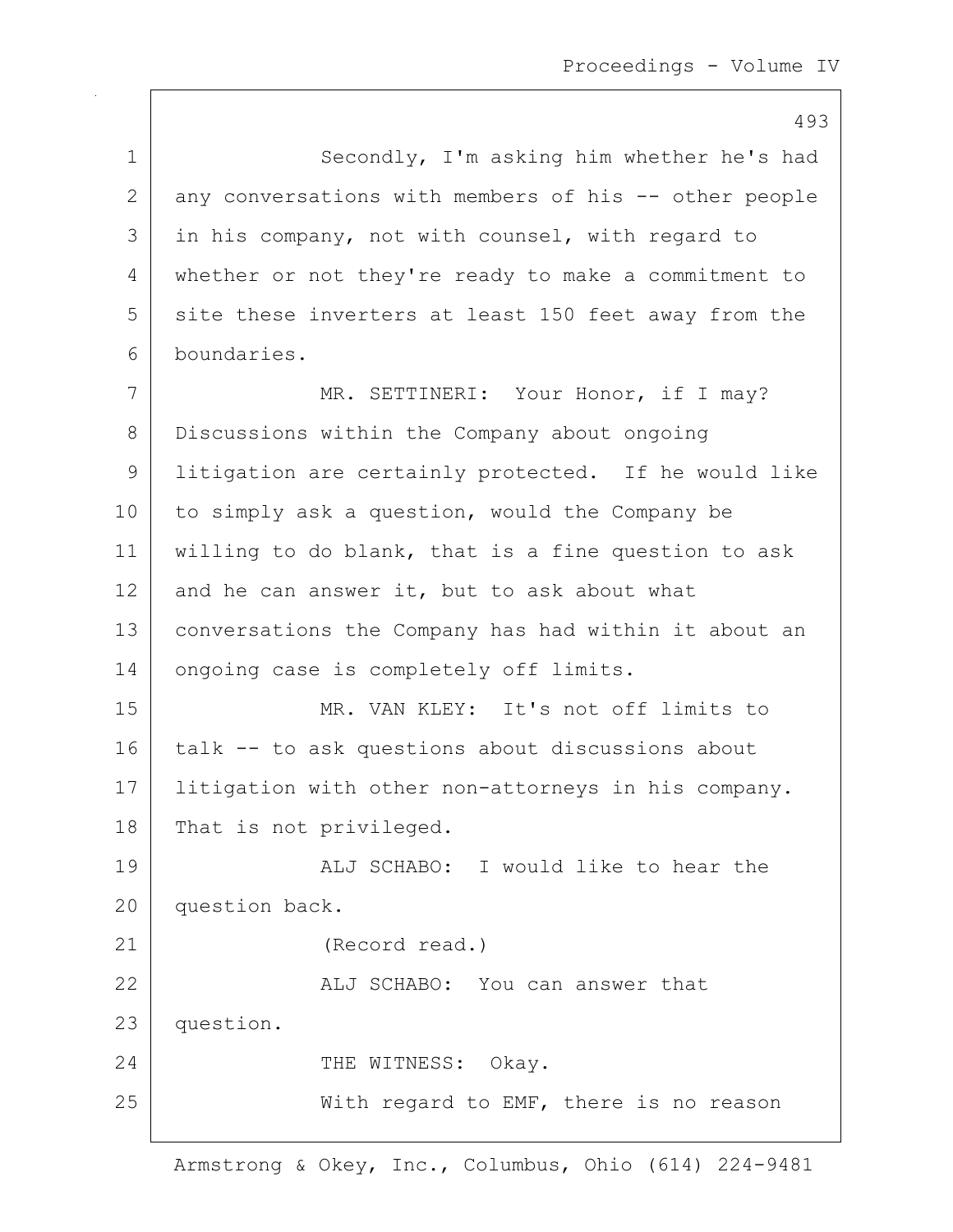494 1 | that 150 feet is a magic number. The .5 milliGauss 2 figure is very low and the 150 to 500 milliGauss 3 numbers are also well below accepted international 4 | limits. So there's really no significance to that 5 figure except to illustrate that the field strength 6 diminishes rapidly over distance, but even adjacent 7 to the inverter it's already very low. 8 | ALJ SCHABO: Your Honor, I would move to 9 strike that answer as not being responsive to the 10 question. He was asked to say whether or not he's 11 had any discussions with other people in his company  $12$  about whether they would commit to siting the  $-$ -13 commit to a condition siting the inverters at least 14 | 150 feet away from the property line. He did not 15 answer that question. 16 MR. SETTINERI: I simply repeat my 17 objection that it seeks attorney-client information 18 and conversations in anticipation of litigation or 19 during litigation as well, so. 20 ALJ SCHABO: I'll overrule the objection, 21 | I'll deny the motion to strike, and I'll instruct you  $22$  to answer the question that was asked. 23 | THE WITNESS: We have not had any 24 conversations with regard to EMF and its effect at 25 that distance, no.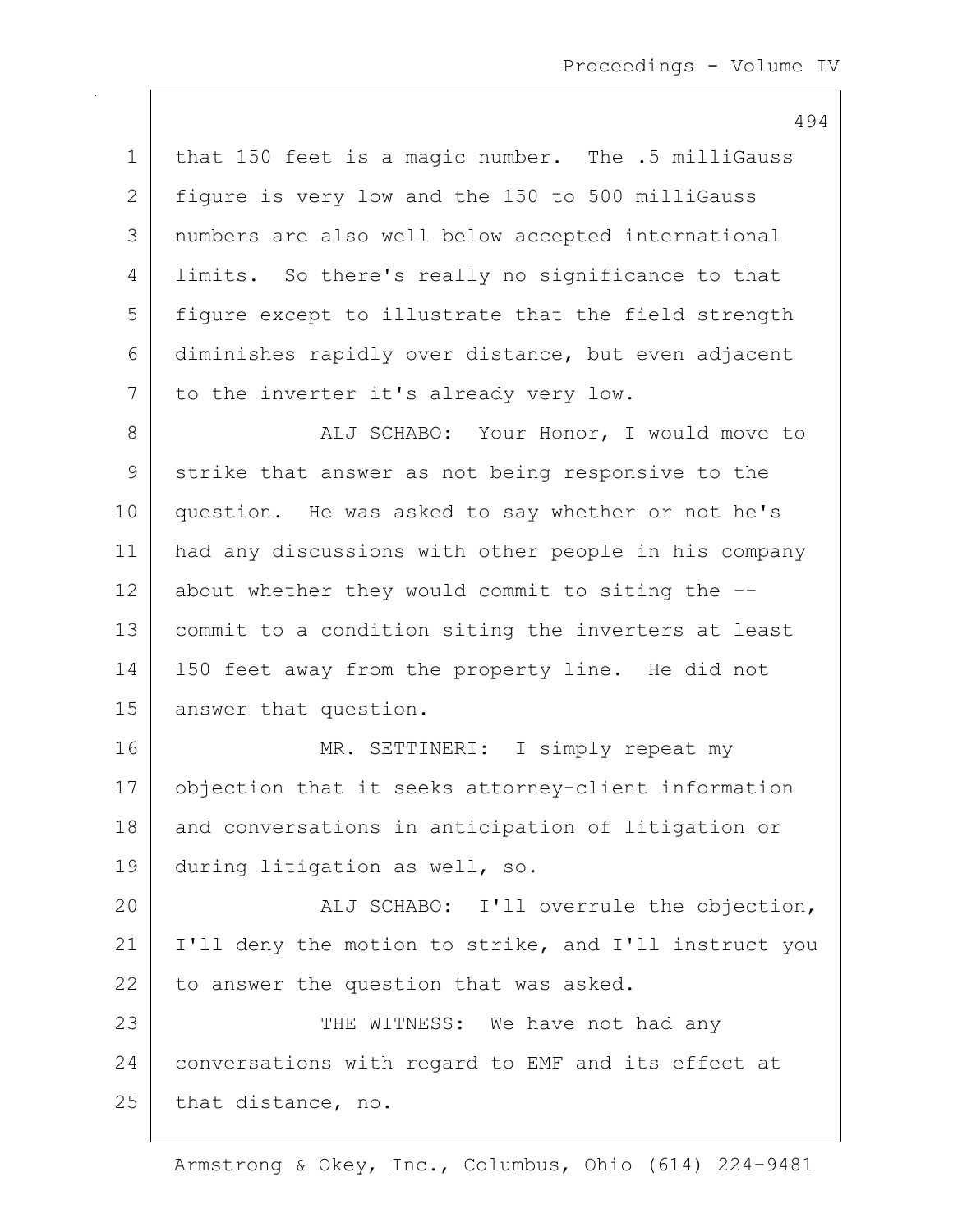495 1 |  $Q.$  (By Mr. Van Kley) All right. As you sit 2 here today, can you make a commitment, on behalf of  $3$  | the Company, that the inverters  $-$  that you would be 4 agreeable to a condition in the Certificate that 5 would require you to site the inverters at least 6 150 feet away from the property line? 7 | A. We would not, because with regard to EMF 8 there is no reason to do so. 9 MR. VAN KLEY: I have no further 10 questions. 11 | ALJ SCHABO: Any -- everybody already 12 declined cross, so any redirect? 13 MR. SETTINERI: No redirect, Your Honor. 14 | Thank you. 15 | REALJ SCHABO: All right. Thank you, 16 Mr. Herling. 17 THE WITNESS: Thank you. 18 | MR. SETTINERI: Your Honor, at this time, 19 we would move for the admission of Company Exhibit 19 20 as well as CCPC Exhibit 1 into the record, which has 21 | been previously marked, which I can provide the Bench 22 with a copy. 23 | ALJ SCHABO: Company Exhibit No. 19, any 24 objections to its admission? 25 | Seeing none, Company Exhibit 19 will be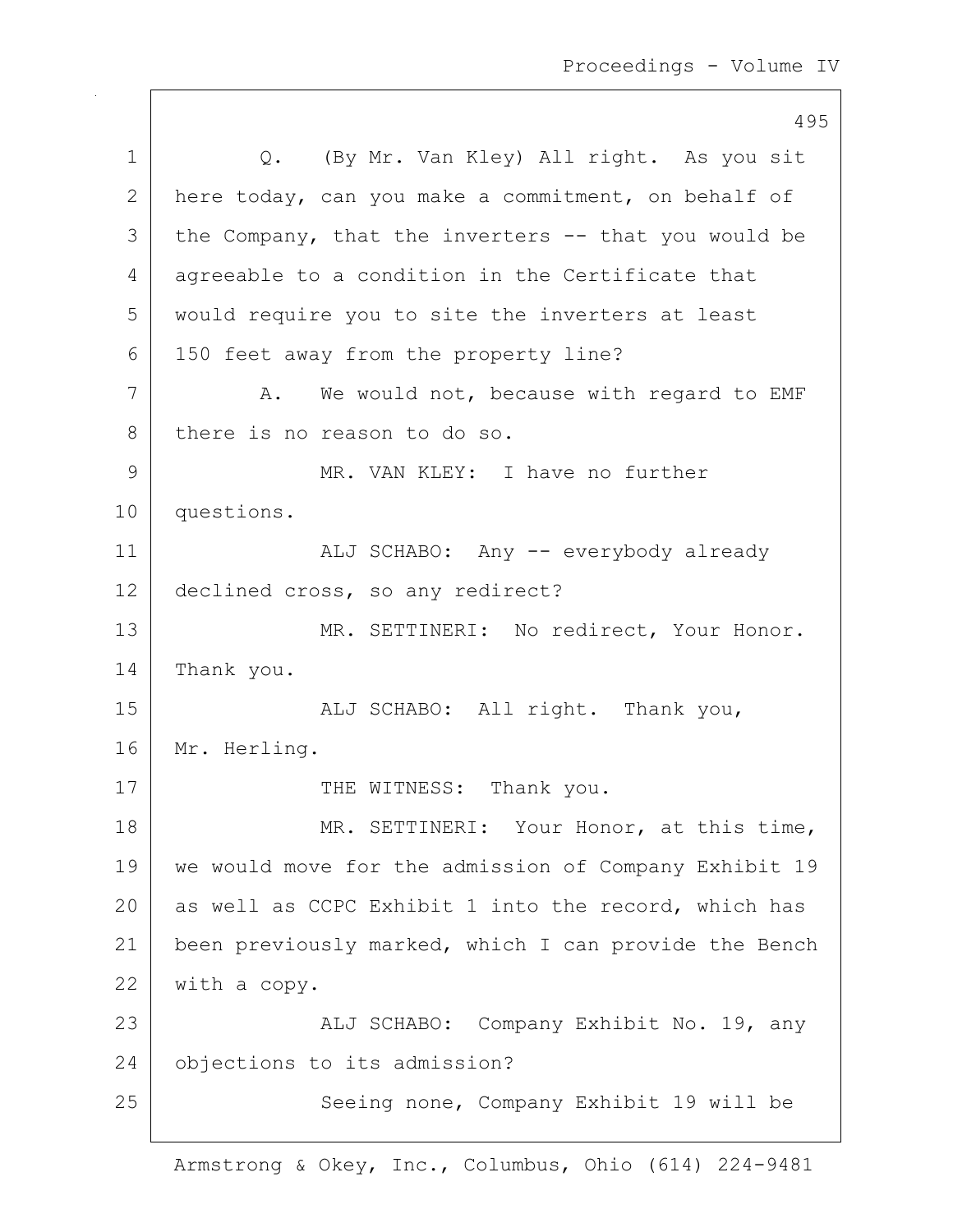1 admitted. 2 | (EXHIBIT ADMITTED INTO EVIDENCE.) 3 | ALJ SCHABO: Okay. The Company has also 4 | moved to have CCPC Exhibit 1, which is the "Study of 5 Acoustic and EMF Levels from Solar Photovoltaic 6 Projects," previously marked as I think I said CCPC  $7$  | 1, into the record. Are there any objections? 8 Seeing none, CCPC 1 will also be admitted. 9 (EXHIBIT ADMITTED INTO EVIDENCE.) 10 | ALJ SCHABO: Mr. Herling, you may step 11 down. 12 Mr. Settineri or Mr. MacDonald (sic), 13 | your next witness. 14 MR. SETTINERI: Thank you, Your Honor. 15 | At this time, the Company would call Mr. David 16 Hessler to the stand on rebuttal. 17 | ALJ SCHABO: Good morning, Mr. Hessler. 18 | THE WITNESS: Good morning. 19 (Witness sworn.) 20 ALJ SCHABO: Thank you. You may have a  $21$  seat. 22 MR. SETTINERI: Your Honor, at this time 23 | we would like to mark as Company Exhibit 20, the 24 Rebuttal Testimony of David Hessler. 25 aLJ SCHABO: So marked.

496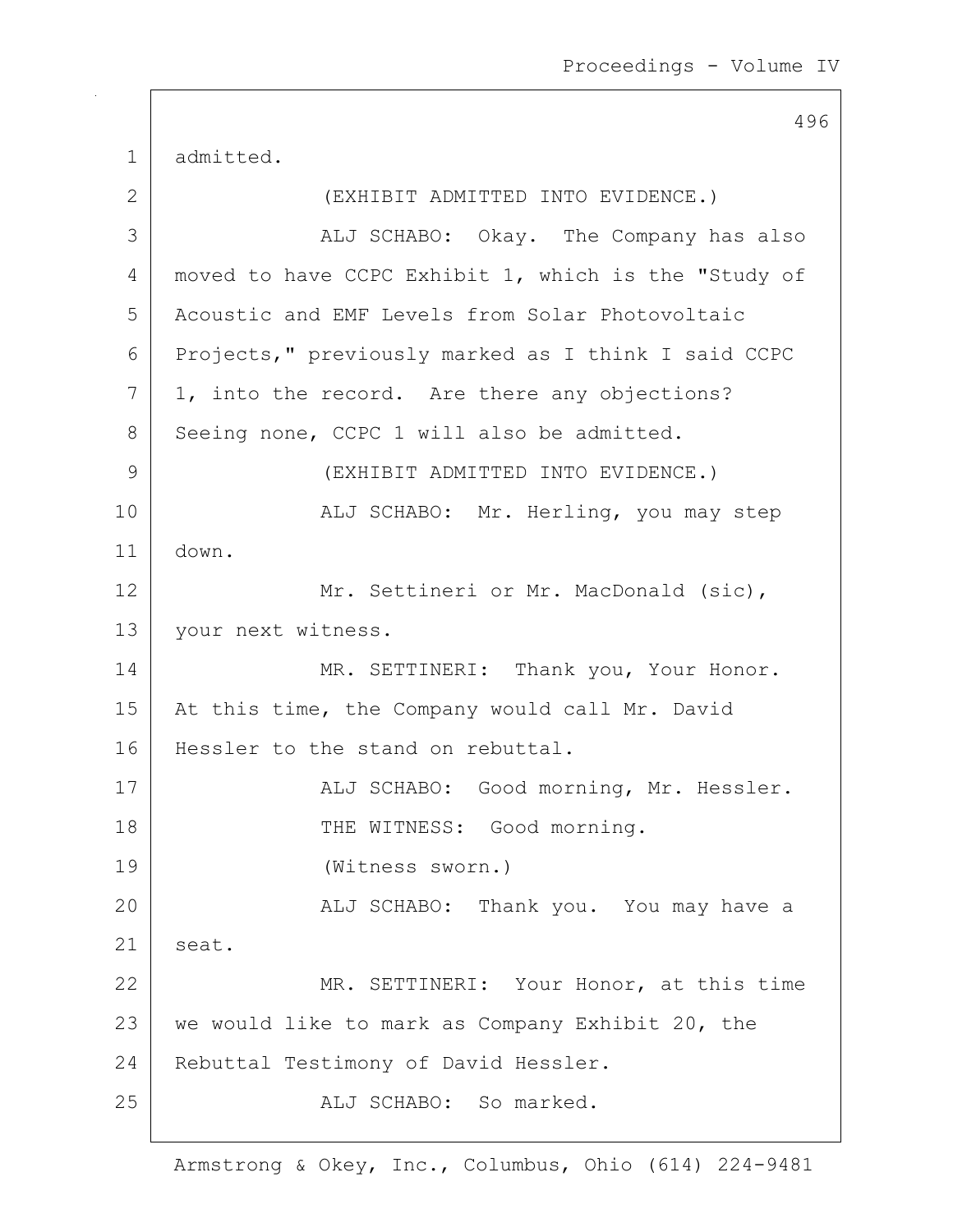497 1 (EXHIBIT MARKED FOR IDENTIFICATION.) 2  $-$  -  $-$ 3 DAVID HESSLER 4 being first duly sworn, as prescribed by law, was 5 examined and testified as follows: 6 DIRECT EXAMINATION 7 By Mr. Settineri: 8 Q. Good morning, Mr. Hessler. 9 | A. Good morning. 10 MR. SETTINERI: Copies of Company 11 Exhibit 20 have been provided to the Bench and the 12 court reporter. 13 Q. Mr. Hessler, do you have a copy in front 14 | of you of what's been marked as Company Exhibit 20? 15 A. I do. 16 Q. And can you please identify that for the 17 record? 18 | R. This is my rebuttal testimony. 19 | Q. And before I get too far ahead of myself, 20 can you please state your name and business address 21 | for the record, please. 22 A. Yes. My name is David Hessler and my 23 | office address is 5096 North Silver Cloud Drive in 24 Saint George, Utah 84770. 25 Q. And regarding Company Exhibit 20, your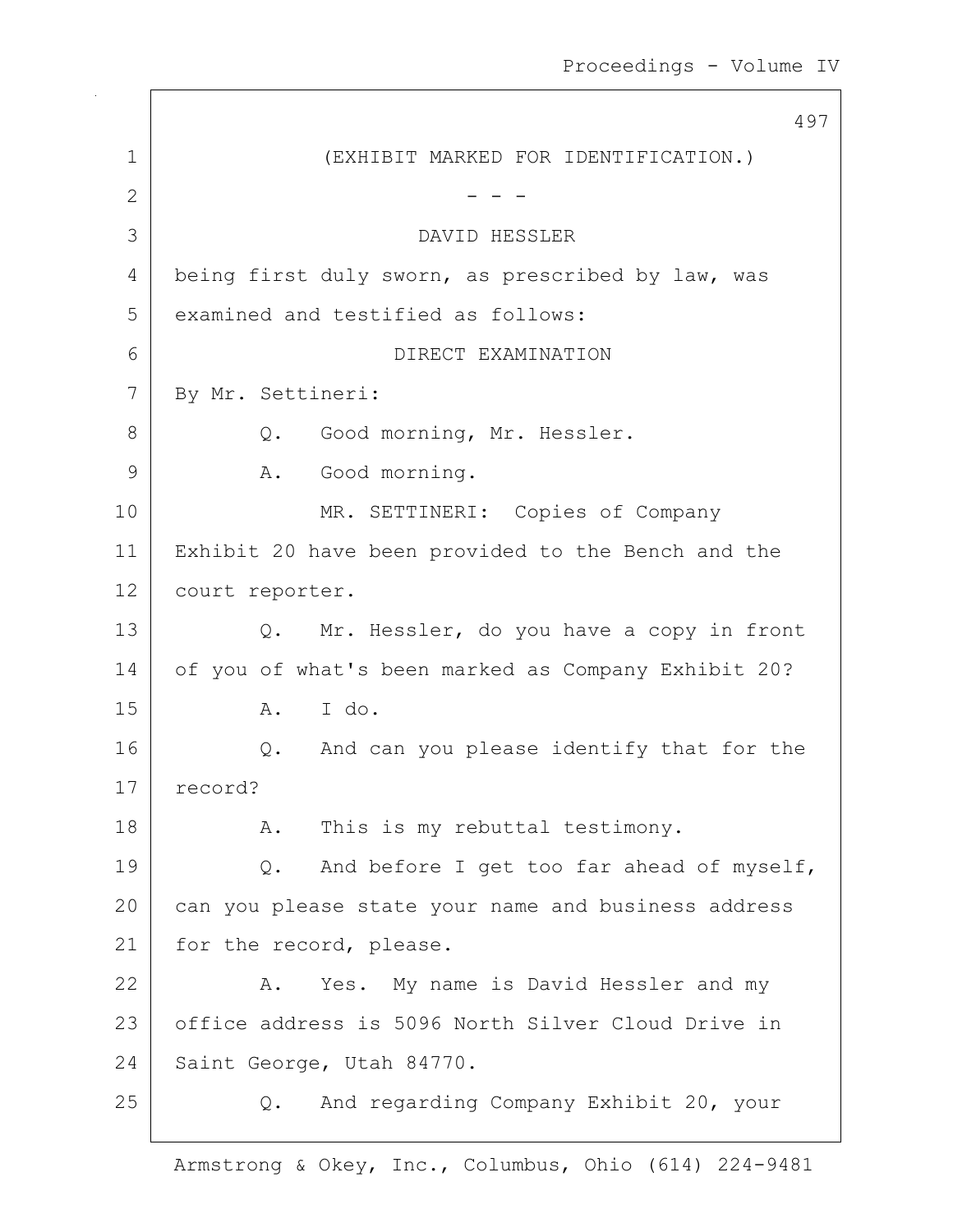498 1 rebuttal testimony, was that prepared by you or at 2 your direction? 3 A. Yes, it was. 4 Q. And do you have any changes or revisions 5 to your testimony today?  $6$  A. No, I don't. 7 Q. And if I asked you the questions in your 8 testimony today, would your answers be the same? 9 A. Yes, they would. 10 MR. SETTINERI: Your Honor, the witness 11 is available for cross-examination. 12 ALJ SCHABO: Mr. Borchers, Ms. West, 13 | Ms. Milam? Ms. Bair? 14 MS. BAIR: No questions. 15 | REGISTER ALJ SCHABO: Mr. Van Kley. 16 MR. VAN KLEY: Yes, Your Honor.  $17$   $-$  - -18 CROSS-EXAMINATION 19 | By Mr. Van Kley: 20 Q. Mr. Hessler, go to page 2 of your 21 | testimony, please, Answer 6. 22 A. Okay. 23 | Q. Directing your attention to the second 24 sentence of answering  $-$  of Answer 6, I see that it 25 states as follows: "DC/AC inverters are simply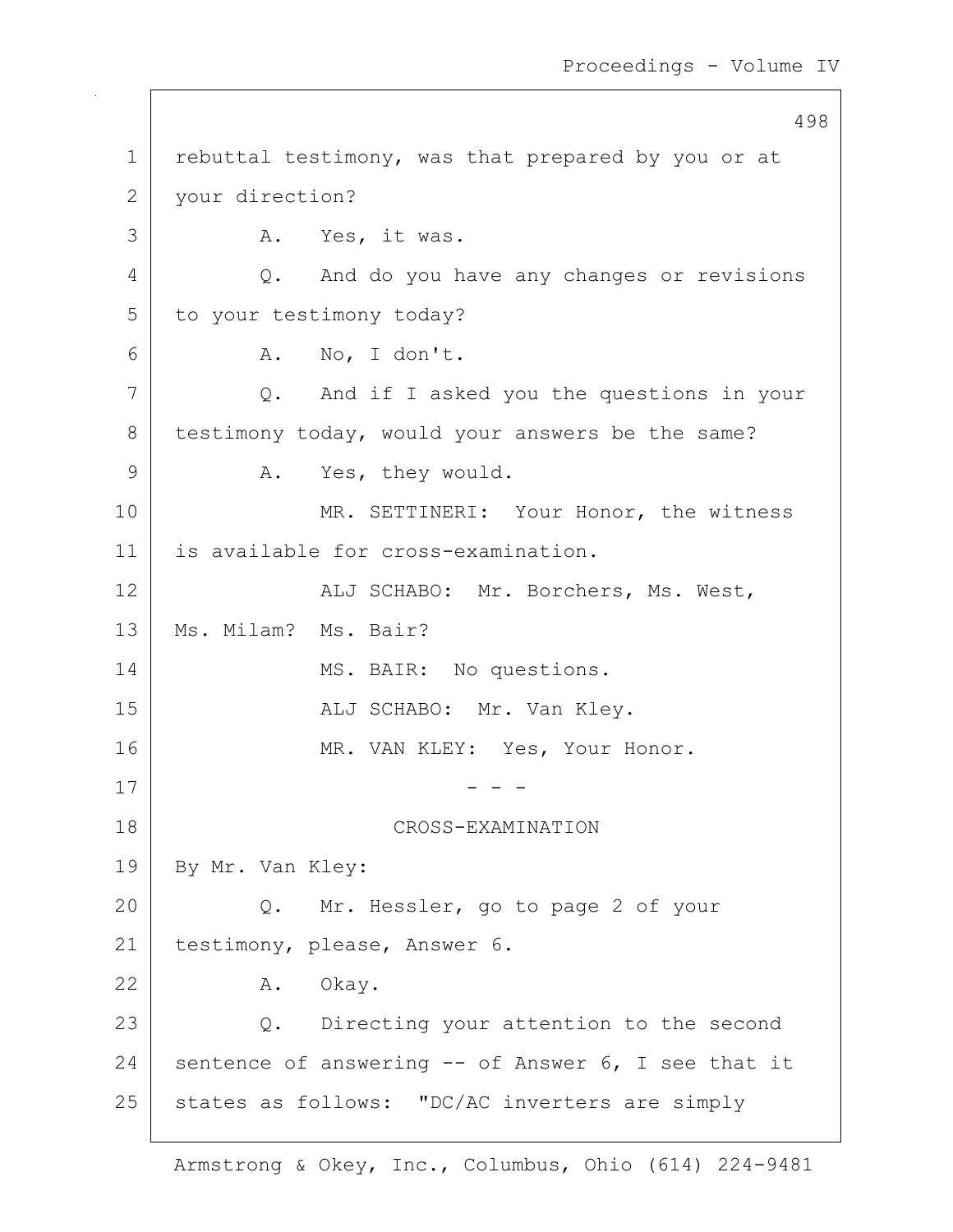499

1 electrical cabinets sitting near the middle of the 2 panel arrays typically hundreds of feet from anyone's 3 residence or from the boundaries of non-participating 4 properties." Did I read that correctly? 5 A. That's correct. 6 Q. All right. So in the case of Angelina 7 Solar, to your knowledge is there anything in the 8 Application or the Stipulation that requires the 9 inverters to be located hundreds of feet from 10 anybody's residence or the boundaries of 11 nonparticipating properties? 12 A. There's no specific stipulation or 13 requirement, no. 14 | Q. Now, going further down into your 15 Answer 6, I'd like to direct your attention to the 16 sixth line where you refer to "qualitative terms," 17 and I'm going to ask you what that means in just a 18 second, but first let me read the sentence in which 19 that term appears which states: "In their standard 20 configuration some ventilation fan noise, roughly 21 comparable in qualitative terms to the sound of a 22 domestic air conditioning condenser unit, is present 23 | near the unit but this sound dies out quickly with 24 distance and will most likely be inaudible, or at 25 | worst only faintly perceptible, at any given site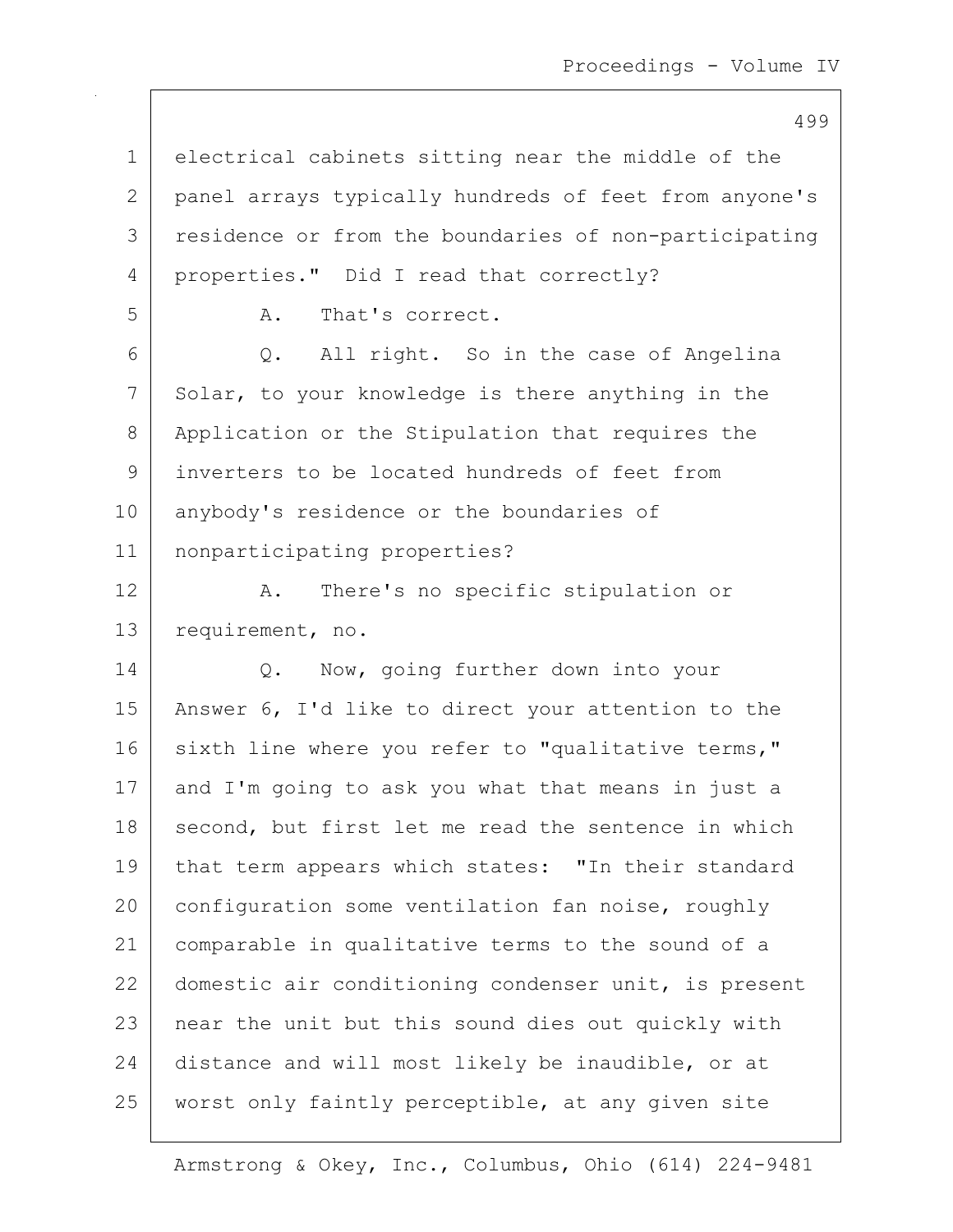500 1 boundary." Do you see that sentence? 2 A. I see it. 3 Q. So when you refer -- when you use the 4 words "qualitative terms," what do you mean? 5 A. I was just trying to give an example of  $6$  something that people were familiar with that they 7 could picture one of these converters -- or inverters 8 might be like. In general, the sound emissions from 9 inverters, as given in that Massachusetts study, are 10 | comparable to a domestic air conditioner unit. 11 | Out of curiosity, I went out behind my 12 house and it's a brand new house, brand new unit, I 13 measured it and it's louder than several of the 14 inverters referred to in the Massachusetts study. So  $15$  it's  $-$  it's an example of  $-$  so you could picture 16 what it might be like. 17 Q. Well, when you use the term 18 | "qualitative," you're not talking about volume, are 19 you? 20 A. I'm talking about it sounds like. 21 Q. It's like the tone? 22 | A. Yeah. It's just fan noise. 23 Q. Uh-huh, okay. 24 At the end of that sentence you say that 25 it "will most likely be inaudible, or at worst only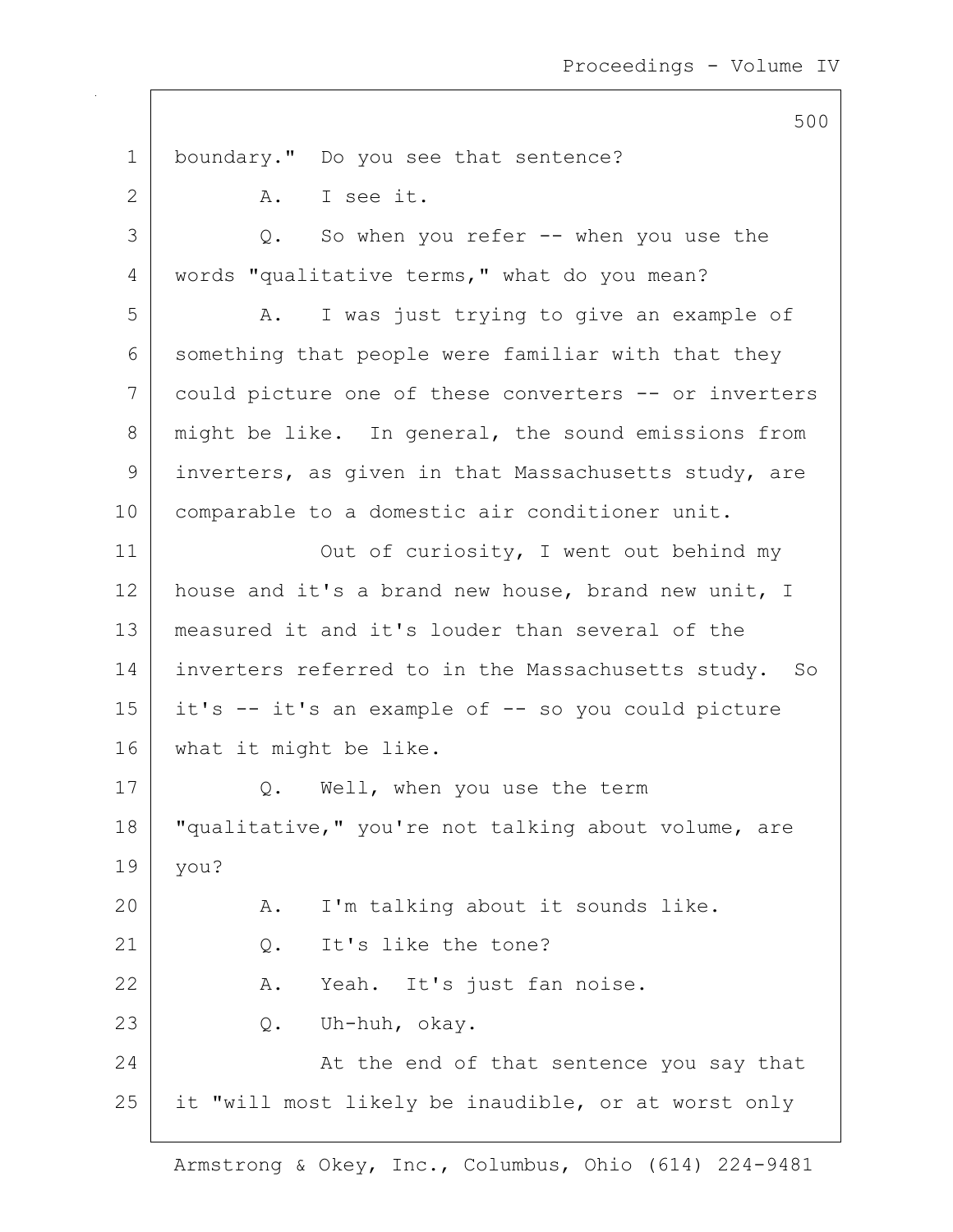501 1 faintly perceptible, at any given site boundary."  $2$   $A.$  Uh-huh. 3 Q. Now, does that mean, for example, if the  $4$  site boundary is only 10 feet away from the inverter, 5 you won't be able to hear it? 6 A. No. I've talked to the Company about the 7 site plan and I'm comfortable that these units are 8 all going to be at least several hundred feet from 9 any boundaries. There's plenty of room in the 10 Project to put these far away from anyone. And at 11 | this point, because of all the attention that's been 12 focused on it, I'm certain that they're going to be 13 placed in the most optimal locations, the maximum 14 distance from anyone. 15 | Q. When you had these conversations -- well, 16 first of all, who did you have the conversations 17 with? 18 | A. With Mr. Herling. 19 Q. Did Mr. Herling tell you whether or not 20 the Company would agree to a condition that required 21 | the inverters to be at least hundreds of feet away 22 from the boundary? 23 A. There was no discussion of any particular 24 agreement or stipulation, but the Project Area is 25 definitely large enough that large buffer distances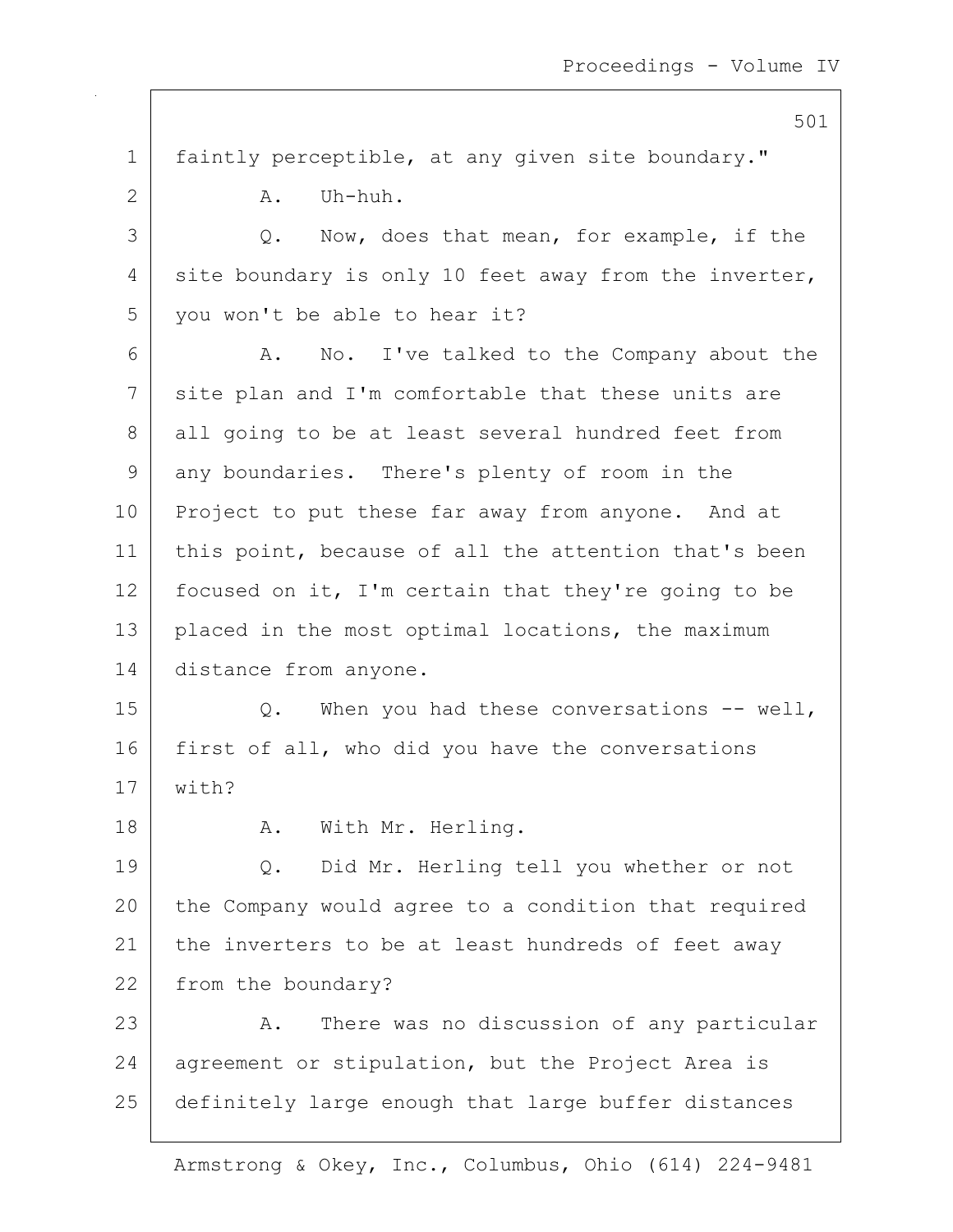1 can be accommodated.

 $\overline{\phantom{a}}$ 

| $\overline{2}$ | Let's look further down in the Answer.<br>Q.          |
|----------------|-------------------------------------------------------|
| 3              | Let's start with line 17 where you have a new         |
| 4              | sentence starting with the word "Irrespective" and    |
| 5              | that sentence reads as follows: "Irrespective of the  |
| 6              | specific inverter model eventually selected for the   |
| 7              | project, it is important to understand that the sound |
| 8              | emissions from these units are not fixed and largely  |
| 9              | unavoidable, but rather can be easily mitigated on a  |
| 10             | retrofit basis in the unlikely event that any sort of |
| 11             | noise issue should arise." Did I read that            |
| 12             | correctly?                                            |
| 13             | A. Yes, you did.                                      |
| 14             | Q. Okay. And then in the next sentence you            |
| 15             | provide some examples of mitigation measures that     |
| 16             | could be taken, correct?                              |
| 17             | Correct.<br>Α.                                        |
| 18             | Now, those mitigation measures include<br>Q.          |
| 19             | "an acoustical hood or small silencer and any         |
| 20             | electrical hum radiated from the cabinet could be     |
| 21             | abated in a matter of minutes with peel and stick     |
| 22             | damping sheet, " right?                               |
| 23             | Right.<br>Α.                                          |
| 24             | Is there any reason why any or all of<br>Q.           |
| 25             | these mitigation measures couldn't be installed at    |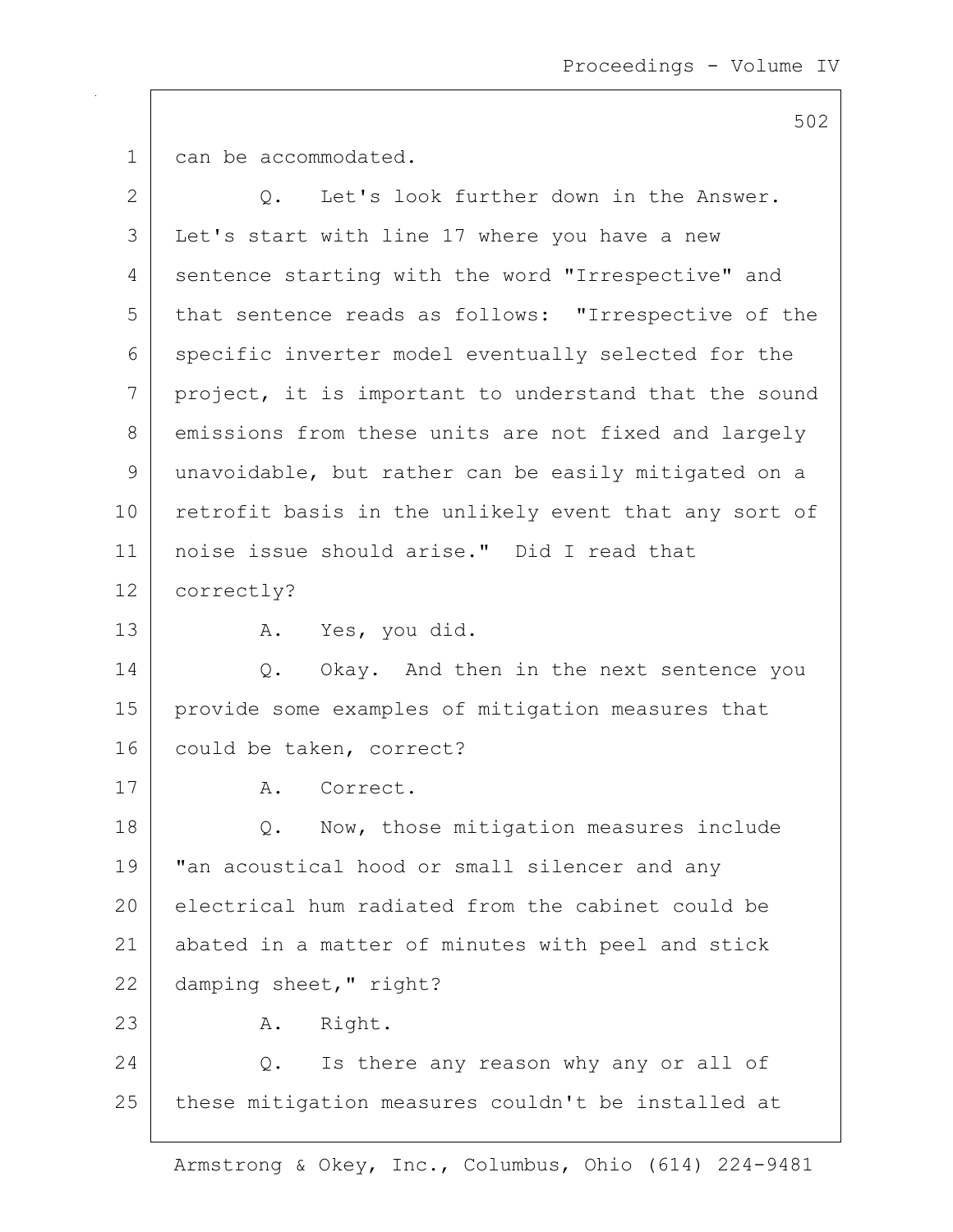503 1 the time that the inverters are installed? 2 A. I don't see any reason to put this in 3 ahead of time. This is only in the highly unlikely 4 event that there are any kind of disturbance off the 5 Project property. 6 Q. Well, my question was whether or not you 7 could install these measures during the initial 8 installation of the inverters. 9 MR. SETTINERI: I object. He did answer 10 the question. This is a different question than he 11 asked him. 12 MR. VAN KLEY: No. I asked him this 13 question, whether he could, and he told me why he 14 would not want to. 15 MR. SETTINERI: If we could at least have  $16$  the question reread, that would be helpful. 17 | ALJ SCHABO: If you could reread the 18 question, please. 19 (Record read.) 20 | ALJ SCHABO: Go ahead and answer that, 21 | please. 22 THE WITNESS: This could be applied 23 during the initial installation, sure. 24 Q. (By Mr. Van Kley) Let's go to Answer 11 25 on page 5 of your testimony. I'd like to direct your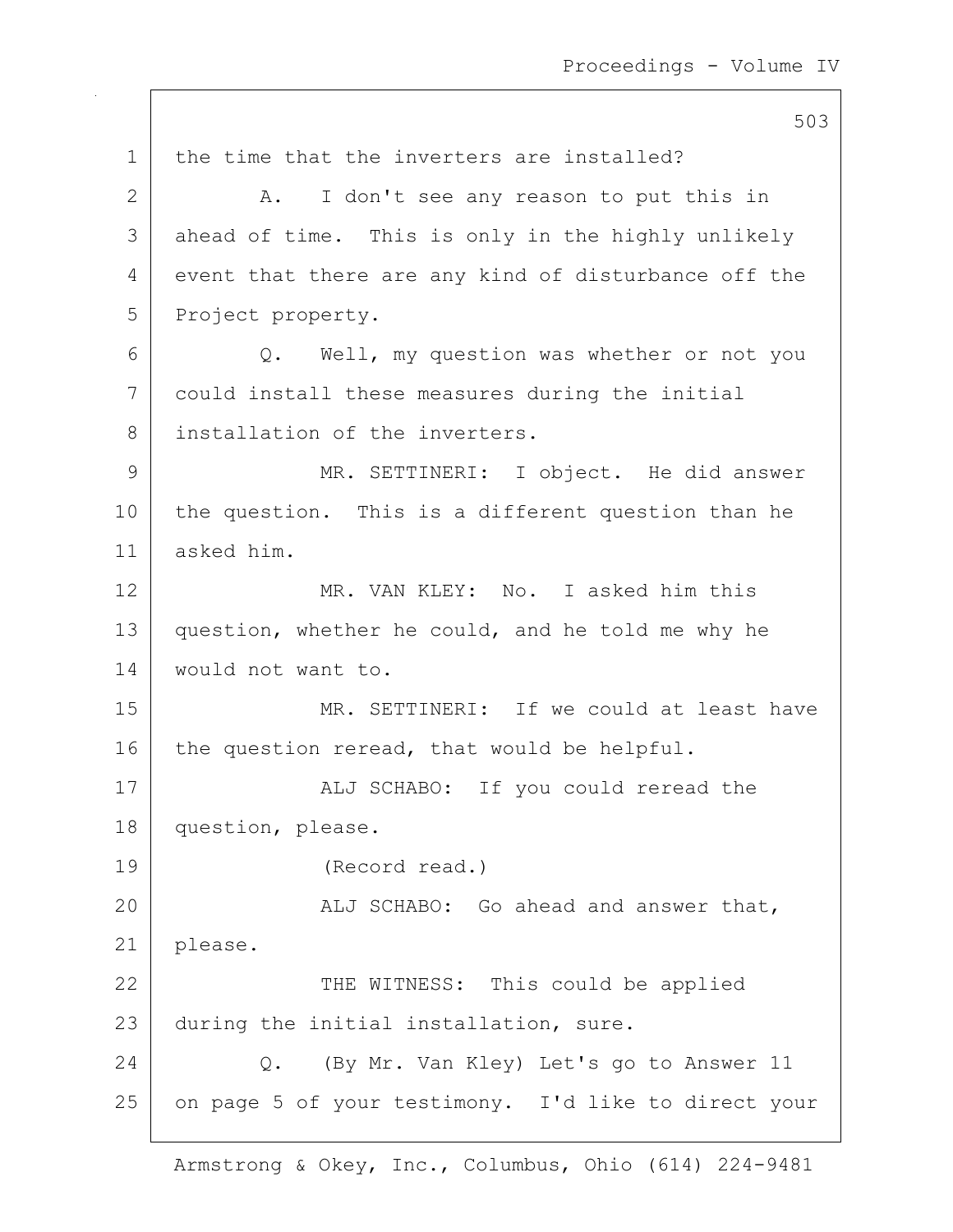504 1 attention to the sentence that starts on line  $6$ , 2 which reads as follows: "At the time of the survey 3 | no transformers were present in the AEP substation, 4 which appeared to be a switching station, nor were 5 there any audible sound emissions from it at the 6 monitoring location." Did I read that correctly? 7 A. Yes. 8 Q. Okay. What does this sentence mean? 9 A. The concern was that we put this monitor 10 on adjacent property to the existing AEP substation, 11 and the concern was that noise from that substation 12 would elevate the results of the background survey, 13 | but the College Station substation doesn't have any 14 noise generating components in it or at least it 15 didn't at the time of the survey. You could see that 16 some work was going on and perhaps they were going to 17 add equipment, but at the time the measurements were  $18$  taken, there was nothing generating any noise there. 19 Q. And how do you know that? 20 A. Because nothing was audible and you can 21 see that there aren't any transformers in that 22 substation. 23 | MR. VAN KLEY: All right. I have no 24 further questions. 25 aLJ SCHABO: Mr. Settineri.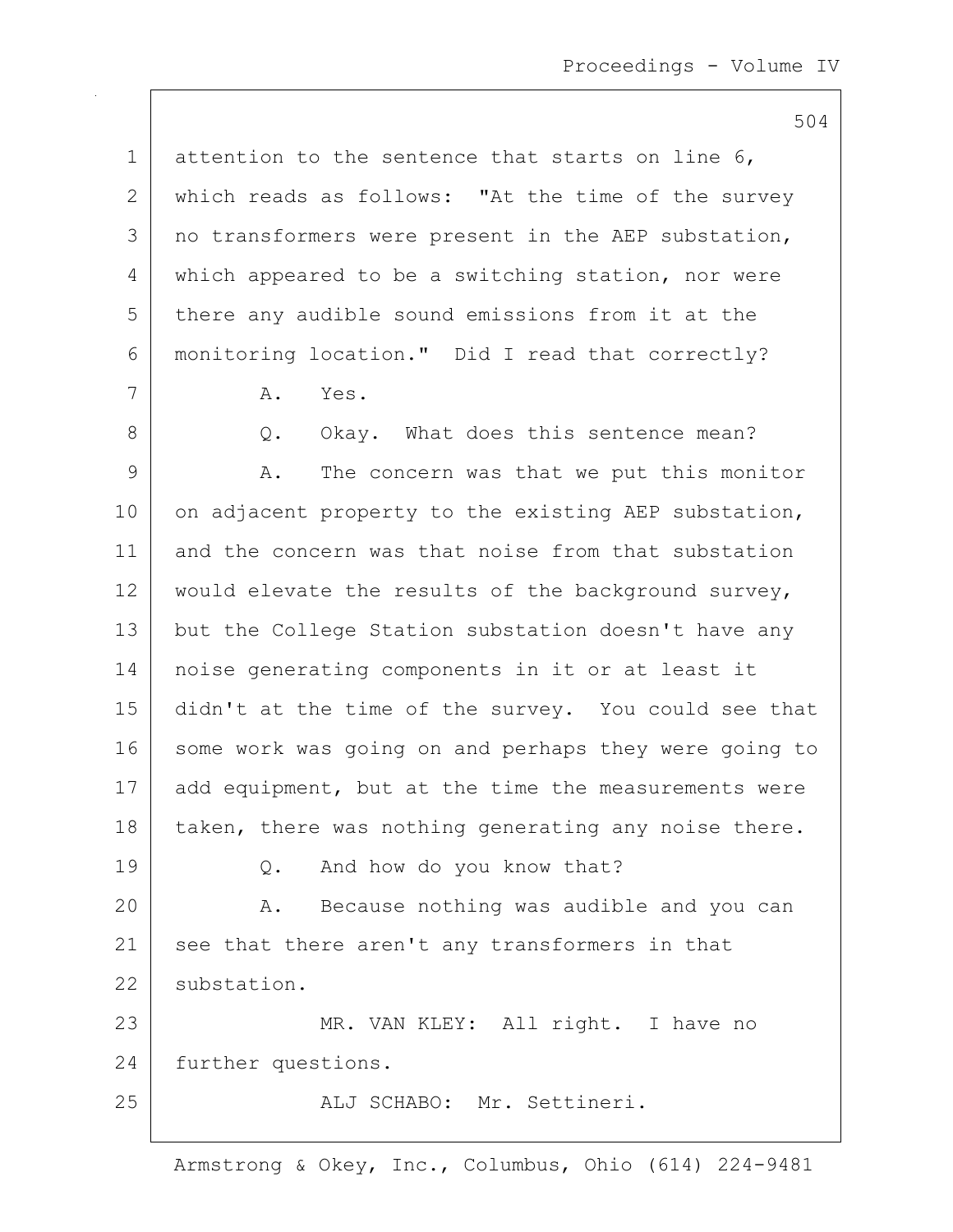505 1 MR. SETTINERI: Thank you, Your Honor. 2 No redirect. 3 ALJ SCHABO: Mr. Hessler, you may step 4 down. Thank you. 5 MR. SETTINERI: Your Honor, at this time, 6 the Company would move for the admission of 7 | Exhibit 20 into the record, please. 8 | ALJ SCHABO: Any objections? 9 Hearing none, Company Exhibit 20 will be 10 admitted. 11 (EXHIBIT ADMITTED INTO EVIDENCE.) 12 | ALJ SCHABO: Your next witness, 13 gentlemen. 14 MR. SETTINERI: Thank you, Your Honor. 15 | At this time, the Company would call Matt Marquis on 16 rebuttal. 17 | ALJ SCHABO: Good morning. 18 (Witness sworn.) 19 ALJ SCHABO: Thank you. Please have a 20 seat. 21 THE WITNESS: Thank you. 22 MR. SETTINERI: Your Honor, at this time, 23 the Company would like to mark as Company Exhibit 21,  $24$  the rebuttal testimony of Matt Marquis. 25 ALJ SCHABO: So marked.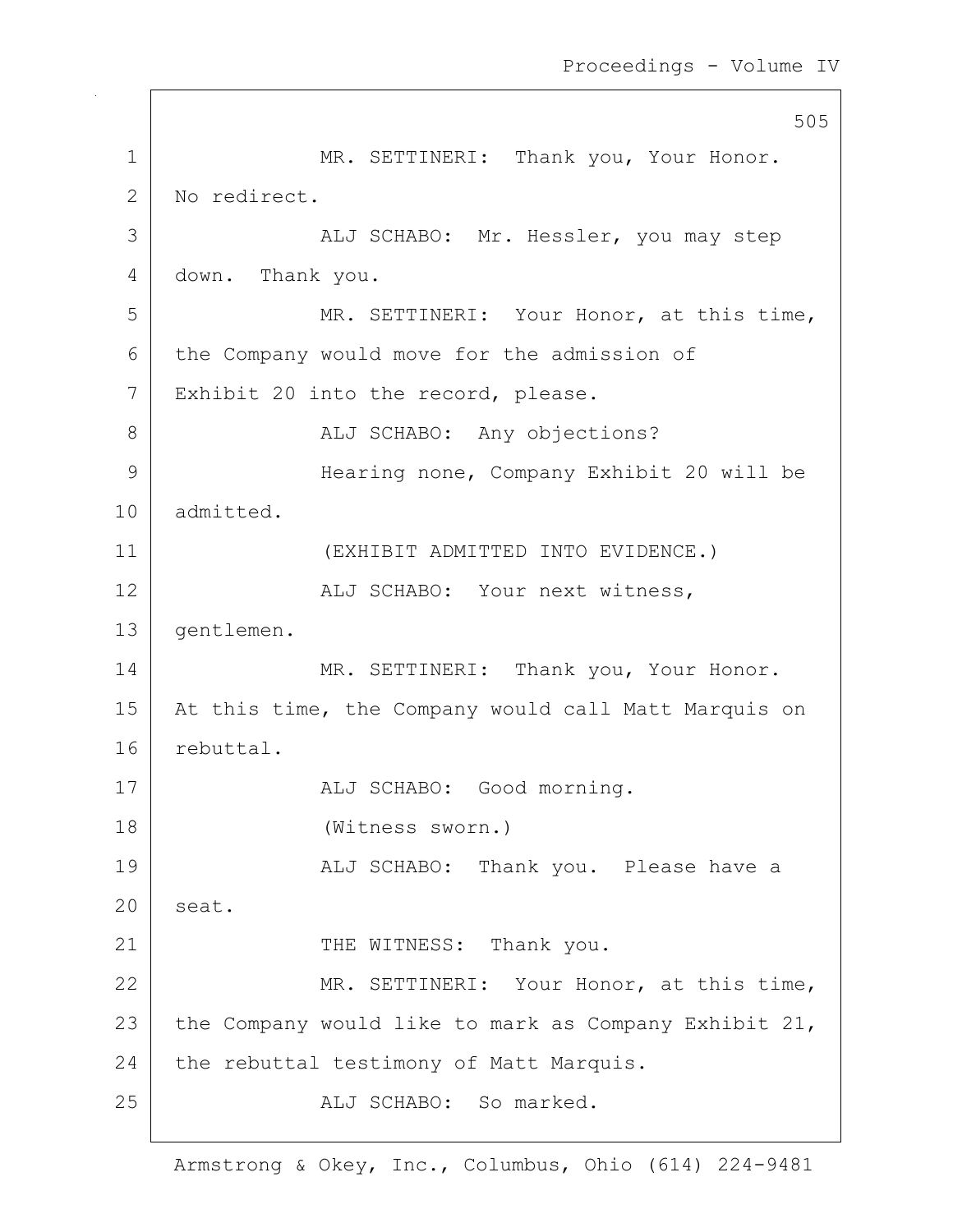|              | 506                                               |
|--------------|---------------------------------------------------|
| 1            | (EXHIBIT MARKED FOR IDENTIFICATION.)              |
| $\mathbf{2}$ | MR. SETTINERI: We've provided copies to           |
| 3            | the Bench and the court reporter as well.         |
| 4            |                                                   |
| 5            | MATT MARQUIS                                      |
| 6            | being first duly sworn, as prescribed by law, was |
| 7            | examined and testified as follows:                |
| $8\,$        | DIRECT EXAMINATION                                |
| 9            | By Mr. Settineri:                                 |
| 10           | Q. Good morning, Mr. Marquis.                     |
| 11           | A. Good morning.                                  |
| 12           | Can you please state your name and<br>Q.          |
| 13           | business address for the record, please.          |
| 14           | Yeah. My name is Matt Marquis. My<br>Α.           |
| 15           | business address is 6397 Emerald Parkway, Dublin, |
| 16           | Ohio 43016.                                       |
| 17           | And do you have before you what's been<br>$Q$ .   |
| 18           | marked as Company Exhibit 21?                     |
| 19           | I do.<br>Α.                                       |
| 20           | And can you identify that for the record,<br>Q.   |
| 21           | please?                                           |
| 22           | That is my rebuttal testimony in this<br>Α.       |
| 23           | case.                                             |
| 24           | Was that prepared by you or at your<br>Q.         |
| 25           | direction?                                        |
|              |                                                   |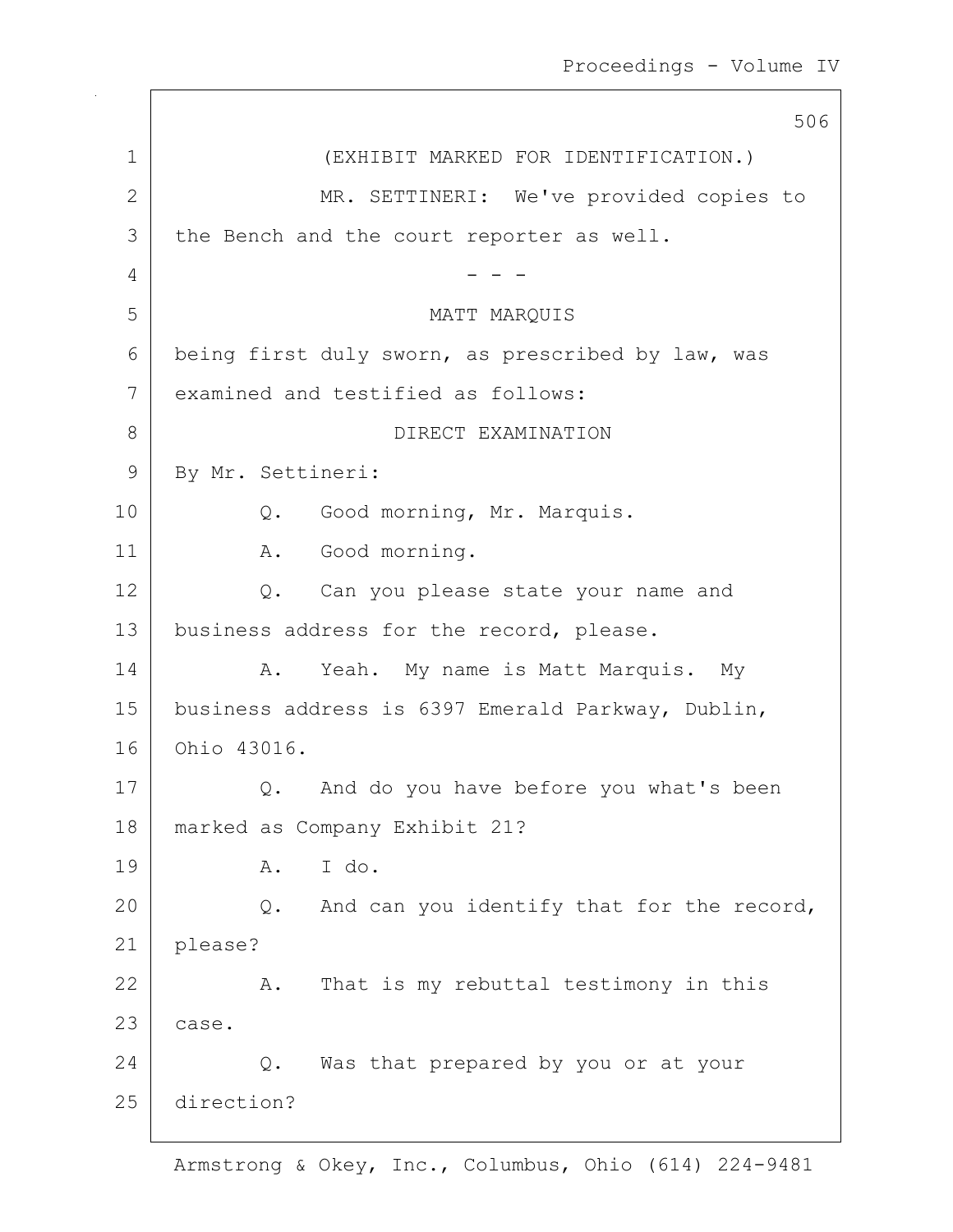507 1 A. Yes.  $2$  Q. And do you have any changes to that 3 testimony today? 4 A. Yes, I do. I don't have the changes 5 marked. 6 MR. SETTINERI: If I may approach the 7 witness, Your Honor? 8 ALJ SCHABO: You may. 9 A. Yes. In Answer 5, line 14, after 10 "Mr. Mast's testimony" I'd like to add "(CCPC 11 | Exhibit 5A.11, and CCPC Exhibit 6A.5)." 12 Q. And would the rest of that sentence, 13 starting with "regarding," remain the same then? 14 A. Yes. 15 Q. And do you have any other changes to your 16 testimony? 17 | A. I do. In Answer 9, on line 10, after 18 | "affected by the project area," I'd like to change 19 the word "suggests" to "means." The rest of that 20 sentence stays the same. 21 Q. Do you have any other changes to your 22 testimony at this time, Mr. Marquis? 23 A. I do not. 24 Q. And if I asked you the questions in your  $25$  testimony today, would your answers be the same today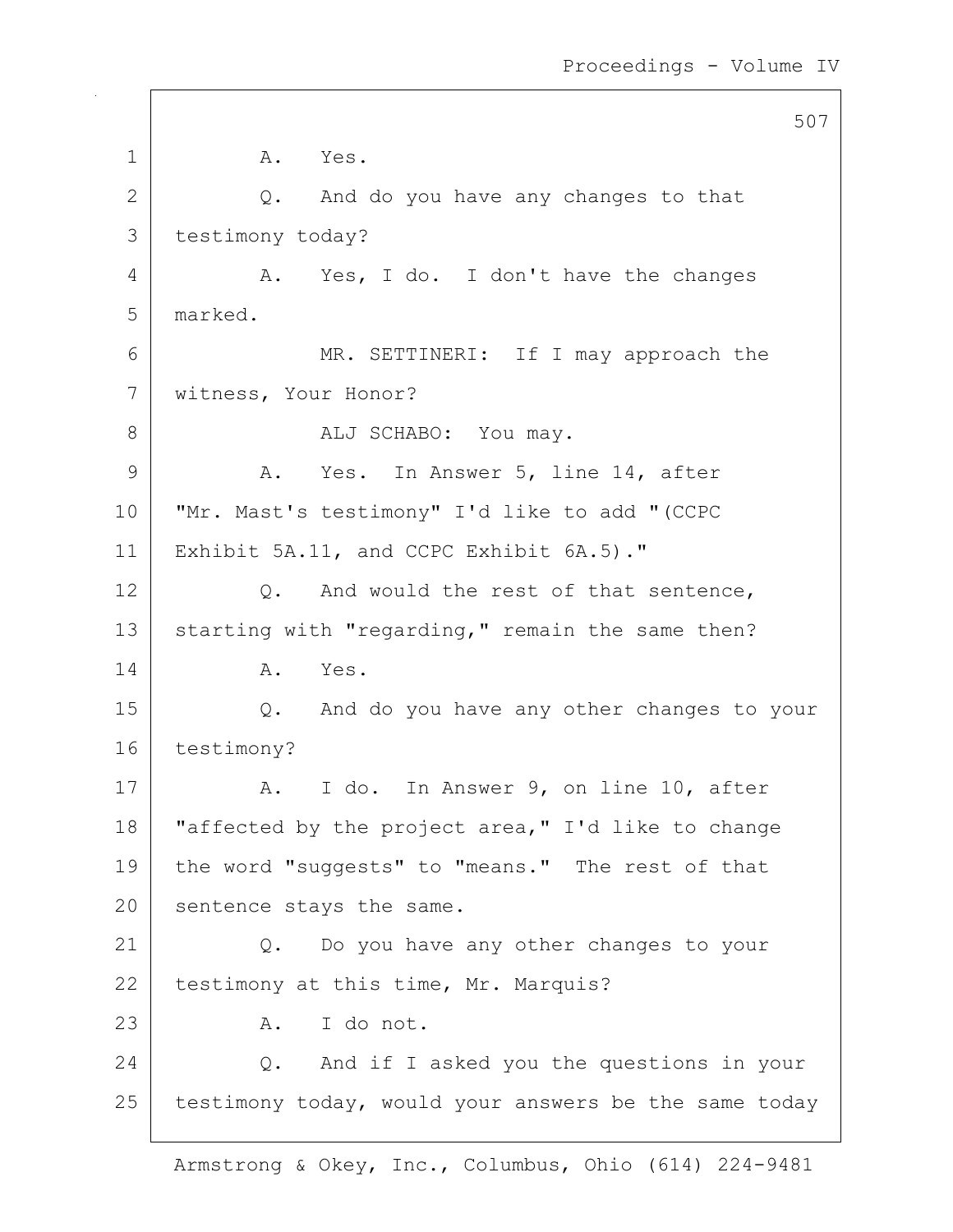508 1 as you have revised? 2 A. Yes. 3 | MR. SETTINERI: Thank you. 4 Your Honor, the witness is available for 5 cross-examination. 6 ALJ SCHABO: Mr. Borchers, Ms. West, 7 | Ms. Milam, Ms. Bair? 8 Mr. Van Kley? 9 MR. VAN KLEY: Yes, Your Honor.  $10$  - - -11 CROSS-EXAMINATION 12 By Mr. Van Kley: 13 Q. Would you go to Answer 8 of your 14 | testimony on page 4. 15 A. Yes. 16 | Q. I'd like to direct your attention to the 17 | sentence starting on line 11, which states: "The Four 18 Mile Creek watershed covers 38.3 square miles (sqmi), 19 of which 1.0 sqmi (or 2.6 percent of the watershed) 20 | is part of the project area." Do you see that 21 sentence? 22 A. Yes. 23 Q. All right. So does this sentence mean 24 that 1 square mile of the Project Area drains into 25 the Four Mile Creek watershed?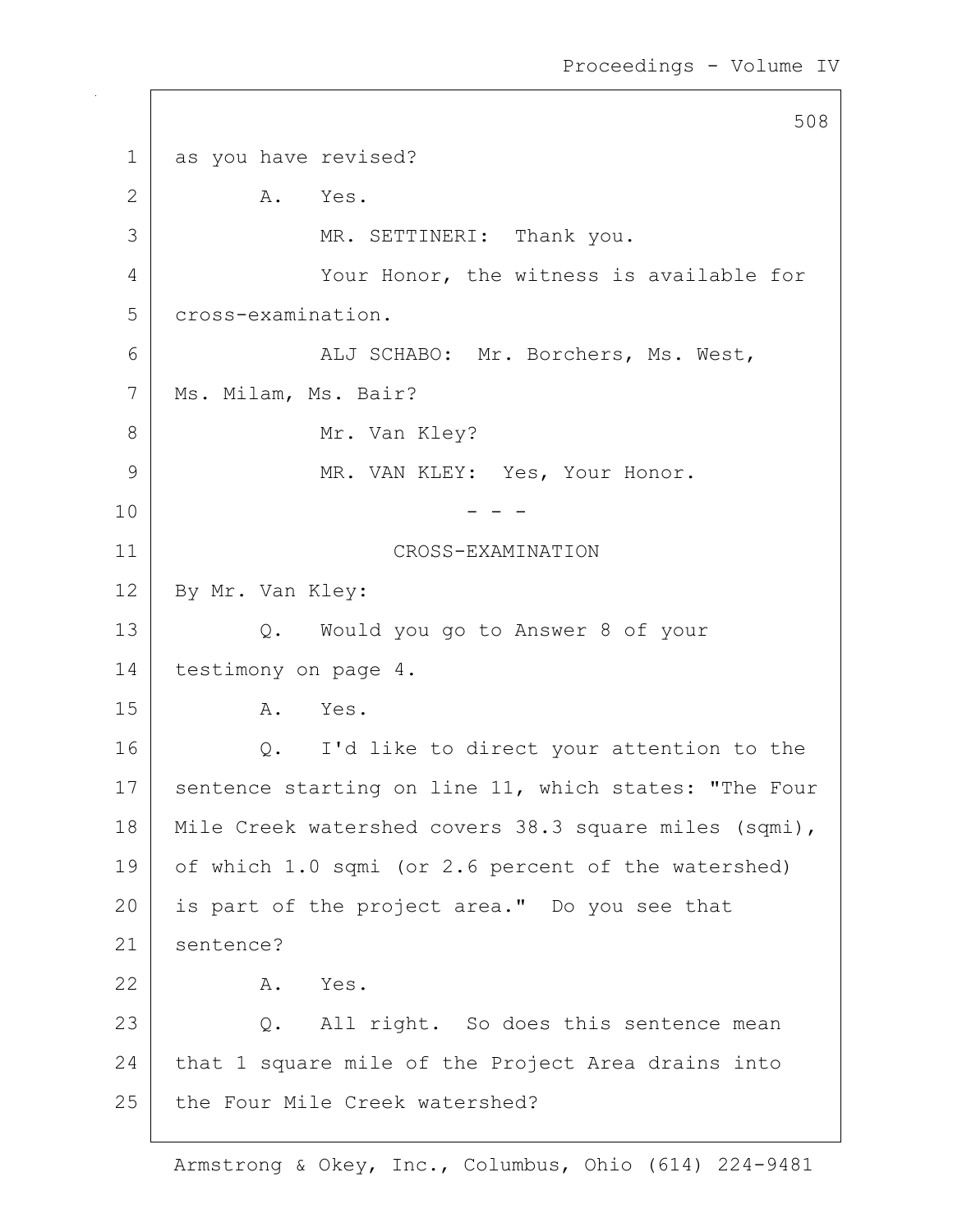|              | 509                                                   |
|--------------|-------------------------------------------------------|
| $\mathbf 1$  | Yes, that is correct.<br>A.                           |
| $\mathbf{2}$ | And does all of that drainage go into<br>Q.           |
| 3            | Four Mile Creek?                                      |
| 4            | Α.<br>Yes.                                            |
| 5            | And does it go into Four Mile Creek prior<br>Q.       |
| 6            | to the location at which Four Mile Creek flows        |
| 7            | through the Village of Fairhaven?                     |
| 8            | Repeat that question.<br>Α.                           |
| 9            | Does all of this drainage go into Four<br>$Q$ .       |
| 10           | Mile Creek prior to the location at which Four Mile   |
| 11           | Creek flows through the Village of Fairhaven?         |
| 12           | You're referring to the drainage from the<br>Α.       |
| 13           | Project Area?                                         |
| 14           | $Q$ .<br>Yes.                                         |
| 15           | No. Only .08 square miles or .2 percent<br>A.         |
| 16           | of the watershed, to a point just south of Mr. Mast's |
| 17           | property, actually contributes to Four Mile Creek.    |
| 18           | I guess I'm not understanding your<br>Q.              |
| 19           | answer. Maybe it would help to back up a little bit   |
| 20           | here.                                                 |
| 21           | Four Mile Creek flows past Mr. Mast's                 |
| 22           | property, correct?                                    |
| 23           | Yes, it does.<br>Α.                                   |
| 24           | Is the Project Area upstream or<br>$Q$ .              |
| 25           | downstream of Mr. Mast's property?                    |
|              |                                                       |

 $\mathsf{I}$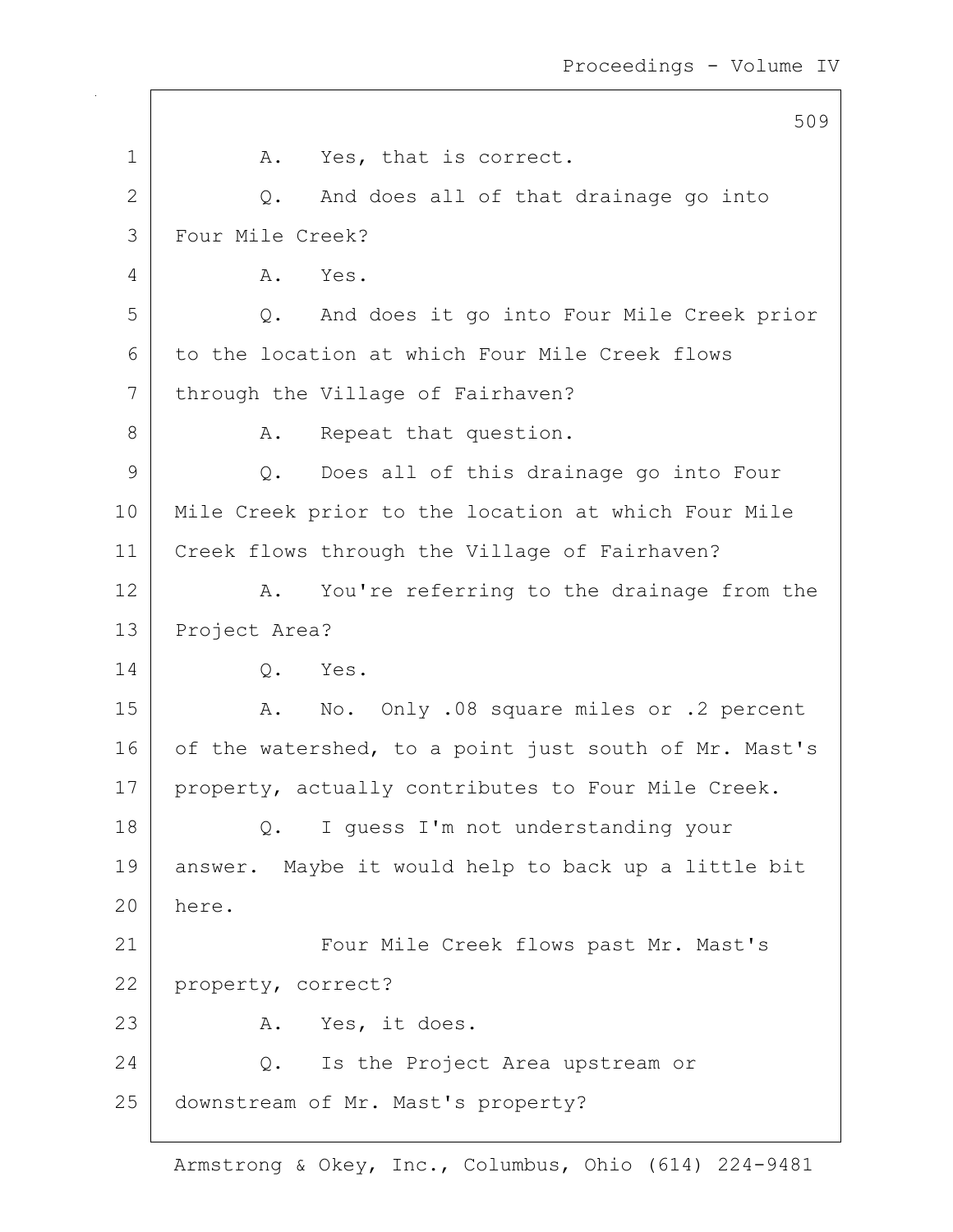|    | 510                                                        |
|----|------------------------------------------------------------|
| 1  | It is west of Mr. Mast's property. A<br>Α.                 |
| 2  | portion of the Project Area is upstream or                 |
| 3  | contributes to the watershed that's upstream of            |
| 4  | Mr. Mast's property, and a portion of the Project          |
| 5  | Area contributes to the watershed south -- the             |
| 6  | portion of the Four Mile Creek watershed that's south      |
| 7  | of Mr. Mast's property.                                    |
| 8  | How much acreage from the Project Area<br>Q.               |
| 9  | drains into Four Mile Creek upstream of Mr. Mast's         |
| 10 | property?                                                  |
| 11 | I don't know the conversion of square<br>Α.                |
| 12 | miles to acreage off the top of my head.                   |
| 13 | Well, how many square miles, then, drains<br>Q.            |
| 14 | into Four Mile Creek upstream of Mr. Mast's property?      |
| 15 | .08 square miles.<br>Α.                                    |
| 16 | What is the total square-mile area that<br>Q.              |
| 17 | drains into Four Mile Creek from the Project Area?         |
| 18 | Into the Four Mile Creek watershed or<br>Α.                |
| 19 | Four Mile Creek is 1.0 square miles.                       |
| 20 | I see throughout this answer you talk<br>$Q$ .             |
| 21 | about, for example, on line 15, .08 square miles, and      |
| 22 | then on line $19$ , .04 square miles, and then line $22$ , |
| 23 | .06 square miles; where do those three areas drain         |
| 24 | into?                                                      |
| 25 | Sure, let me explain. So Acton Lake is<br>A.               |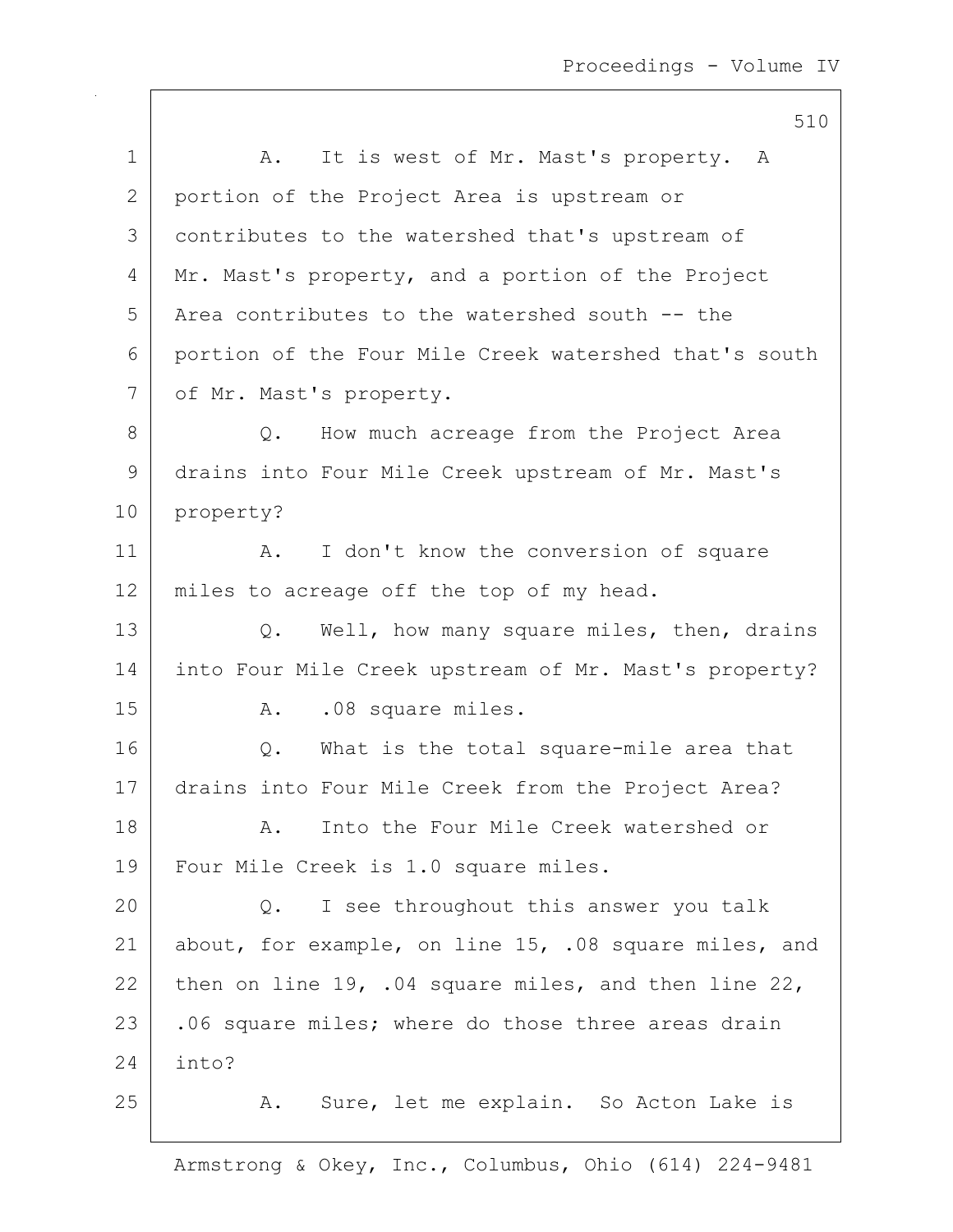511 1 downstream of the Village of Fairhaven and Mr. Mast's 2 property. It's a few miles downstream down Four Mile 3 Creek. There are three what are called HUC-12 4 | watersheds, I describe those earlier in my testimony, 5 that all contribute and collect downstream of the 6 Four Mile Creek watershed just prior to entry to 7 Acton Lake. 8 So the Four Mile Creek watershed, if you 9 consider like a point of interest, meaning you were 10 standing on Four Mile Creek looking upstream, that 11 watershed is 38.3 square miles. 12 | The Project Area falls within three 13 separate watersheds. So a portion of the Project 14 Area enters a watershed that doesn't meet up with 15 Four Mile Creek until it enters Acton Lake, another 16 portion of the Project Area enters a separate 17 watershed that again doesn't rejoin the other two 18 | watersheds until just prior to Acton Lake, and then 19 the Four Mile Creek watershed has a portion of the 20 Project Area as well. 21 So what I was trying to do here was to 22 | kind of lay out what portion of the Project Area is 23 actually affecting the Four Mile Creek watershed 24 versus these other watersheds that don't really come 25 into play until much further downstream of the Four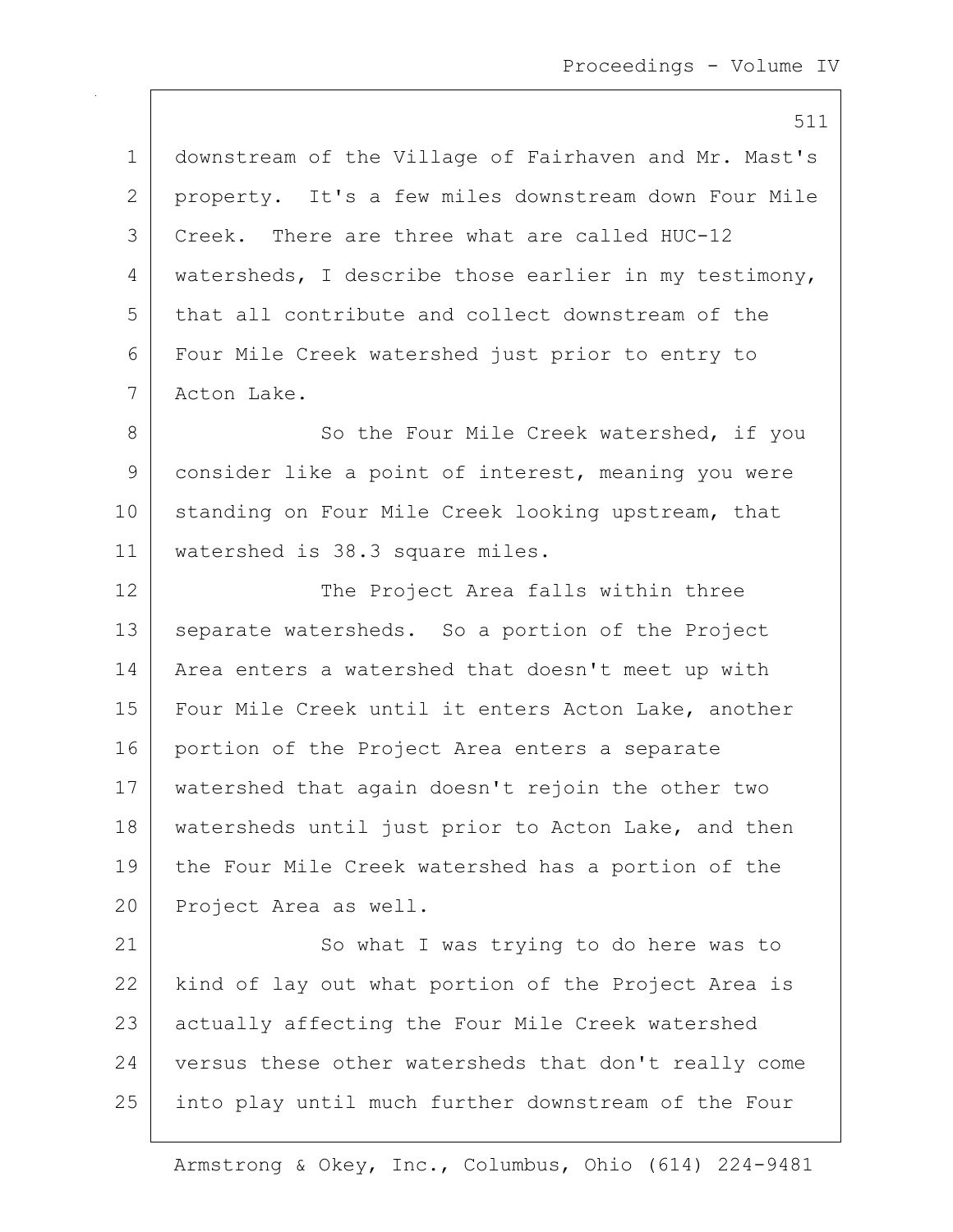512 1 | Mile Creek watershed.  $2$  Q. Do you know how many acres of land are 3 contained in the Project Area? 4 A. I can add up the square miles that I list 5 in my testimony. I don't know the conversion to 6 acres. 7 Q. Does all of the land, inside of the 8 Project Area, drain into Four Mile Creek or these 9 other streams that you listed in Answer 8? 10 A. Yes. 11 | MR. SETTINERI: I'll lay an objection; 12 | compound question. 13 | ALJ SCHABO: It's already answered. You 14 can divide it up on redirect. 15 MR. SETTINERI: Yeah. 16 | Q. Have you done any studies to determine 17 how much water from the Project Area is going to 18 drain into Four Mile Creek after the solar project 19 has been built? 20 A. No. 21 Q. Has your consulting firm been retained in 22 order to deal with surface water issues during or 23 after construction of the Project? 24 | A. No. I'm here to testify in rebuttal to 25 | Mr. Mast's testimony.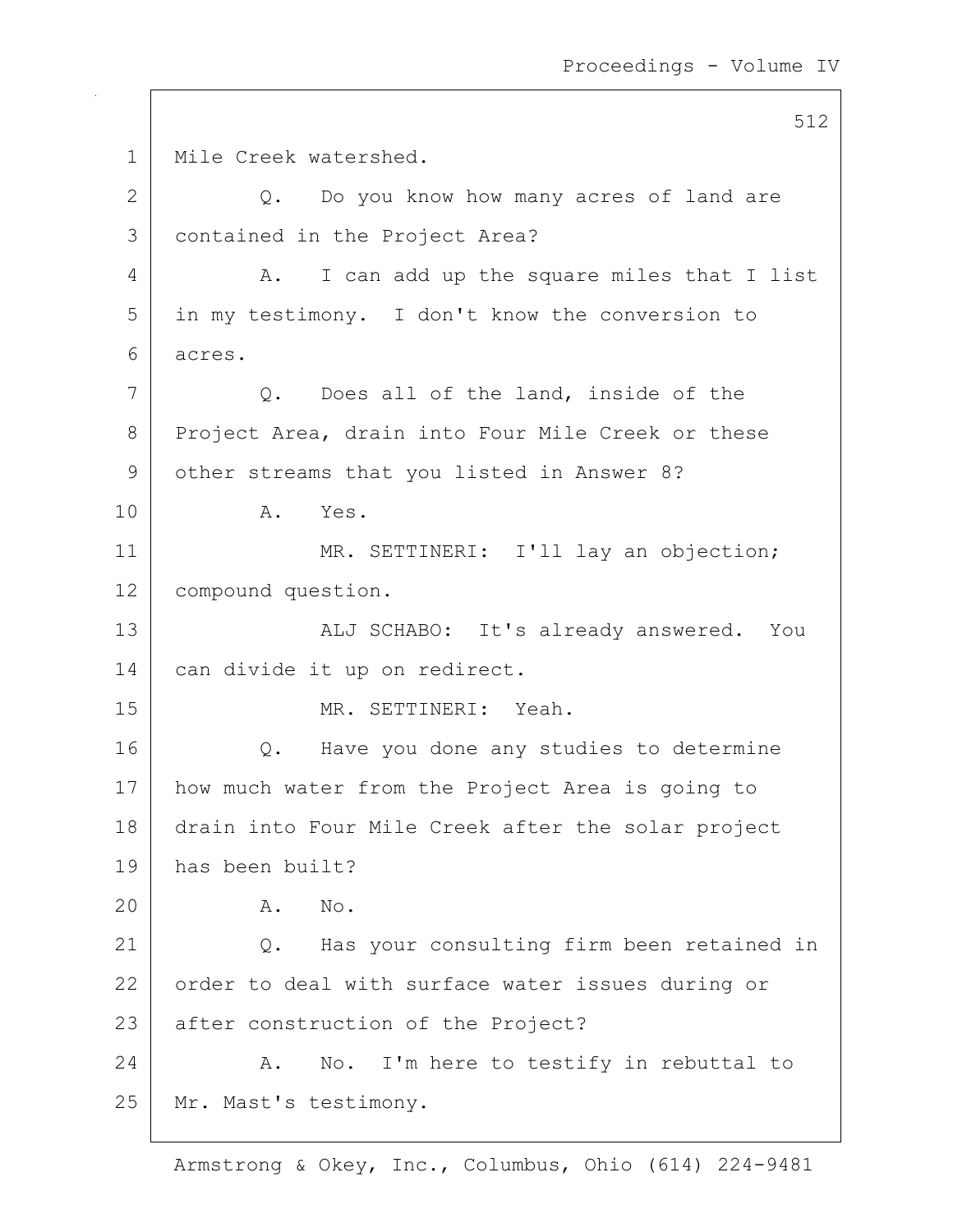|    | 513                                                   |
|----|-------------------------------------------------------|
| 1  | Well, Hull & Associates contributed a<br>Q.           |
| 2  | report for the Application in this case, didn't it?   |
| 3  | Yes.<br>Α.                                            |
| 4  | And that was marked as Exhibit F to the<br>$Q$ .      |
| 5  | Application if you recall?                            |
| 6  | Yes, I believe that's right.<br>A.                    |
| 7  | Q. Okay. And were you involved in preparing           |
| 8  | that report?                                          |
| 9  | A.<br>I was not.                                      |
| 10 | Q. But that -- yeah, okay.                            |
| 11 | Have you been involved with surface water             |
| 12 | issues pertaining to construction or operation of     |
| 13 | solar facilities?                                     |
| 14 | I personally have not. My expertise in<br>A.          |
| 15 | hydrology and hydraulics translates to many           |
| 16 | industries, including solar projects, but Hull &      |
| 17 | Associates does have experience working on solar      |
| 18 | projects and construction of a lot of different types |
| 19 | of renewable energy projects.                         |
| 20 | So you've had experience with surface<br>Q.           |
| 21 | water issues on other types of project.               |
| 22 | Yes.<br>Α.                                            |
| 23 | Q. Okay. Have you been involved in any                |
| 24 | projects in which you have advised companies with     |
| 25 | respect to surface water issues in constructing       |
|    |                                                       |

 $\overline{\phantom{a}}$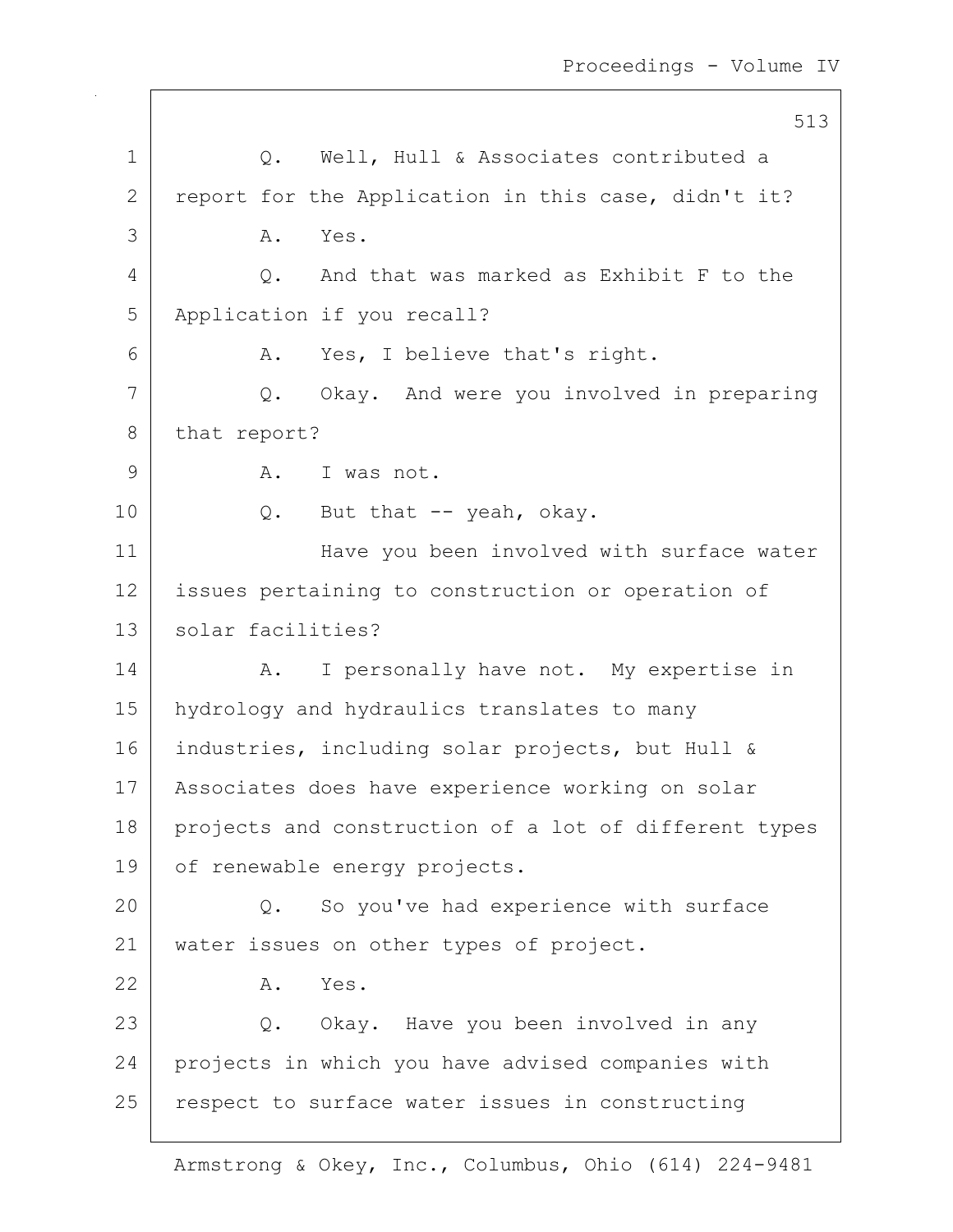1 facilities?

2 A. Yes. 3 Q. Okay. In those cases is it typical that 4 you would prepare a study of some sort in order to 5 evaluate the amount of surface water that would 6 result from the construction activities? 7 A. No, it is not typical. It depends on the 8 circumstances or why they're asking for a study to be 9 | performed. Typically studies that are done, flood 10 studies, are local to the project area and don't 11 | typically look downstream or upstream of the area, 12 the project area in question. 13 Q. So in a project in which you would advise 14 | a company on the construction of a facility, would 15 you typically perform a hydrology study to determine 16 the amount of surface water that would flow from the 17 project area for such a project? 18 MR. SETTINERI: I just object. There's 19 | no foundation laid that he actually, in his capacity

20 at Hull, advises on the design of construction of 21 facilities.

22 MR. VAN KLEY: That wasn't the question. 23 | The question is whether it would be typical to do a 24 hydrology study in order to determine how much water 25 is going to flow from the project area. I'm not

Armstrong & Okey, Inc., Columbus, Ohio (614) 224-9481

514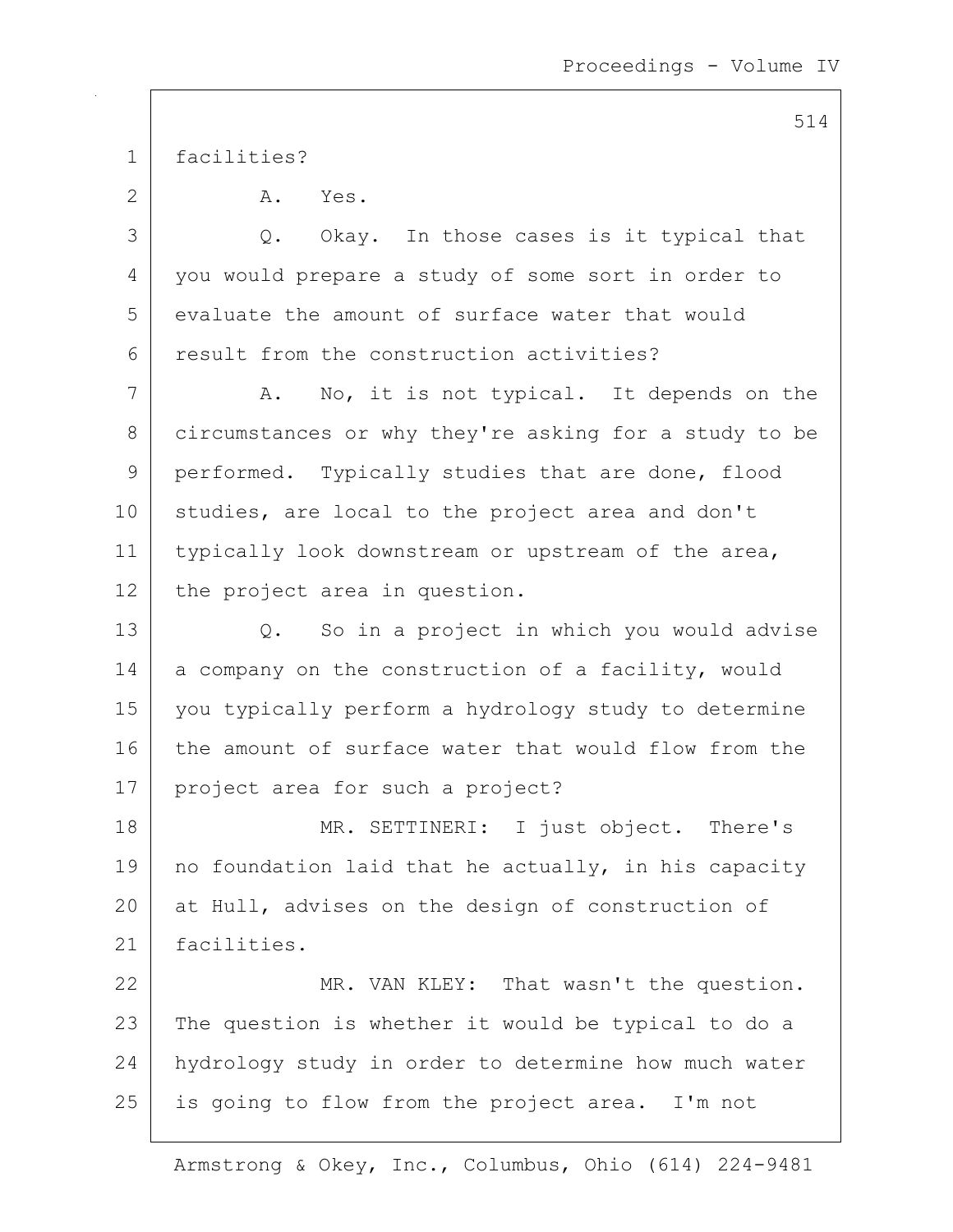515 1 asking about the design of the project. 2 ALJ SCHABO: You can answer that 3 question. 4 MR. SETTINERI: I like that question. 5 ALJ SCHABO: You can answer that 6 question. 7 | THE WITNESS: Okay. I think, from a 8 regulatory standpoint, what we would be looking at 9 would be hydrology in terms of surface water runoff 10 during construction. That's first and foremost. 11 So, during construction, they will have a 12 construction general permit, through the Ohio EPA, 13 where they have to manage surface water runoff as the 14 | ground is impacted by construction equipment, 15 installation of the solar panels and stuff like that. 16 Post-construction, there are plenty of 17 | best-management practices that are typically 18 | implemented; the best being vegetation. 19 | The this case, I know the Application is 20 proposing to convert the farm and crop fields to, I 21 | can't remember the exact terminology, but vegetation, 22 grasses post-construction, and grass is a great 23 best-management practice for managing erosion and 24 sediment runoff and managing stormwater runoff from a 25 project site.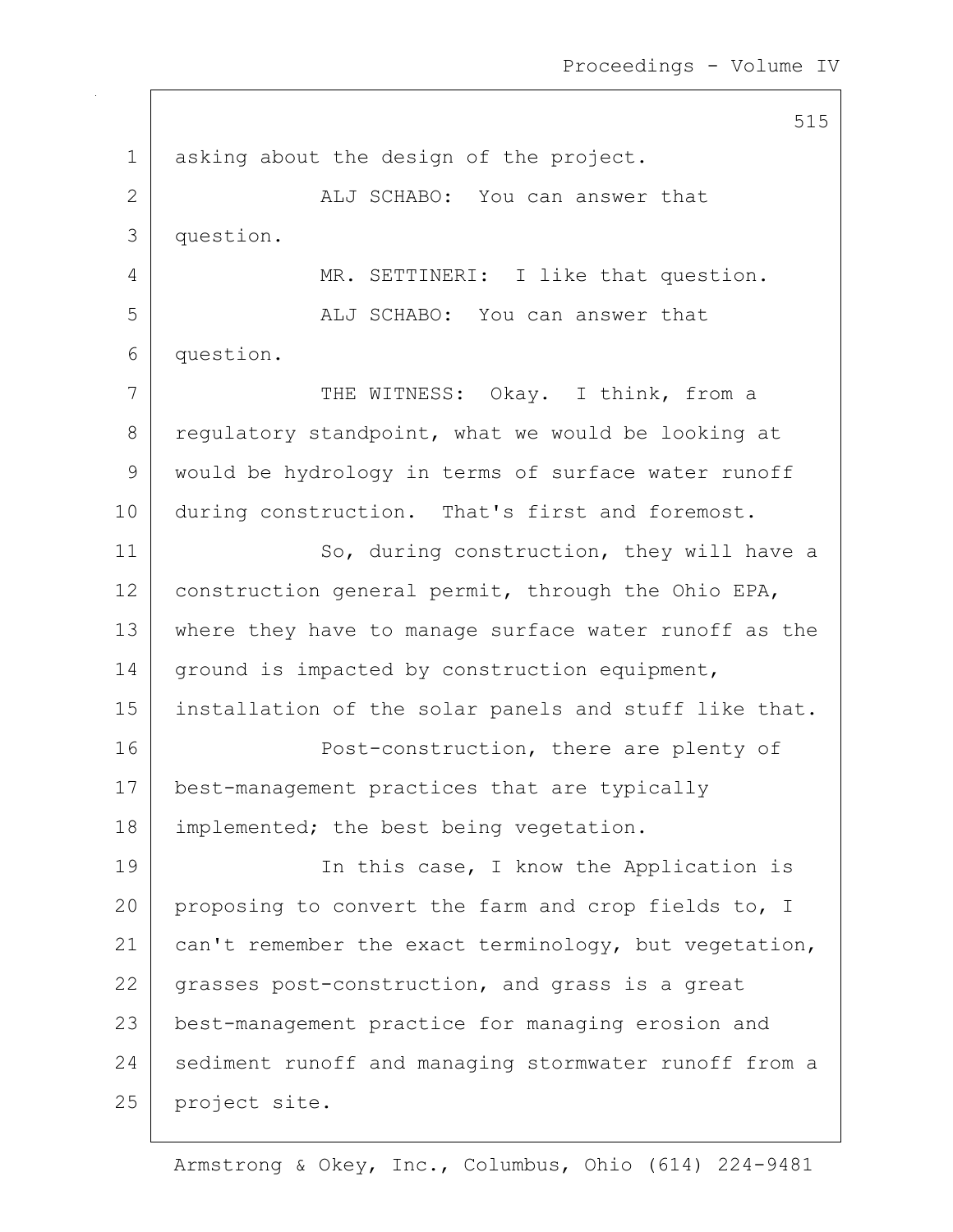|             | 516                                                   |
|-------------|-------------------------------------------------------|
| $\mathbf 1$ | So that would be essentially the capacity             |
| 2           | that I would advise a company on performing an H&H    |
| 3           | analysis and, again, it would be local to the Project |
| 4           | Area. We wouldn't be looking downstream as much as    |
| 5           | how are we managing water that does land within the   |
| 6           | watershed of the Project Area and that would -- and   |
| 7           | how to, I guess, intercept it and reduce the          |
| 8           | likelihood that you have an increase in runoff from   |
| 9           | the Project site.                                     |
| 10          | And in the process of doing this<br>Q.                |
| 11          | evaluation, would you determine the amount of surface |
| 12          | water flow that would come from the Project Area?     |
| 13          | I'm sorry, say that again.<br>Α.                      |
| 14          | Yeah.<br>Q.                                           |
| 15          | In the process of doing the evaluation                |
| 16          | you've just described in your last answer, would you  |
| 17          | determine or quantify the amount of surface water     |
| 18          | that is coming from the Project Area in order to do   |
| 19          | that evaluation?                                      |
| 20          | MR. SETTINERI: Your Honor, at this time               |
| 21          | I'll just object. No. 1, it mischaracterizes the      |
| 22          | testimony. No. 2, I've been patient, we are now well  |
| 23          | outside the scope of rebuttal testimony. The          |
| 24          | rebuttal testimony related to watersheds and the      |
| 25          | flooding issues. We are now into evaluations of the   |

 $\mathsf{I}$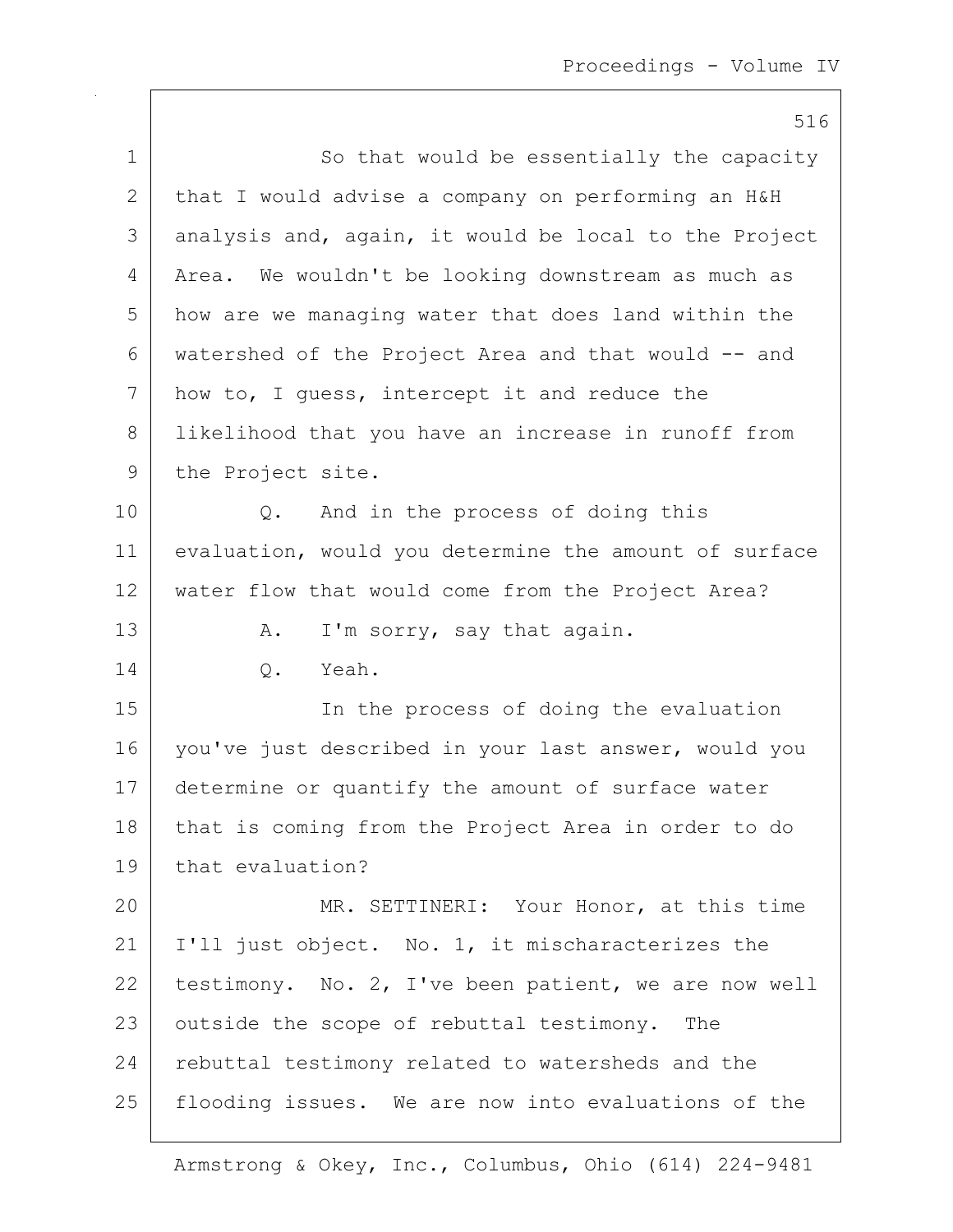517 1 Project itself and surface water evaluations 2 regarding what should have happened or should happen 3 with the Project in the Application, so we're well 4 outside the scope of rebuttal testimony. 5 | MR. VAN KLEY: Your Honor, Answer 8, 6 which covers almost an entire page, talks about the 7 amount of flow coming from the Project Area, and my 8 question deals with the amount of flow coming from 9 the Project Area and when is it going to be 10 determined. 11 | MR. SETTINERI: No, that's --12 | ALJ SCHABO: Can you repeat the question 13 for me? 14 (Record read.) 15 | ALJ SCHABO: Give me a moment, please. 16 You can answer the question but, Mr. Van 17 | Kley, it's not quite as -- I wouldn't read his answer 18 quite as broadly as you do, so try to keep it 19 | contained. Thank you. 20 THE WITNESS: Yes, a hydrologic study 21 does establish things like peak runoff or estimate 22 peak volume of flow through a watershed. 23 | Q. (By Mr. Van Kley) Moving on to Answer 9 24 on page 5 of your testimony, I'd like to direct your 25 attention to the sentence that starts on line 4 which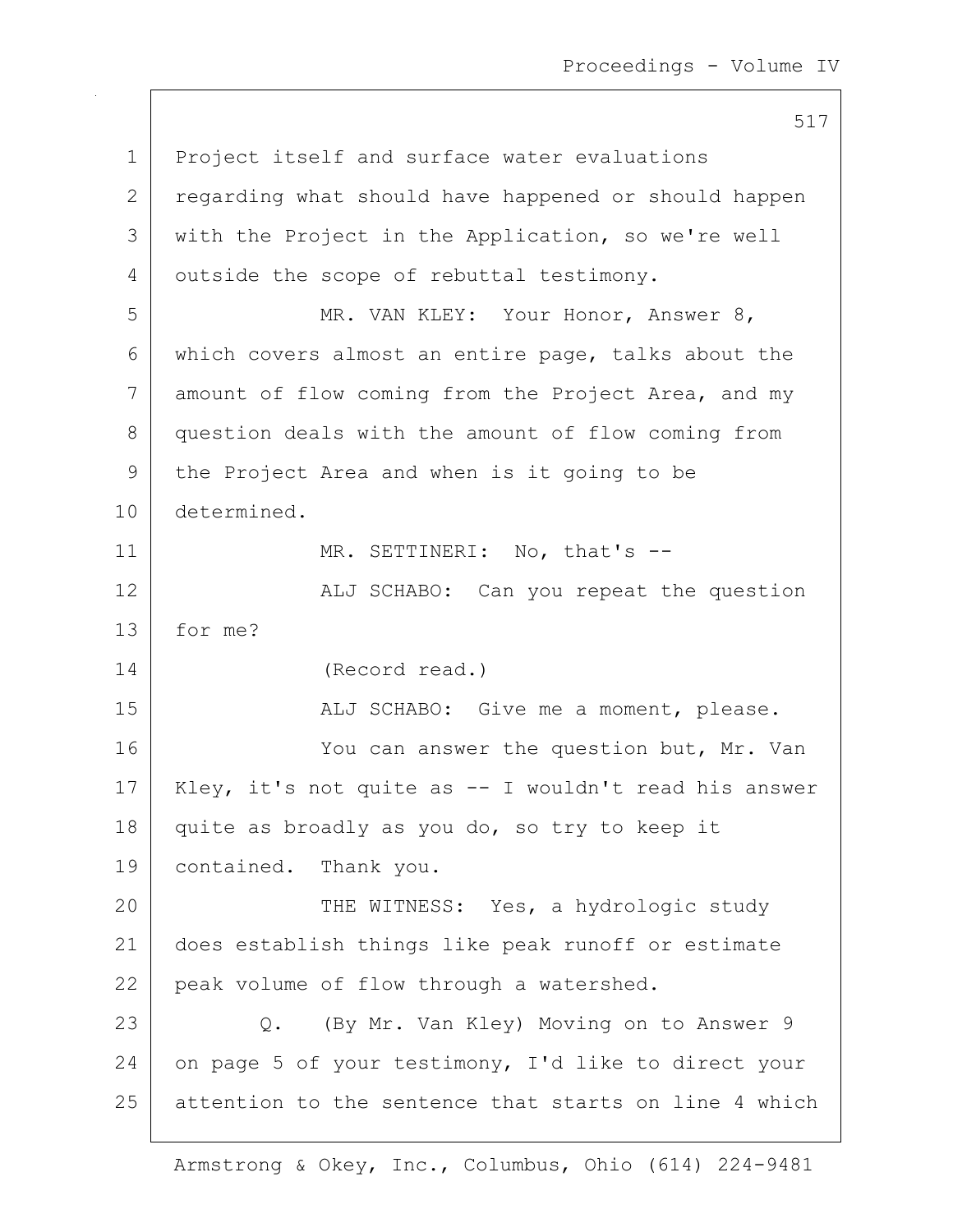518 1 | reads partially as follows: "The Village along Four 2 Mile Creek and the entirety of Mr. Mast's property 3 falls within a FEMA designated 100-year floodplain 4 with a base flood elevation and floodway 5 | established...." Do you see that? 6 A. Yes. 7 Q. FEMA stands for what? 8 A. Federal Emergency Management Agency. 9 Q. And what's the purpose of the floodplain 10 designations made by FEMA? 11 | A. So, in this case, FEMA performs or FEMA's 12 | sub-consultants perform flood studies along major 13 rivers throughout Ohio, throughout the United States, 14 to establish 100-year floodplain boundaries, and 15 | these are to essentially protect people from building 16 homes and businesses within the limits of what could 17 be the limits of inundation from a 100-year 18 | floodplain to prevent the risk of property damage or 19 loss of life in the event of a 100-year event. 20 So the significance here in terms of the 21 established floodway and base flood elevation means 22 that a detailed study has already been performed by a 23 reputable engineering firm and approved by FEMA. 24 O. And that evaluation concluded that 25 Mr. Mast's property is located in the 100-year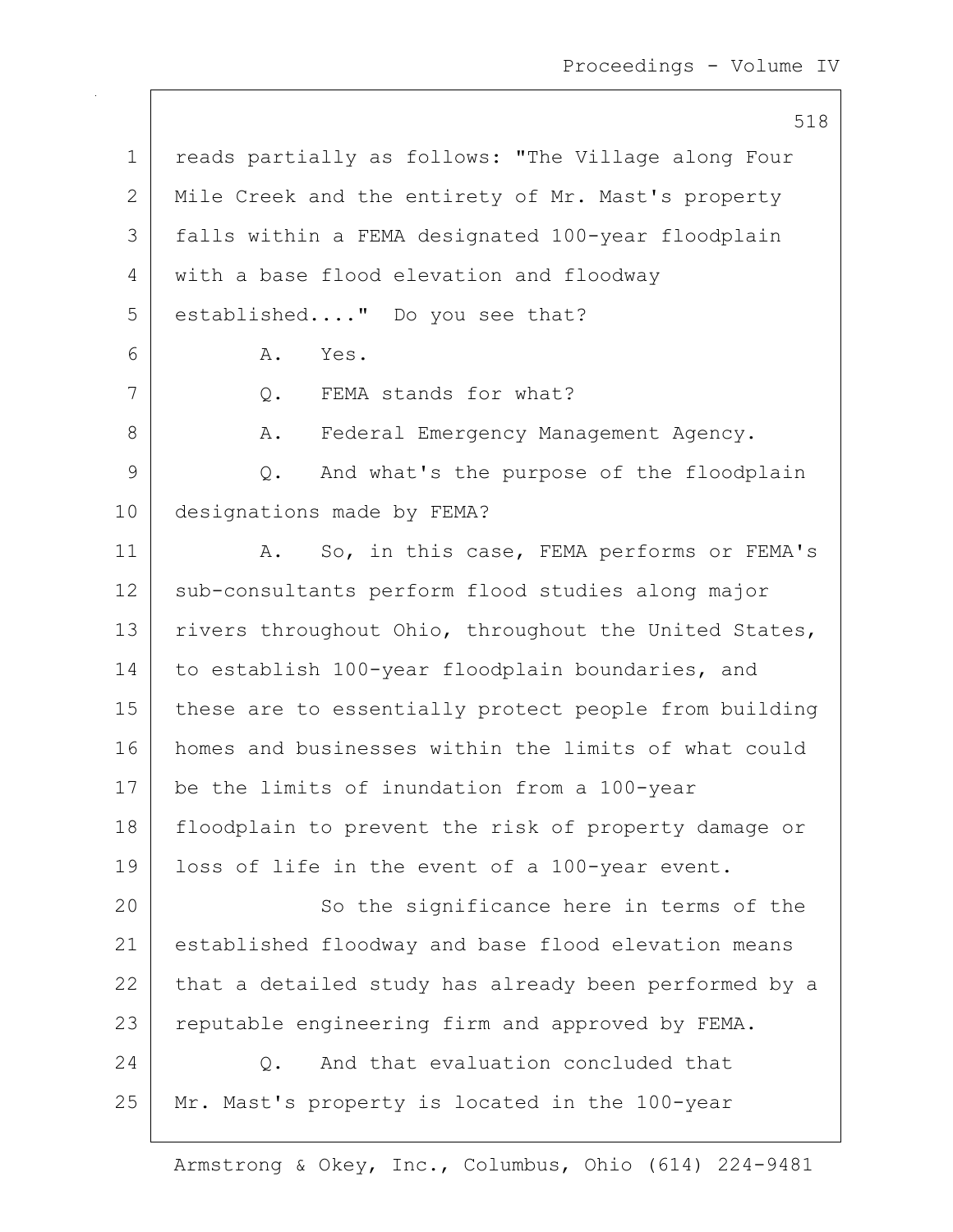1 floodplain, right? 2 A. Yes. 3 Q. And that would indicate that it's already 4 prone to flooding from time to time? 5 A. Yes. 6 Q. And if there's more water coming from the 7 Project Area as the result of the solar facility 8 being constructed there, than is currently coming off 9 the Project Area into Four Mile Creek, then that 10 would increase the volume of water flowing through 11 | Mr. Mast's property, correct? 12 A. I disagree with the premise of that 13 question because I haven't stated that there is going 14 to be more runoff from the Project Area or that more 15 | runoff is being contributed to the watershed at 16 Mr. Mast's property. 17 | Q. Well, you haven't answered my question. 18 My question asks you to assume that that would be the 19 case. If that's the case, then isn't it true that 20 there would be more water flowing through Mr. Mast's 21 property? 22 MR. SETTINERI: I object to the form of 23 the question. What is being assumed here is very 24 vague. 25 | ALJ SCHABO: Are you trying to set up a

Armstrong & Okey, Inc., Columbus, Ohio (614) 224-9481

### 519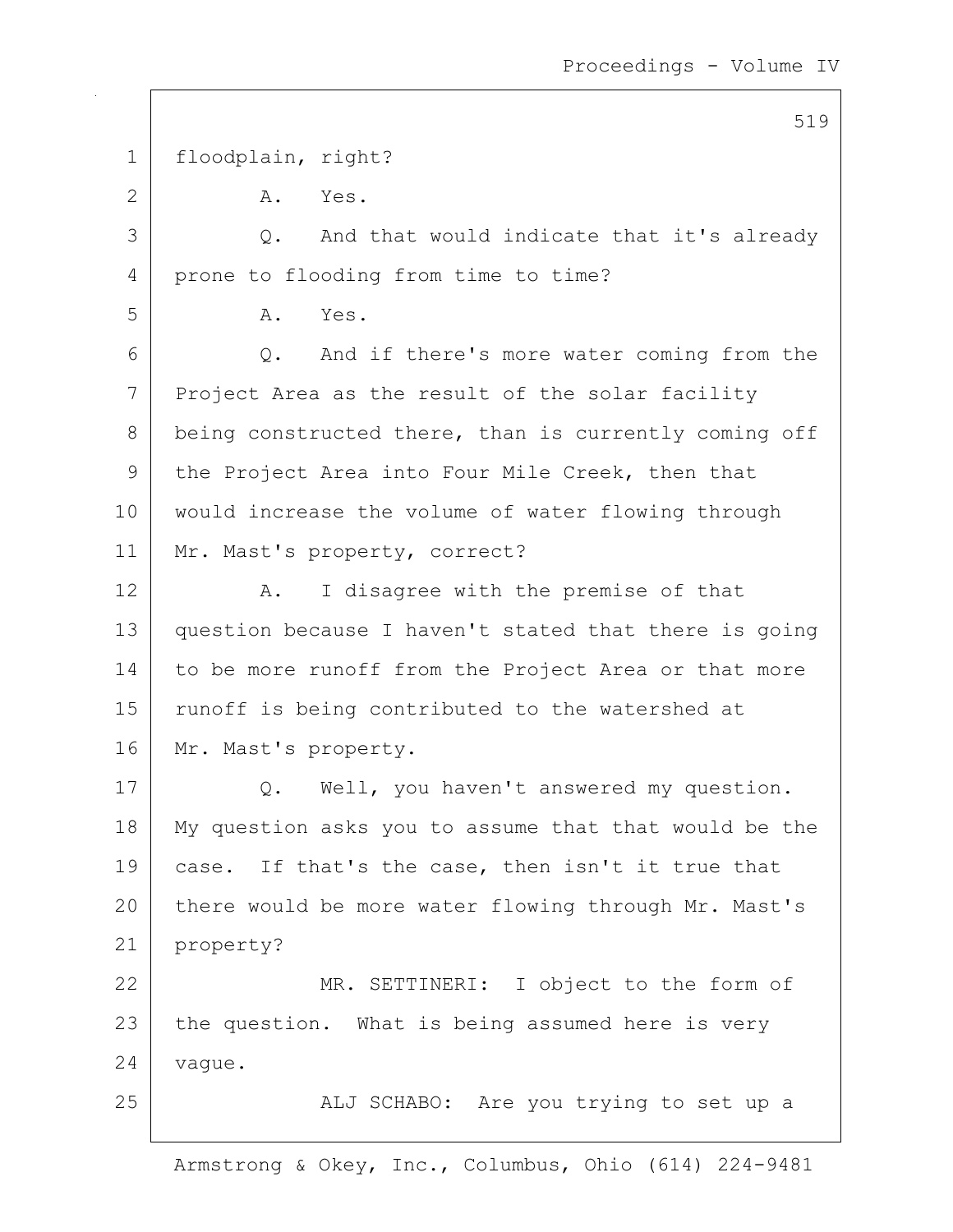1 hypothetical, Mr. Van Kley? 2 MR. VAN KLEY: Exactly, Your Honor. 3 | ALJ SCHABO: Okay. So could you set it 4 | up a little bit better for me, please? 5 MR. VAN KLEY: Sure. 6 Q. (By Mr. Van Kley) I would like you to 7 assume, as a hypothetical, that the presence of the 8 solar facility increases the amount of surface water 9 | flow into Four Mile Creek. 10 A. Okay. 11 Q. If that is the case, then isn't it true  $12$  that there will be more water flowing through 13 Mr. Mast's property? 14 | A. In that hypothetical situation you have 15 | more water in Four Mile Creek, it's a possibility but 16 it's not -- it's not a certainty. It depends on the 17 | location of the rainfall, the duration of the 18 | rainfall, it depends on a lot of different things, 19 whether or not there would actually be an effect. 20 | Additionally, the location of the Project 21 | Area is off to the west of Mr. Mast's property to the 22 west of Four Mile Creek. By the time any runoff in 23 your hypothetical situation, assuming there was an 24 increase in runoff, by the time that would reach Four  $25$  | Mile Creek, it's had time to attenuate.

Armstrong & Okey, Inc., Columbus, Ohio (614) 224-9481

520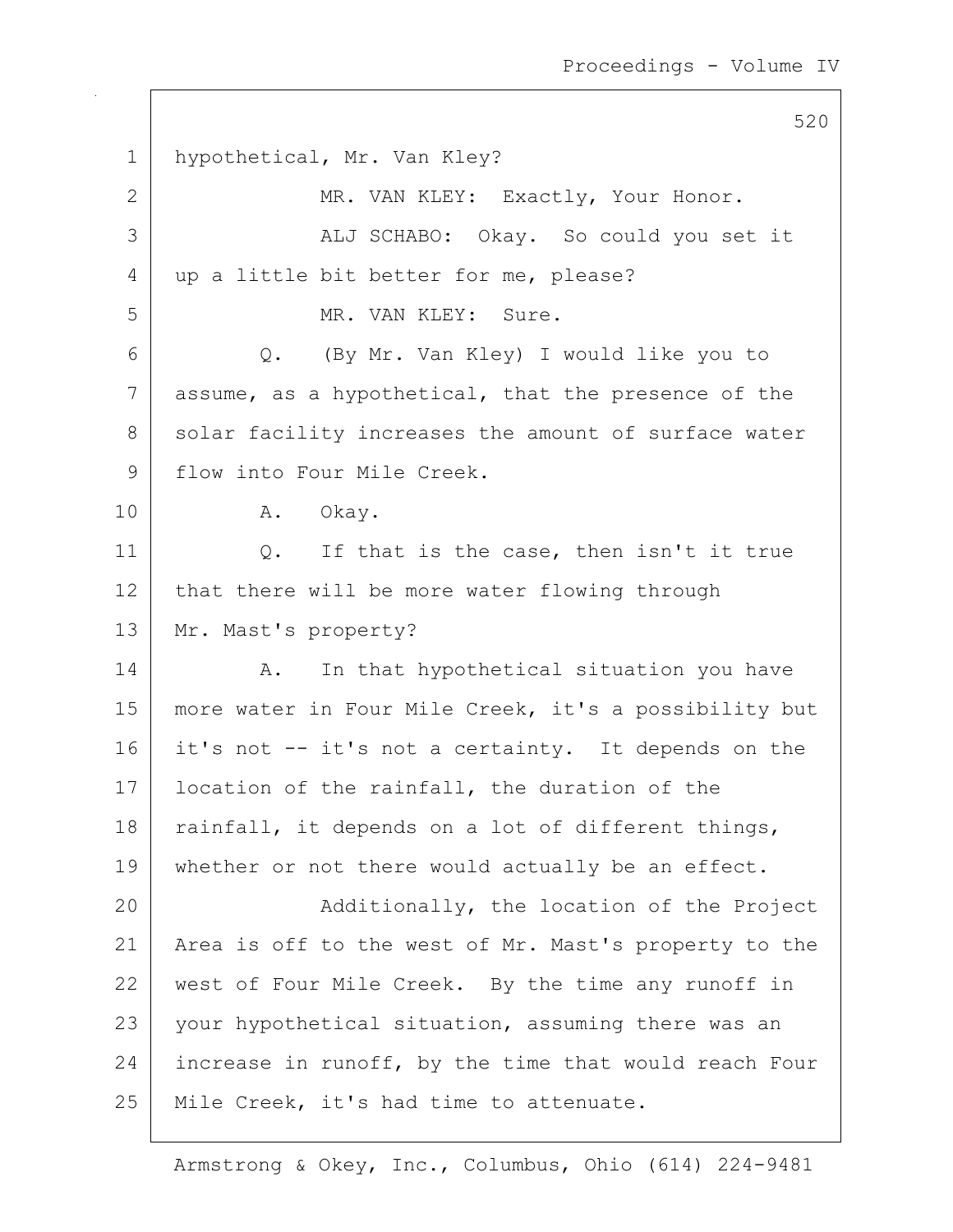521 1 So the significance of the -- in your 2 hypothetical situation the significance of additional 3 | runoff at the Project Area is not the same as the 4 | runoff that would actually be entering Four Mile 5 Creek by the time it got there.  $6$  Q. In the previous sentence of Answer 9, 7 which starts on line 3, you state as follows: "As 8 previously stated, the project area only contributes 9 0.2 percent of the entire watershed area to the 10 Village of Fairhaven and Mr. Mast's property." Do 11 you see that sentence? 12 A. Yes. 13 Q. What's the quantity of water that flows 14 off of the Project, the Project Area's watershed, to 15 | the Village of Fairhaven and Mr. Mast's property as 16 stated to be  $.0 - - 0.2$  percent of the watershed 17 area? 18 MR. SETTINERI: I'll object to the form 19 of the question. 20 MR. VAN KLEY: Well, I'll re-ask it. It 21 wasn't very good. 22 Q. With respect to the 0.2 percent of the 23 watershed area -- 24 A. Yes.  $25$  Q.  $-$  that flows through Fairhaven and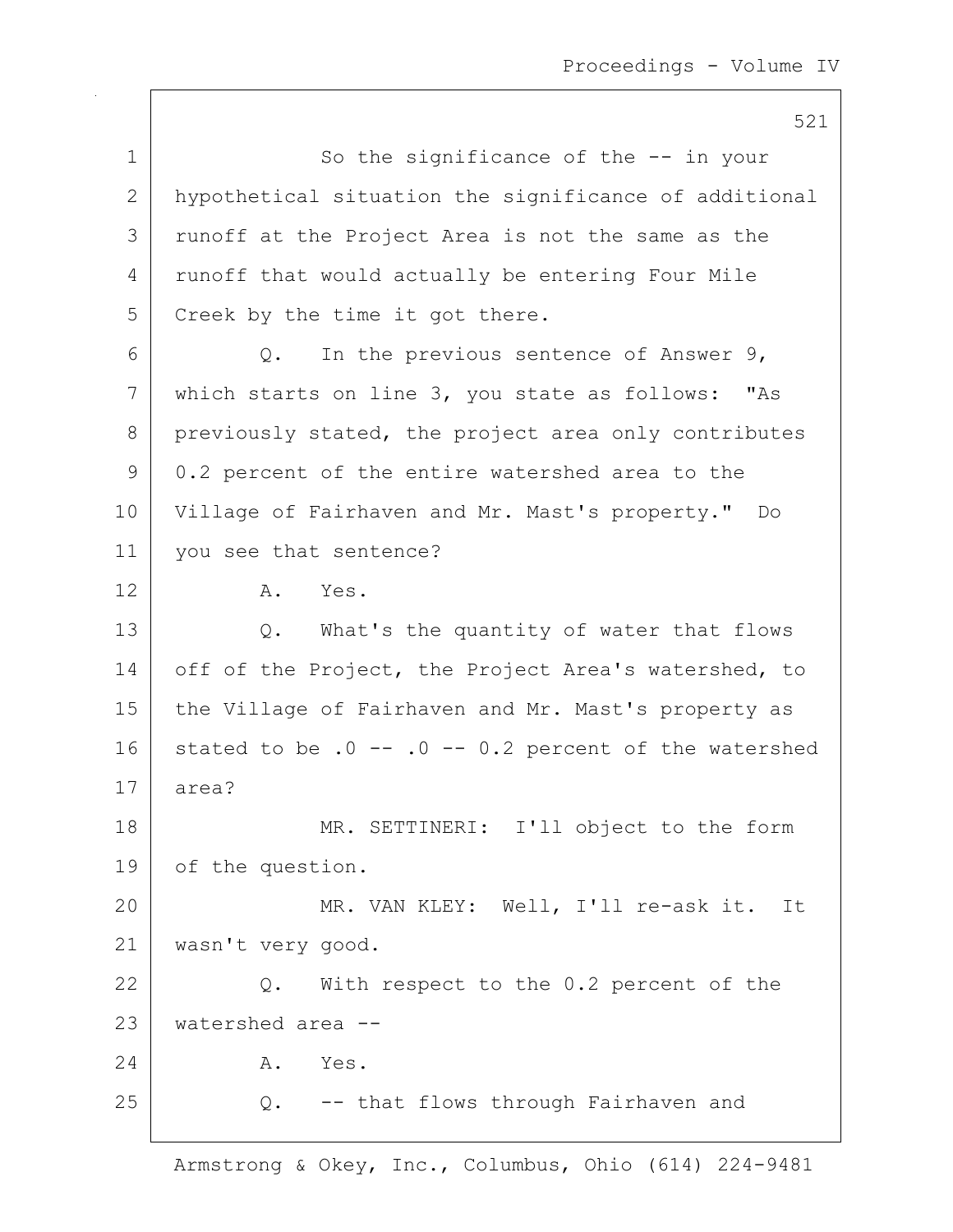522 1 | Mr. Mast's property --2 A. Yes.  $3$   $\sqrt{2}$ . -- how much water does that represent 4 that goes into that creek? 5 | A. I don't believe it represents -- are you  $6$  asking how much more water than the existing 7 conditions it would represent, or are you just asking 8 blankly how much runoff comes off of the Project Area 9 property? 10 | Q. Both of those are excellent questions. 11 | We can start with the first one. How much currently, 12 from that area, goes into the creek, how much water? 13 A. I don't know the answer to that question. 14 O. Do you know how much, if any, increase 15 there will be from that area into the creek? 16 A. No, I don't believe there will be an 17 | increase from the Project Area into Four Mile Creek. 18 | Q. You don't believe. Have you done any 19 calculations to that effect? 20 A. No, but I can tell you why I don't 21 believe there would be an increase. The watershed in  $22$  a hydrologic study is characterized by a lot of 23 different factors. One being the size of the 24 drainage area, which in this case is not changing. 25 The Project Area is within a drainage area. That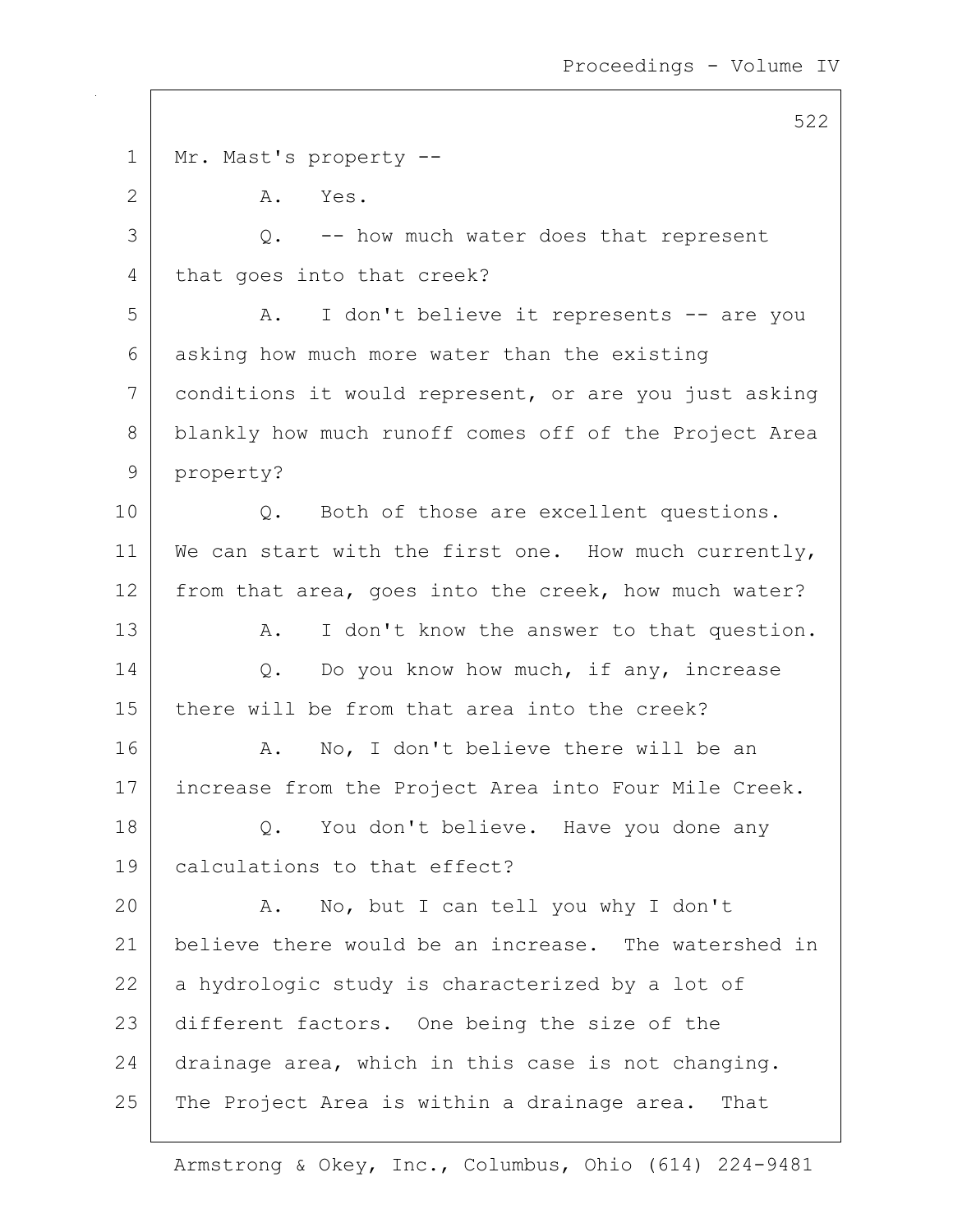1 drainage area is not getting bigger or smaller as a 2 result of the Project being constructed. 3 | Another is the shape of the watershed, 4 which, again, is not changing. They're not changing 5 drainage divides or appreciably changing the size or 6 shape of the watershed. 7 | The Shoother being the soils, the site soils, 8 which can have an influence on infiltration which is 9 part of how water interacts with the earth and, 10 | again, the soils are not changing. 11 The land cover is really the only thing 12 that's changing of all of those characteristics here, 13 and the land cover is, again, being converted from 14 farmland and cropland use to vegetation which would 15 actually result, in most cases, in a reduction of 16 runoff if not the same amount of runoff. 17 So for those reasons and especially the 18 fact that we're only talking about .2 percent of the 19 entire watershed that there's actually a land use 20 change, with all of the other parameters the same, it 21 doesn't seem reasonable to assume there would be any 22 increase in runoff. 23 Q. Are you aware there are going to be 24 access roads built in the Project Area?  $25$  A. I am, yes.

Armstrong & Okey, Inc., Columbus, Ohio (614) 224-9481

523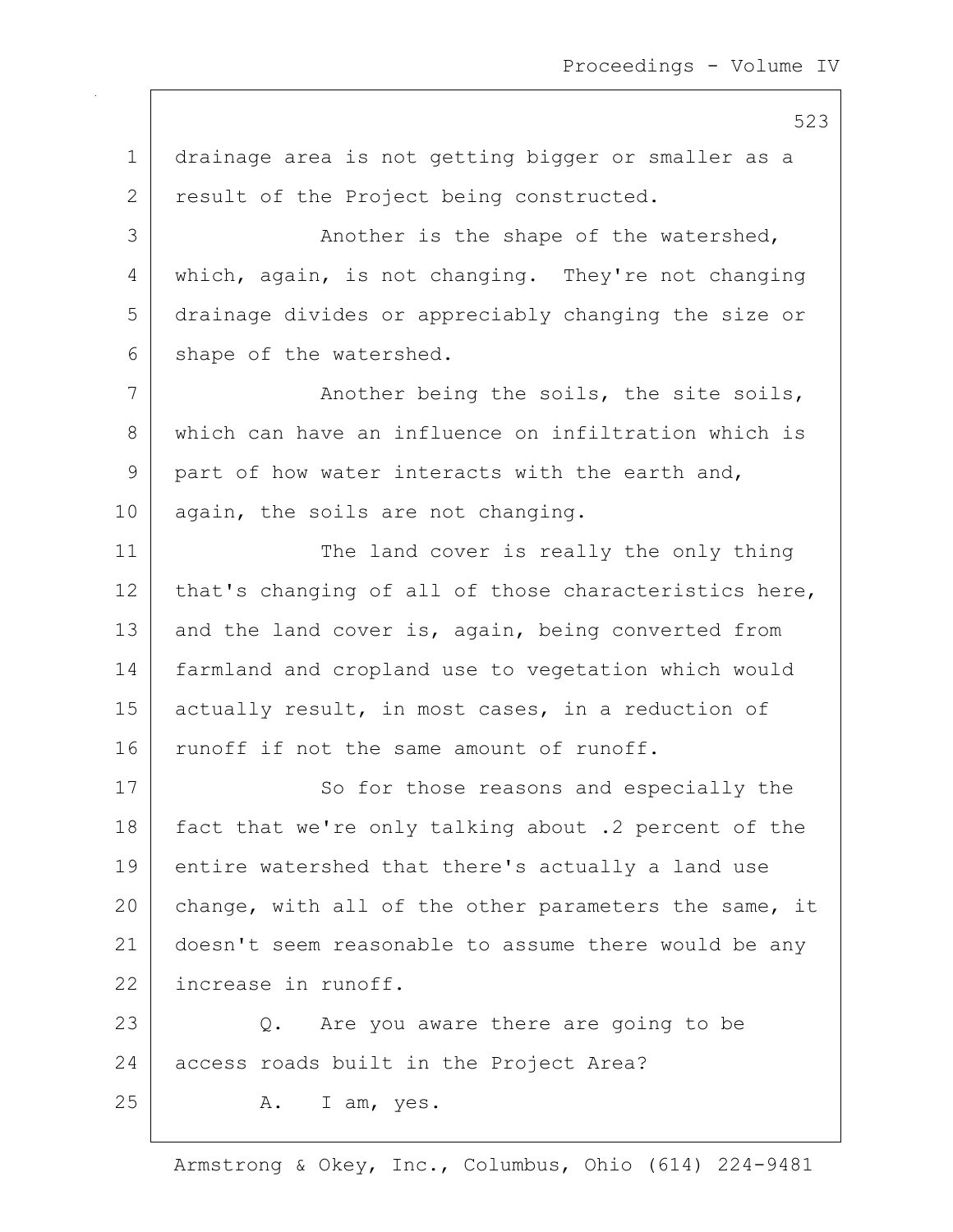524 1 | Q. Is that a land use change? 2 A. It is. The same as changing from crop or 3 | farmland to vegetation, yes. 4 Q. Okay. So there will be some land use 5 | change in the Project Area, right? 6 A. Yes. I already stated that, yeah. 7 Q. Okay. And access roads used by 8 construction traffic tend to compact? 9 A. They do. 10 | Q. Okay. Compaction can increase the amount 11 of surface water flow? 12 A. Yes, it can, and, in fact, we've -- we 13 | recently had a very large wind turbine project but we 14 have a lot of access roads built to service the wind 15 turbines and for construction and we've worked 16 closely with the Ohio EPA on how those haul routes 17 and access roads are being handled as far as runoff 18 from the site and, for the most part, those roads are 19 limited in size and number on the site. It's not 20 typically a high enough amount of a conversion to a 21 compacted gravel surface to warrant any sort of an 22 increase in runoff. 23 Q. Have you done any calculations to 24 determine how much of the Project Area in this 25 | project will be converted into roads?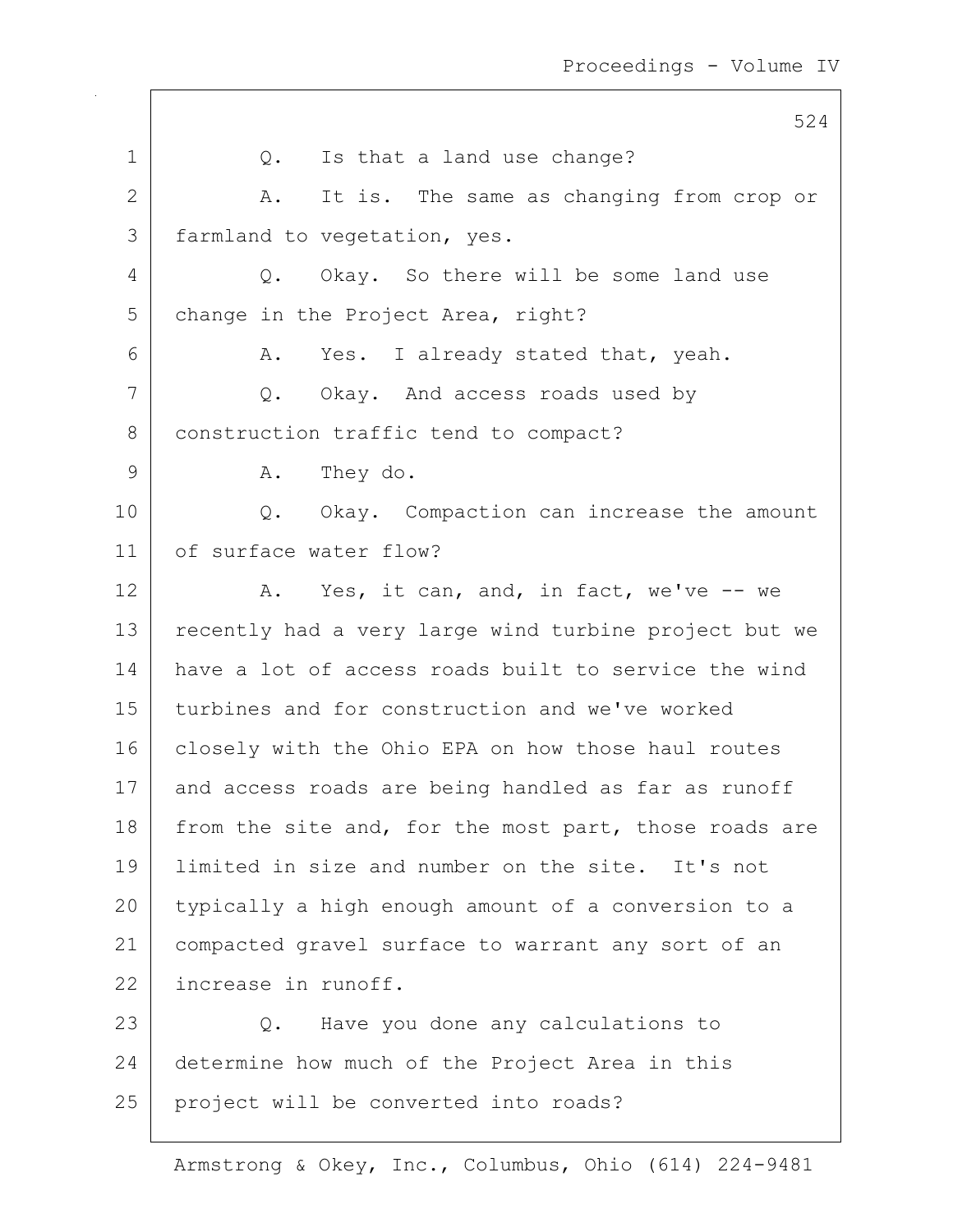|              | 525                                                             |
|--------------|-----------------------------------------------------------------|
| $\mathbf 1$  | I have not.<br>A.                                               |
| $\mathbf{2}$ | So you've done no calculations to<br>$Q$ .                      |
| 3            | determine how much flow is going to come from those             |
| 4            | roads?                                                          |
| 5            | I have not done calculations on how much<br>Α.                  |
| 6            | flow would come off of those roads.                             |
| 7            | And you've done no calculations to<br>Q.                        |
| 8            | determine how much flow will come from the solar                |
| 9            | facility after it's built, correct?                             |
| 10           | I've not done calculations. Based on my<br>Α.                   |
| 11           | experience in watershed models, doing hydrologic                |
| 12           | studies of watersheds that range in size from 1 acre            |
| 13           | to 60 square miles, and after reviewing the                     |
| 14           | Application, the proposed changes to land use in this           |
| 15           | project in my experience, in my opinion, do not --              |
| 16           | would not result in an increase in runoff.                      |
| 17           | But in those past projects you just<br>Q.                       |
| 18           | referred to, that doesn't include any solar                     |
| 19           | facilities.                                                     |
| 20           | One flood study did include a solar<br>Α.                       |
| 21           | facility, yes.                                                  |
| 22           | And what facility was that?<br>Q.                               |
| 23           | MR. SETTINERI: I'll just object to the                          |
| 24           | extent the witness is able to disclose that, given              |
| 25           | any confidentiality agreements on that project.<br>$\mathbb{I}$ |

 $\mathsf{I}$ 

 $525$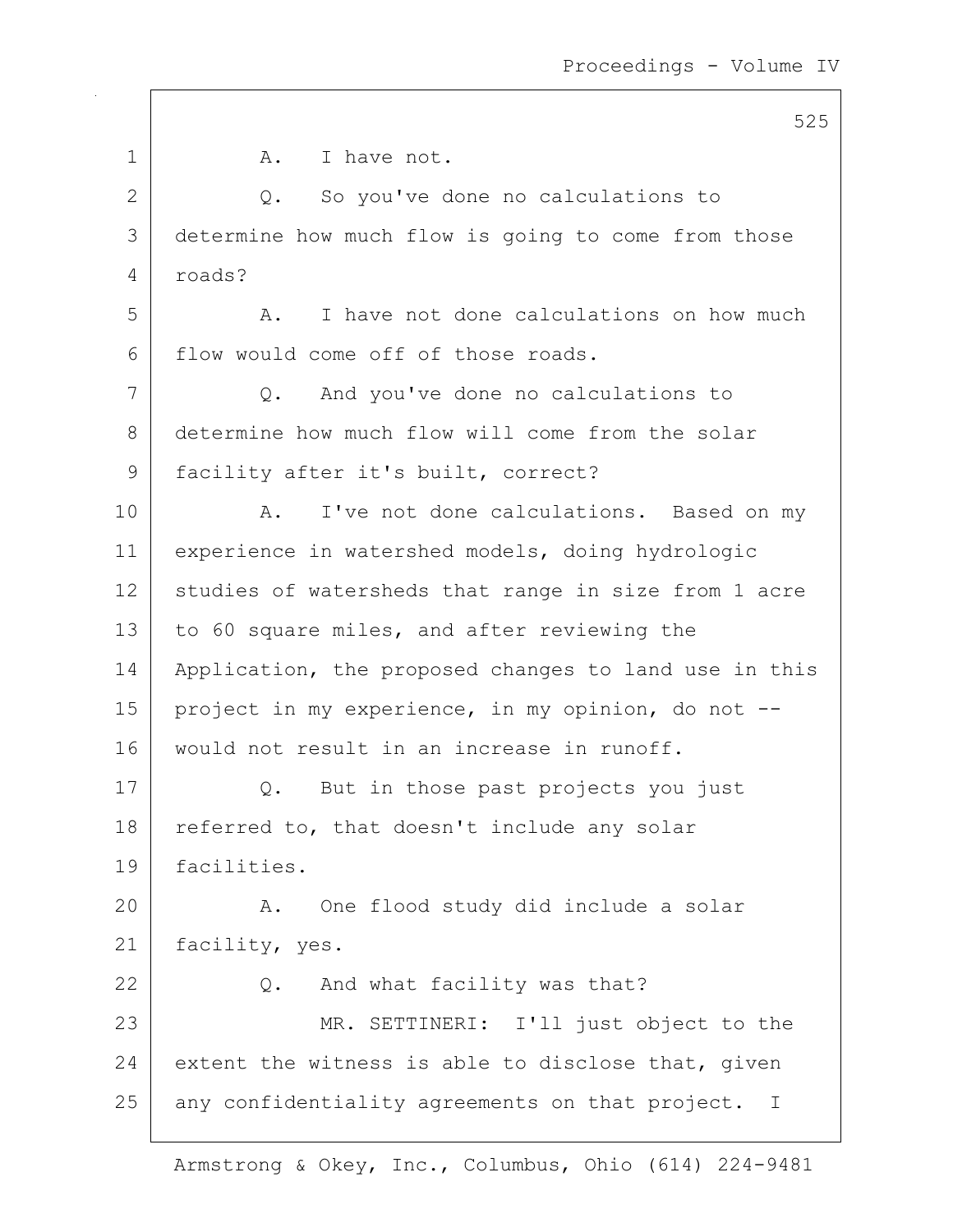526

1 | just caution the witness to that extent whether he is 2 comfortable, but if he does not know whether he can 3 disclose that, then I would say that's simply not 4 relevant to his rebuttal testimony. 5 | ALJ SCHABO: With that caution, you can 6 answer the question. 7 A. I don't know if I can disclose the name 8 of the company that's building the solar field, but 9 it is in Ohio so it's somewhat relevant. 10 | However, that flood study did not have to 11 do with downstream flooding or impacts from runoff 12 from the project area for that project. It was 13 | simply logistical for their purposes to establish 14 | routes for maintenance and haul roads and height of 15 equipment, for example, on a given parcel for various 16 recurrence events, 100-year, 25-year events, stuff 17 like that. 18 | Catually, the owner had just happened to 19 drive through the project area and noticed a few 20 "High Water" signs, so they asked us to take a look 21 at that so they could establish, like I said, access 22 routes and try to understand, you know, the direction 23 | of water through the project area. 24 MR. VAN KLEY: Okay. No further 25 questions.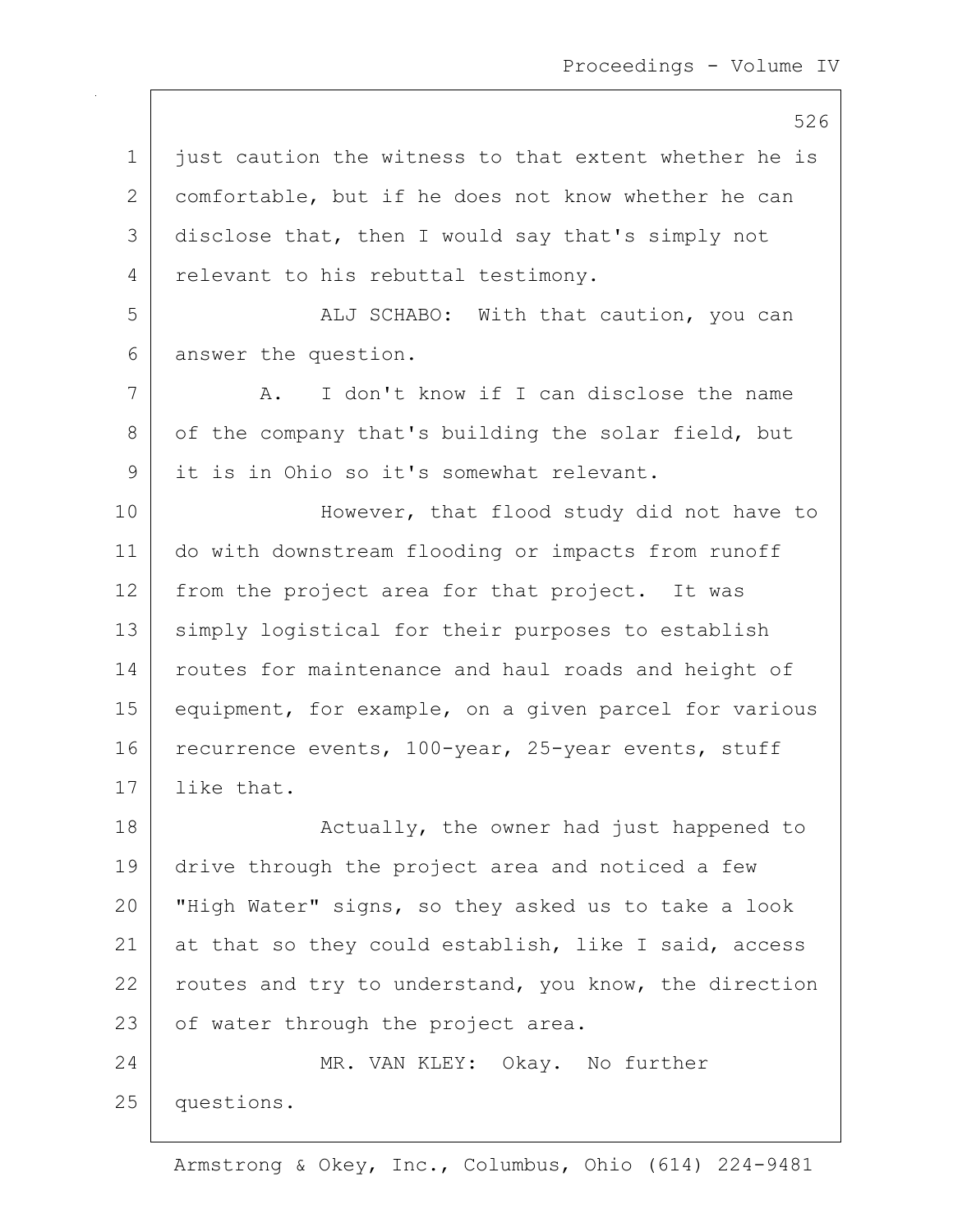527 1 | ALJ SCHABO: Any redirect? 2 MR. SETTINERI: Your Honor, if I may take 3 a brief moment with the witness, please? 4 ALJ SCHABO: Absolutely. 5 MR. SETTINERI: Thank you. 6 ALJ SCHABO: Let's go off the record for 7 five minutes. 8 (Off the record.) 9 ALJ SCHABO: Any redirect? 10 | MR. SETTINERI: Yes, yes, Your Honor. 11 | Thank you.  $12$  - -13 Separate SEDIRECT EXAMINATION 14 By Mr. Settineri: 15 Q. Mr. Marquis, Mr. Van Kley asked you a 16 question about, and I'll paraphrase, essentially 17 whether the Project drains into Four Mile Creek or 18 | the other watersheds, and I believe you answered yes, 19 and I objected it was a compound question. For the 20 record, I quess I'll say where does the Project Area 21 or to what does the Project Area drain to? 22 A. The Project Area drains into three 23 watersheds that all collect downstream of the Four 24 Mile Creek watershed near Acton Lake. 25 | MR. SETTINERI: Thank you.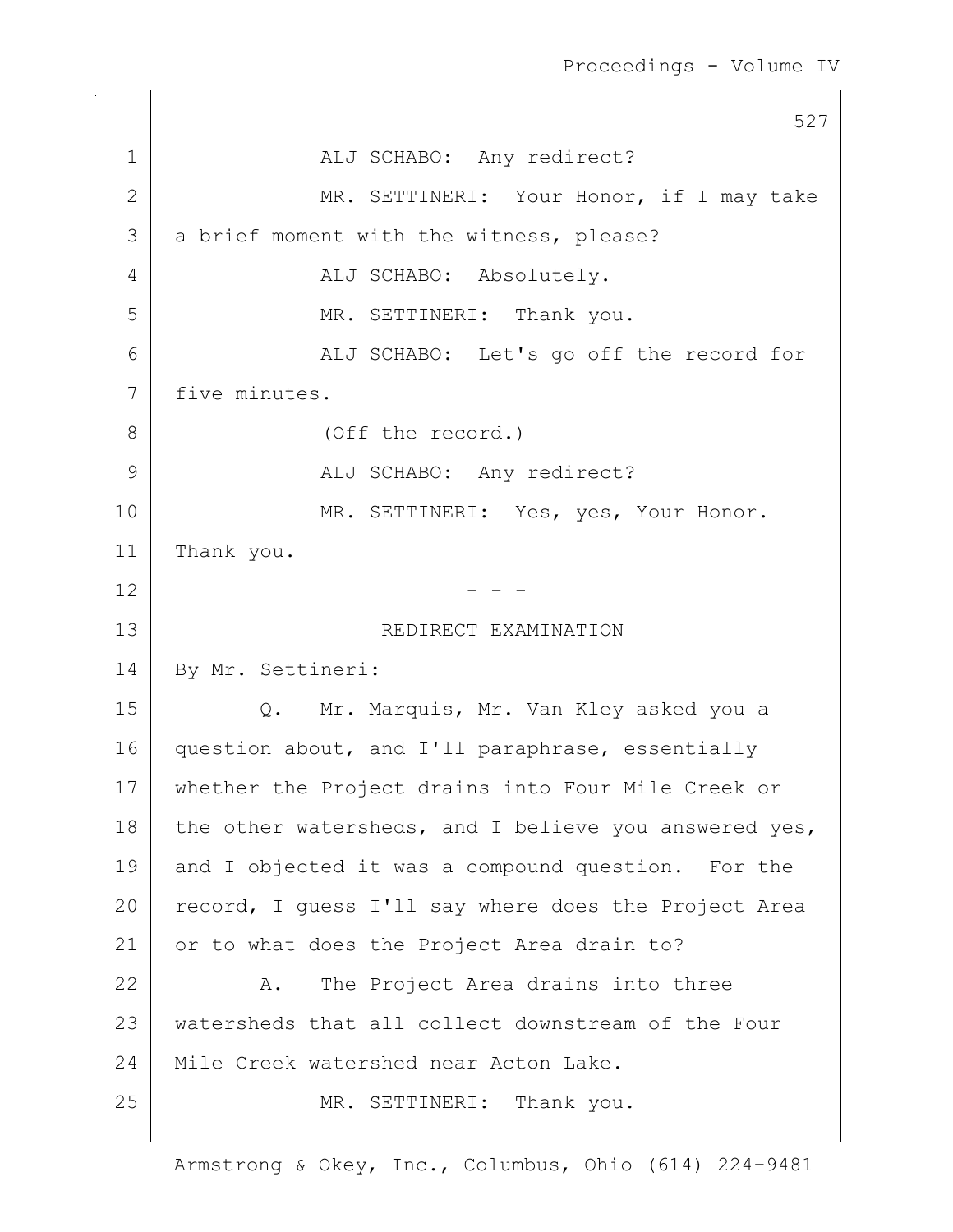528 1 | No further questions, Your Honor. 2 | ALJ SCHABO: It doesn't really open it up  $3$  to anything, but  $-$ 4 MR. VAN KLEY: Well, I have a ton now, 5 Your Honor. 6 (Laughter all around.) 7 | MR. VAN KLEY: No, nothing further. 8 ALJ SCHABO: Okay. Thank you, 9 | Mr. Marquis. You can step down. 10 THE WITNESS: Thanks. 11 MR. SETTINERI: Your Honor, at this time, 12 we would move for the admission of Company Exhibit 13 | 21, the Rebuttal Testimony of Matt Marquis, into the 14 record. 15 | REALI SCHABO: Any objections? 16 Seeing none, it will be admitted. 17 (EXHIBIT ADMITTED INTO EVIDENCE.) 18 | MR. SETTINERI: At this time, Your Honor, 19 | that concludes our rebuttal testimony in this 20 proceeding. 21 | ALJ SCHABO: Okay. Let's go off the 22 record for a minute. 23 (Discussion off the record.) 24 ALJ SCHABO: We're back on the record. 25 | Construction of the record, we had a brief discussion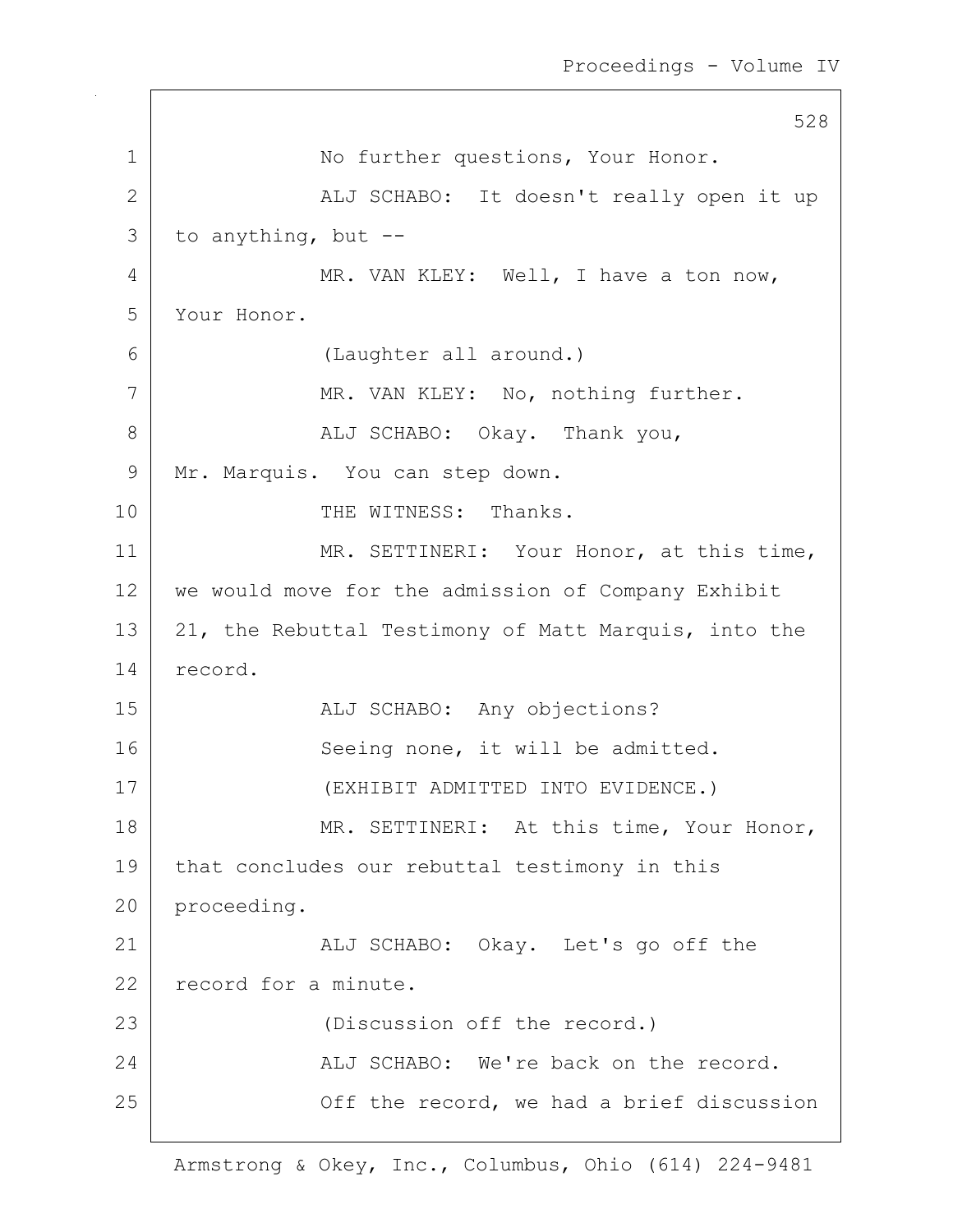1 regarding the anticipated briefing schedule. Looking 2 at October the 18th for initial briefs, with reply 3 briefs being due on November 1st. Am I correct in that? 5 MR. SETTINERI: Correct, Your Honor. 6 MR. VAN KLEY: Yes. 7 | ALJ SCHABO: All right. With that, I 8 believe we're adjourned. Thank you very much. 9 Thereupon, the proceedings concluded at 11:13 a.m.) - - -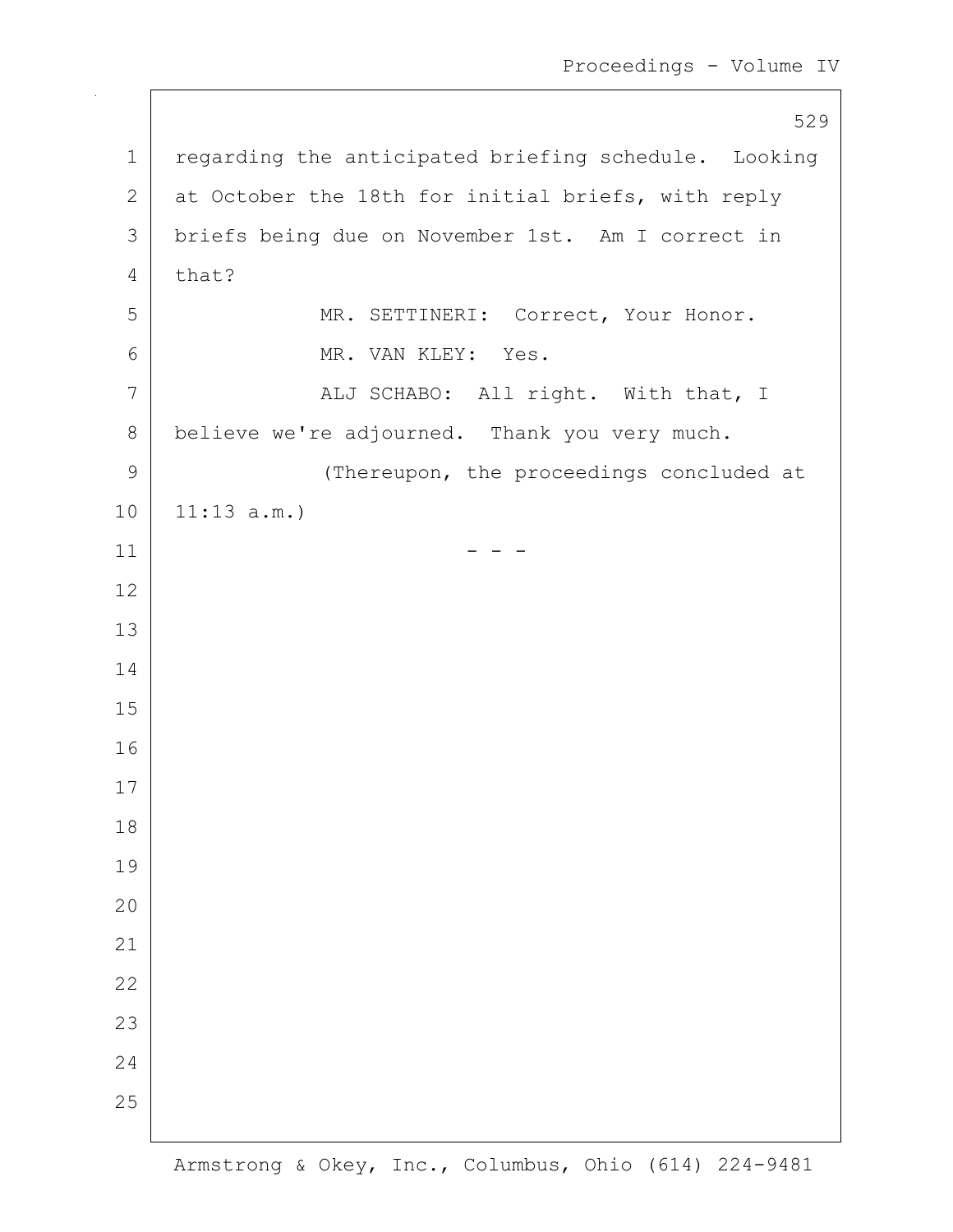|                | 530                                                        |
|----------------|------------------------------------------------------------|
| $\mathbf{1}$   | CERTIFICATE                                                |
| $\overline{2}$ | I do hereby certify that the foregoing is a                |
| 3              | true and correct transcript of the proceedings taken       |
| 4              | by me in this matter on Tuesday, September 10, 2019,       |
| 5              | and carefully compared with my original stenographic       |
| 6              | notes.                                                     |
| 7              |                                                            |
| 8              | Carolyn M. Burke, Registered                               |
| 9              | Professional Reporter, and<br>Notary Public in and for the |
| 10             | State of Ohio.                                             |
| 11             |                                                            |
| 12             | My commission expires July 17, 2023.                       |
| 13             |                                                            |
| 14             | <b>Hilly Hilling</b>                                       |
| 15             |                                                            |
| 16             |                                                            |
| 17             |                                                            |
| 18             |                                                            |
| 19             |                                                            |
| 20             |                                                            |
| 21             |                                                            |
| 22             |                                                            |
| 23             |                                                            |
| 24             |                                                            |
| 25             |                                                            |
|                |                                                            |